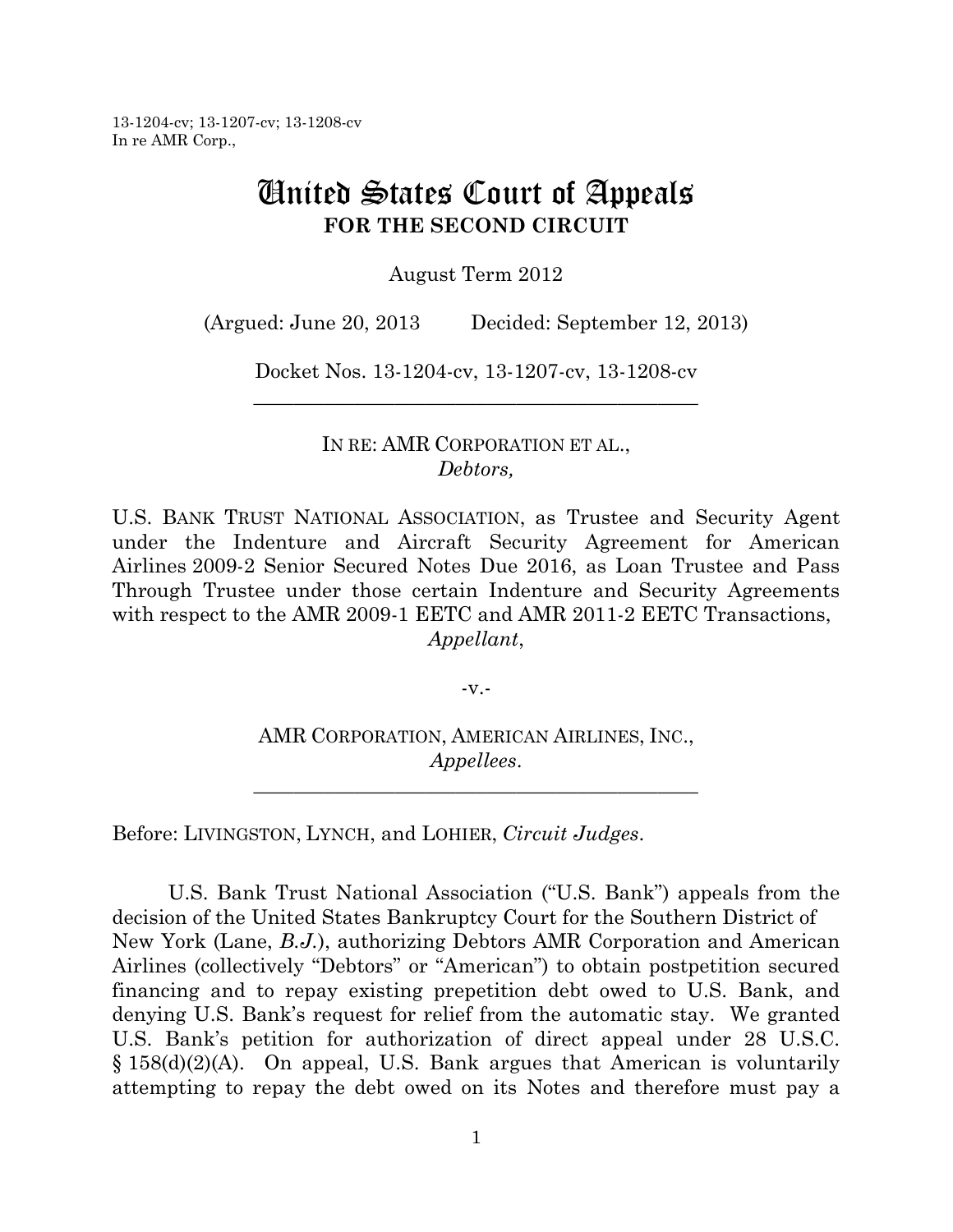Make-Whole Amount under the terms of the Indentures and pursuant to its 11 U.S.C. § 1110(a) elections. We disagree and therefore AFFIRM the bankruptcy court's order and judgments authorizing American to seek postpetition financing and to repay outstanding principal and interest (but no Make-Whole Amount) to U.S. Bank and declining to lift the automatic stay.

> MICHAEL G. BURKE, Sidley Austin LLP, New York, NY (Nicholas K. Lagemann, Erica S. Malin, Andrew P. Propps, Sidley Austin LLP, New York, NY; Ira H. Goldman, Kathleen M. LaManna, Shipman & Goodwin LLP, Hartford, CT, *on the brief*) *for Appellant U.S. Bank Trust National Association, as Trustee and Security Agent under the Indenture and Aircraft Security Agreement for American Airlines 2009- 2 Senior Secured Notes due 2016*.

> FRANKLIN H. TOP, III, Chapman and Cutler LLP, Chicago, IL (Craig M. Price, Laura E. Appleby, Chapman and Cutler LLP, New York, NY; Ira H. Goldman, Kathleen M. LaManna, Shipman & Goodwin LLP, Hartford CT, *on the brief*) *for Appellant U.S. Bank Trust National Association, as Loan Trustee and Pass Through Trustee under those certain Indenture and Security Agreements with respect to the AMR 2009-1 EETC and AMR 2011-2 EETC Transactions*.

> MICHAEL E. WILES, Debevoise & Plimpton LLP, New York, NY (Erica S. Weisgerber, Debevoise & Plimpton LLP, New York, NY; Stephen Karotkin, Alfredo R. Pérez, Weil, Gotshal & Manges LLP, New York, NY, *on the brief*) *for Appellees*.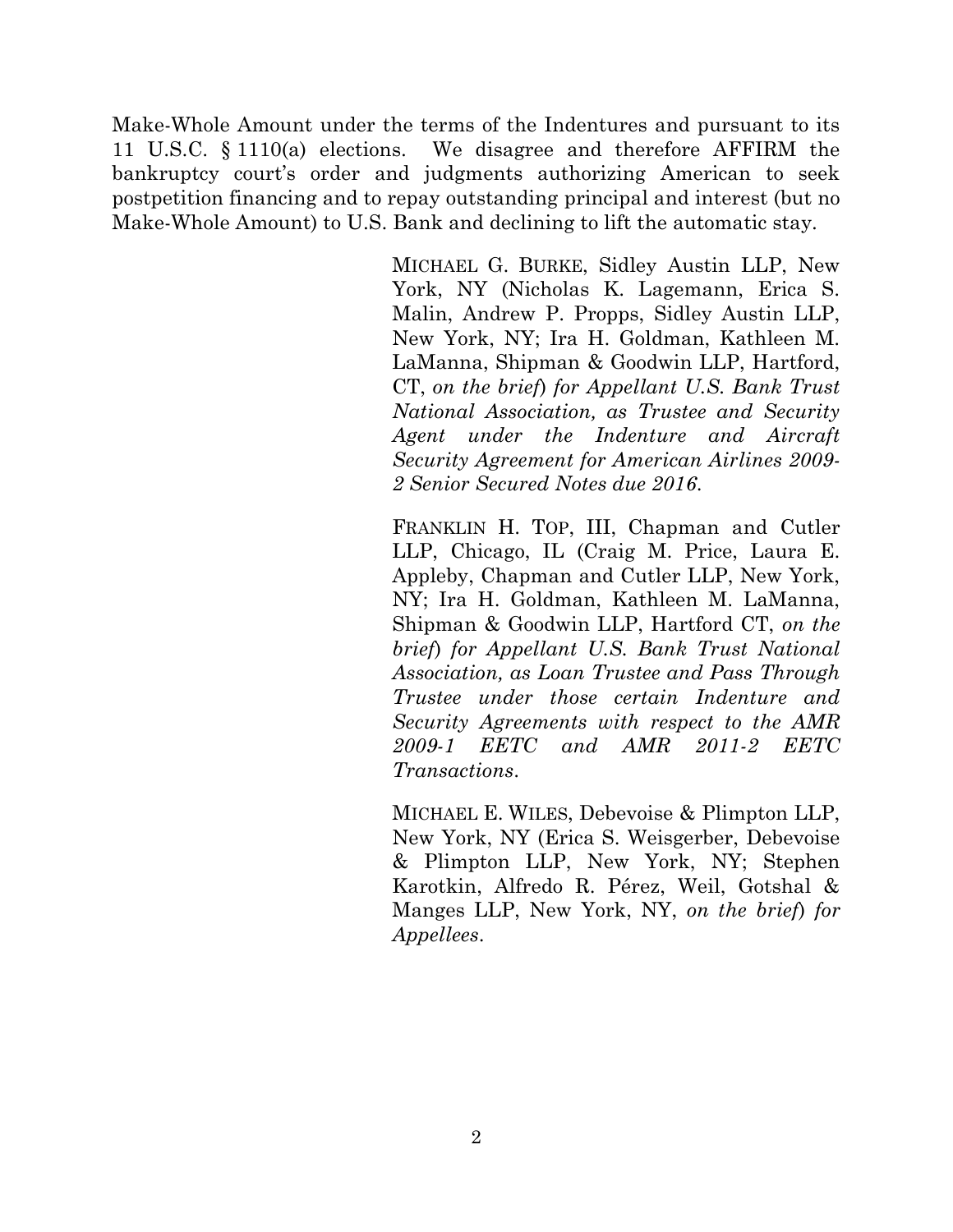# DEBRA ANN LIVINGSTON, *Circuit Judge*:

 $\overline{a}$ 

This case requires us to address two questions of law important to the workings of the Bankruptcy Code: (1) whether indenture clauses declaring a debtor's default upon the filing of a voluntary bankruptcy petition and providing for automatic debt acceleration are unenforceable *ipso facto* provisions<sup>1</sup> under  $\S 365(e)(1)$  of the Bankruptcy Code, 11 U.S.C.  $\S 365(e)(1)$ , or other Code provisions cited by U.S. Bank; and (2) the requirements and consequences of an 11 U.S.C. § 1110(a) election when the only outstanding default is an *ipso facto* default that triggered automatic acceleration of the debt.

Appellant U.S. Bank National Trust Association ("U.S. Bank") appeals from an order entered February 1, 2013 and two judgments entered February 11, 2013 by the United States Bankruptcy Court for the Southern District of New York ("USBC-SDNY") (Lane, *B.J.*), which: (1) authorized AMR Corporation and American Airlines, Inc. (collectively "American" or "Debtors") to obtain postpetition financing; (2) authorized American to repay certain prepetition notes held by U.S. Bank and secured by aircraft; and (3) denied U.S. Bank's request to lift the automatic stay. On February 28, 2013,

<sup>1</sup> "An *ipso facto* clause is a clause in a contract or lease that modif[ies] the relationship of contracting parties due to the filing of a bankruptcy petition." *In re AMR Corp.*, 485 B.R. 279, 296 (Bankr. S.D.N.Y. 2013) (alteration in original) (internal quotation marks omitted).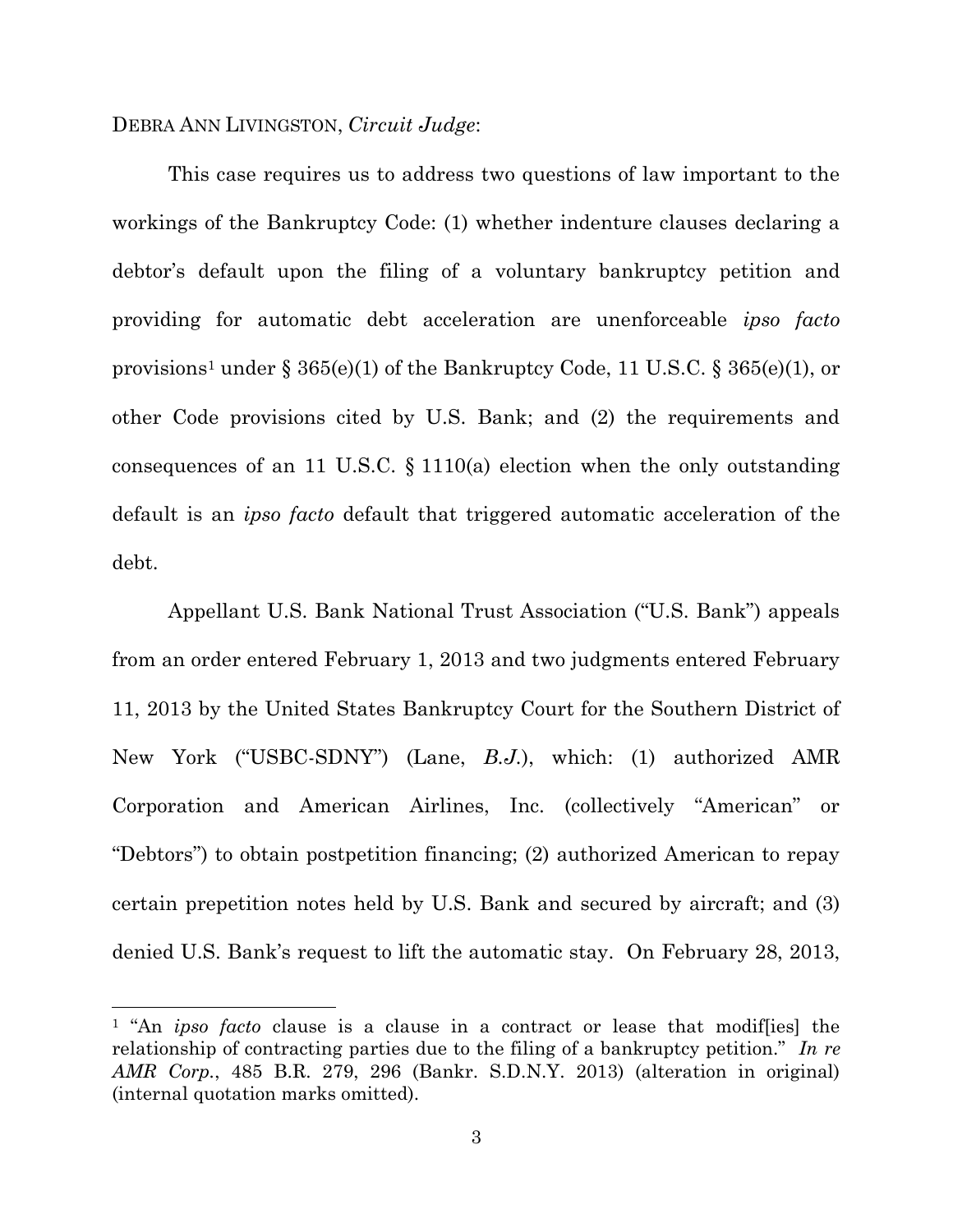the bankruptcy court granted U.S. Bank's motion for direct appeal to our Court in light of the public importance of the matter and the lack of controlling Second Circuit law in relation to questions it presents; we granted U.S. Bank's petition for direct appeal on April 2, 2013.

We determine that: (1) per the language of the notes' Indenture Agreements (the "Indentures"), American's voluntary petition for bankruptcy triggered a default that accelerated the debt but required no Make-Whole Amount payment in connection with debt repayment; (2) the pertinent clauses, contained in nonexecutory contracts, are not within the scope of 11 U.S.C. § 365(e)(1) and are not rendered unenforceable by any other Bankruptcy Code provision identified by U.S. Bank; (3) American complied with its  $\S 1110(a)$  elections to perform its obligations under the Indentures and cure any non-exempt defaults by making regularly scheduled principal and interest payments, and it was not required to cure its bankruptcy default; and (4) the bankruptcy court did not err in denying U.S. Bank's motion to lift the automatic stay. Accordingly, we affirm the relevant order and judgments of the bankruptcy court.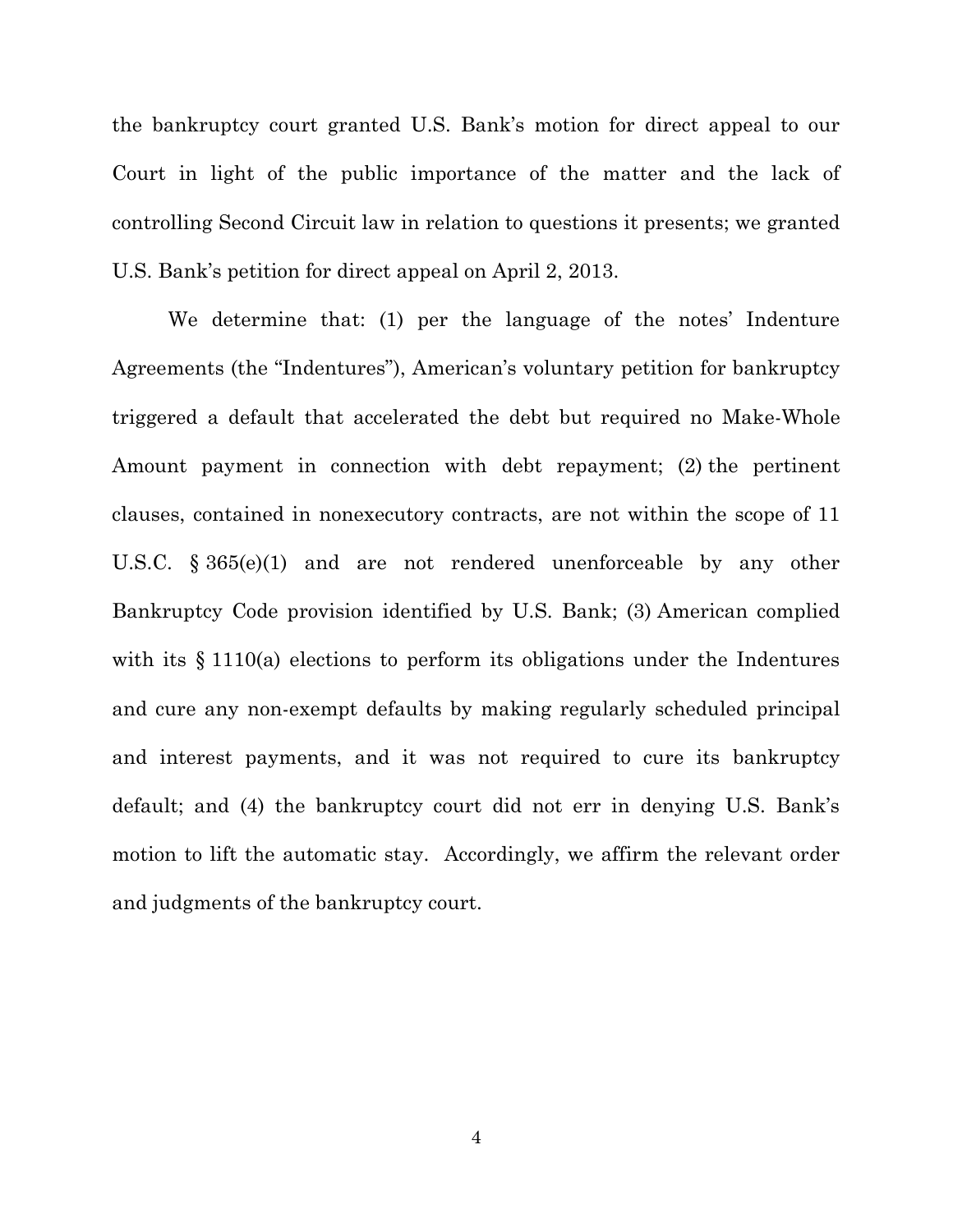#### **BACKGROUND**

AMR Corporation, parent company to American Airlines, Inc., is an airline company with nearly 900 aircraft in operation serving customers in the United States and throughout the world. American commenced a voluntary bankruptcy on November 29, 2011, which is ongoing. This case concerns the impact of American's bankruptcy filing on certain notes held by U.S. Bank and secured by aircraft that American continues to operate as debtor-in-possession.

*I.* 

In order to finance a number of its aircraft, American entered into three separate transactions with U.S. Bank in 2009 and 2011. These transactions include the 2009-2 Secured Notes Financing ("2009-2 Note") issued by American in July 2009 and secured by a certain group of aircraft,<sup>2</sup> and two enhanced equipment trust certificate ("EETC") financings, issued by American in July 2009 ("2009-1 EETC") and October 2011 ("2011-2 EETC"), respectively, and secured by certain other groups of aircraft.<sup>3</sup> The 2009-2

 $\overline{a}$ 

<sup>2</sup> U.S. Bank serves as trustee and security agent for the Indenture and Security Agreement between American Airlines, Inc. and U.S. Bank on the 2009-2 Note, secured by twelve Boeing Aircraft.

<sup>3</sup> In equipment trust certificate transactions, "[a] trustee issues equipment trust certificates to investors, and uses the funds raised to buy the aircraft, which is then leased to the airline which ordered it." PETER S. MORELL, AIRLINE FINANCE 212 (3d ed. 2007). An enhanced equipment trust certificate divides the certificates issued to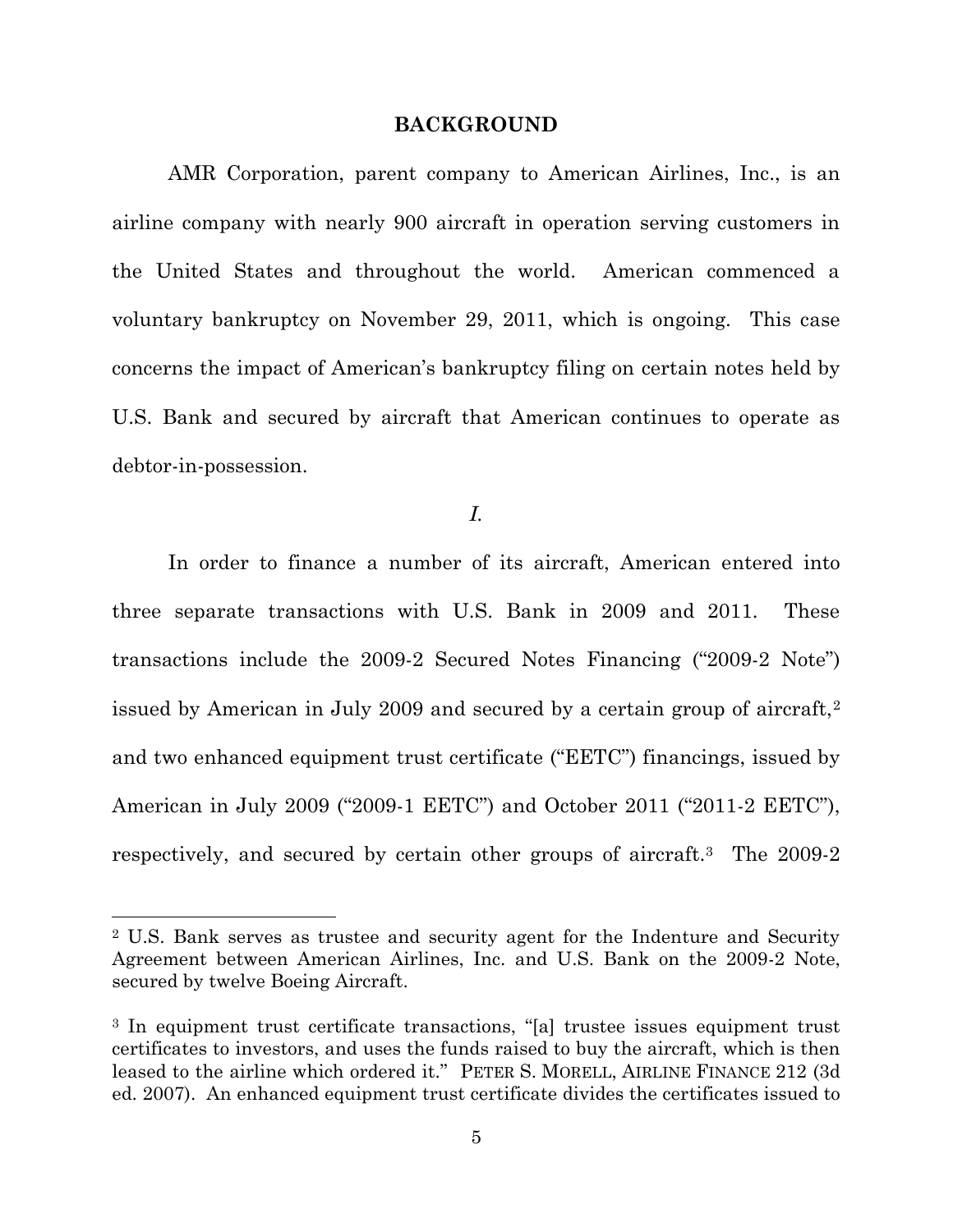Note has a maturity date of August 1, 2016; the 2009-1 EETC has a maturity date of July 2, 2019; and the 2011-2 EETC has a maturity date of October 15, 2021.

Each financing transaction includes an Indenture and Security Agreement made between American Airlines, Inc. and U.S. Bank in its capacity as Loan Trustee.4 The Indentures authorize the issuance of the Notes and assign rights to the aircraft as collateral for American's obligations. The Indentures provide for regularly scheduled principal and interest payments until maturity; such payments are distributed according to a schedule in Section 3.01, "Basic Distributions." However, the Indentures also provide for alternate payment distributions to the extent that certain delineated contingencies occur. Accordingly, the Indentures indicate in Section 3.01, "[e]xcept as otherwise provided in Section 3.02, Section 3.03 and

l

investors into different categories based on risk, *see id.*, though the notes in question only involve one series of equipment notes and related class, *see* J.A. 82 n.1. A single subordination agent holds the equipment notes on behalf of the passthrough trust, and the trustee administers the notes and issues them to the thirdparty investors. J.A. 81-82.

For the 2009-1 EETC, U.S. Bank acts as successor loan trustee to over 20 separate Indenture and Security Agreements, each of which finances one Boeing airframe and two Rolls Royce or CFM International aircraft engines (collectively, "Aircraft"). For the 2011-2 EETC, U.S. Bank acts as the successor loan trustee pursuant to over 43 separate Indenture and Security Agreements, each of which finances an Aircraft.

<sup>4</sup> The three separate Indenture Agreements use similar language for the relevant contingencies and terms at issue; unless specified, we will collectively refer to the three separate indentures as the "Indentures" and cite to the 2011-2 EETC.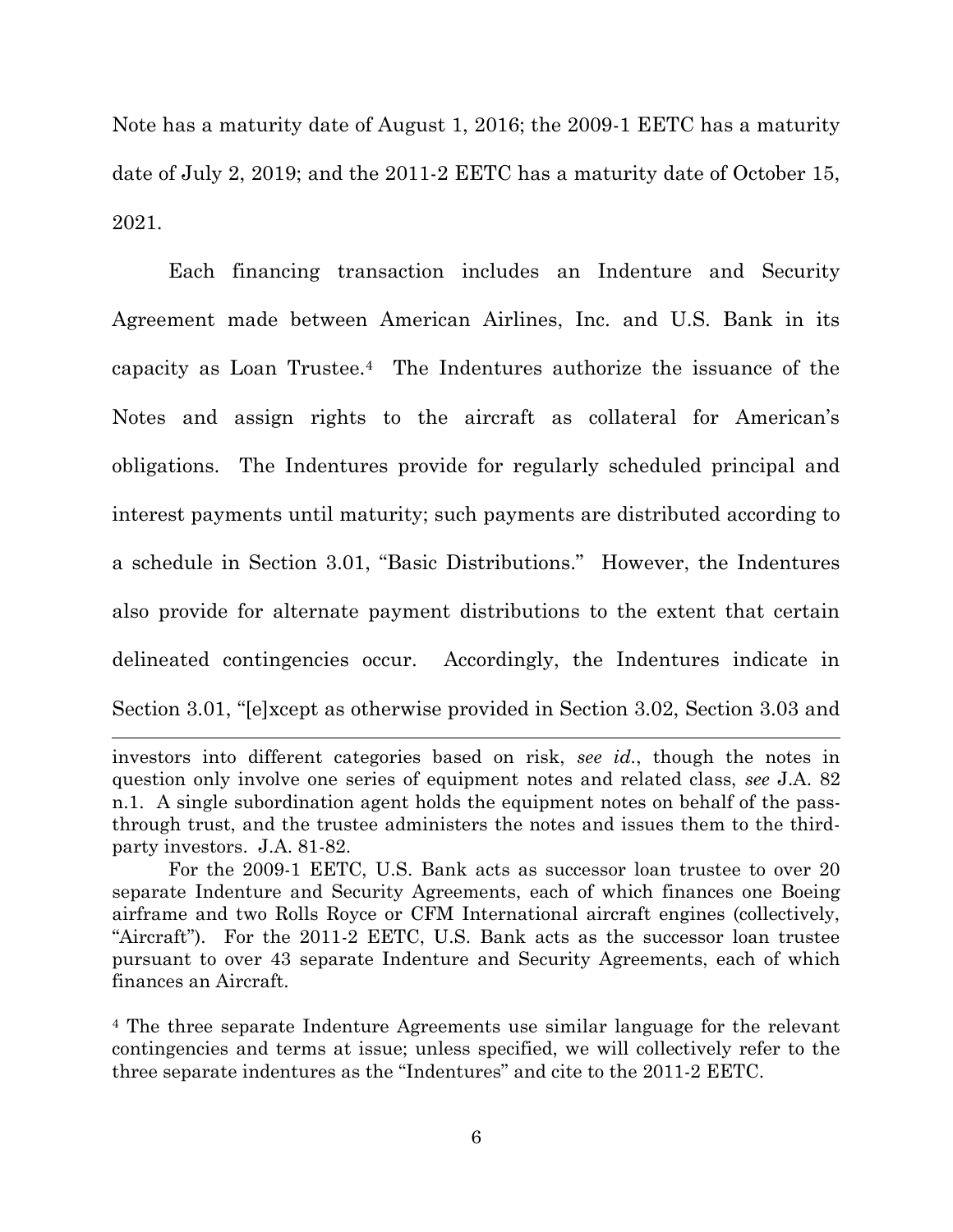Section 3.04, each periodic payment by the Company of regularly scheduled installments of principal or interest on the Equipment Notes received by the Loan Trustee shall be promptly distributed in the following order of priority." J.A. 132.

Section 3.02 outlines the payment distribution when an Event of Loss (which triggers a mandatory redemption)<sup>5</sup> or a voluntary redemption occurs, "[e]xcept as otherwise provided in Sections 3.03 and 3.04."<sup>6</sup> J.A. 133. Section 3.02 specifically references Sections 2.10 and 2.11, which respectively define mandatory<sup>7</sup> and voluntary redemption.<sup>8</sup> In the event of a voluntary

<sup>5</sup> "Event of Loss" is defined in Annex A of the Indentures, and principally covers damage to the aircraft, airframe, or engine, as well as possible takings or requisitions by governments for extended periods of time. Section 2.10 provides that Events of Loss trigger mandatory redemption, *see* J.A. 125 ("The Company *shall* redeem the Equipment Notes in whole in connection with an Event of Loss.") (emphasis added).

<sup>6</sup> Section 3.03 is discussed *infra*. Section 3.04, "Certain Payments," concerns payments received by the Trustee outside of the normal principal and interest payments provided for in Section 3.01, or any payment schedule triggered by mandatory redemption, voluntary redemption, or Events of Default. *See* J.A. 140. It is not applicable to the present appeal.

<sup>7</sup> Section 2.10 provides that mandatory redemption occurs upon an Event of Loss and requires American to redeem the Equipment Notes in whole "at a redemption price equal to 100% of the unpaid principal amount thereof, together with all accrued and unpaid interest thereon to (but excluding) the date of redemption, *but without any Make-Whole Amount*." J.A. 125 (emphasis added). In the 2009-2 Note, the mandatory redemption provision provides for different redemption scenarios apart from the Event of Loss described in the EETC transactions, but these differences are not at issue in the instant case. *See* J.A. 898-900.

<sup>8</sup> Section 2.11 provides that American can voluntarily redeem the Equipment Notes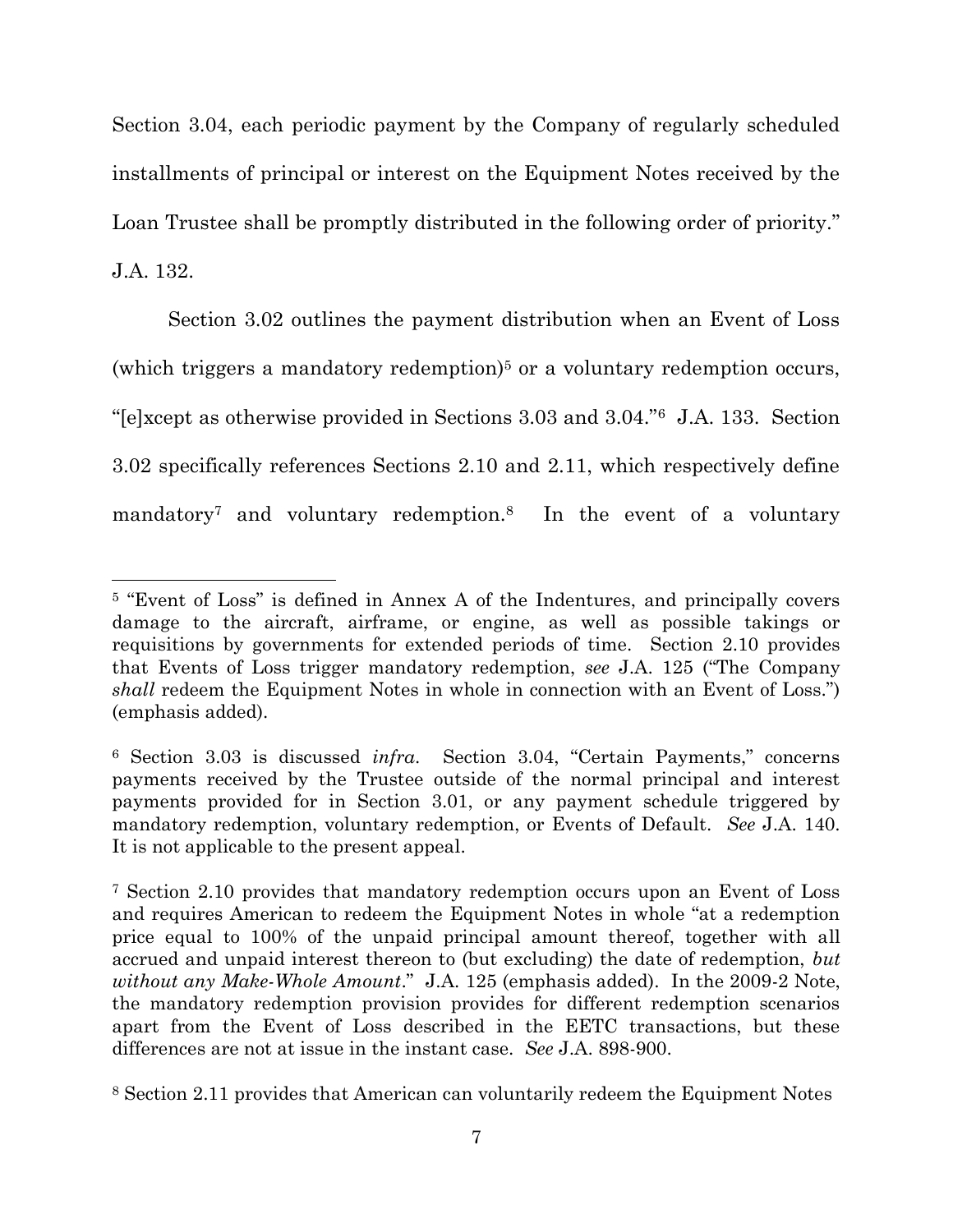redemption *but not* in the event of a mandatory redemption, a Make-Whole Amount may be required. The "Make-Whole Amount," due if the airline voluntarily redeems the notes prior to the maturity date, is the present value of the remaining scheduled payments of principal and interest to maturity using a discount rate linked to the Treasury Yield.

Section 3.03 outlines payments to be made "after both an Event of Default shall have occurred and be continuing *and* the Equipment Notes shall have become due and payable pursuant to Section  $4.02(a)$ ."<sup>9</sup> J.A. 135 (emphasis added). While the Indentures distinguish between voluntary and mandatory redemptions as to the debtor's obligation to pay a Make-Whole Amount, Section 3.03 expressly provides, regarding continuing Events of Default in the context of accelerated debt, that "[n]o Make-Whole Amount

at any time upon at least 15 days' revocable prior written notice to the Loan Trustee and the Noteholders, and such Equipment Notes shall be redeemed in whole at a redemption price equal to 100% of the unpaid principal amount thereof, together with accrued and unpaid interest thereon to (but excluding) the date of redemption and all other Secured Obligations owed or then due and payable to the Noteholders, plus Make-Whole Amount, if any . . . .

 $\overline{\phantom{a}}$ 

J.A. 126. In the 2009-2 Note, voluntary redemption is listed under Section 2.20. The only notable difference between the two sections relates to their notice provisions, which are not material to the case at hand. *See* J.A. 900.

<sup>9</sup> Section 4.02(a) is discussed *infra*, but it broadly addresses circumstances in which the debt owed by American is accelerated, either upon action by the Loan Trustee in specified circumstances or automatically, upon the occurrence of certain bankruptcy-related Events of Default.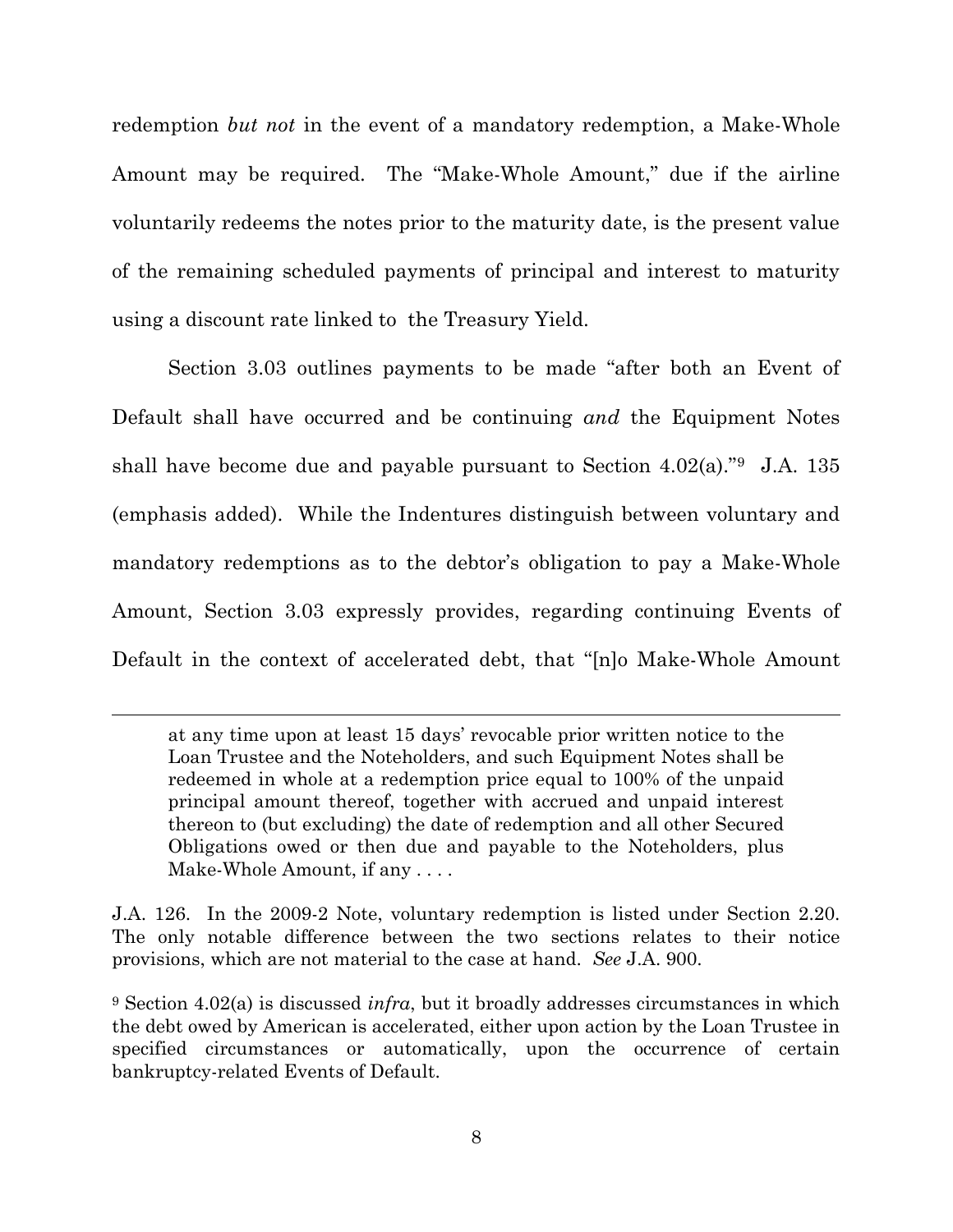shall be payable on the Equipment Notes as a consequence of or in connection with an Event of Default or the acceleration of the Equipment Notes." J.A. 140.

Article IV of the Indentures defines the Events of Default referred to in Section 3.03. There are ten Events of Default listed in Section 4.01, including, *inter alia*, failure to make payment, failure to maintain insurance, failure to abide by various covenants or conditions, and material misrepresentations in operative documents. Section 4.01(g) identifies filing a voluntary petition in bankruptcy or a voluntary petition "seeking reorganization, liquidation or other relief as a debtor" as an Event of Default.

After delineating Events of Default in Section 4.01, Section 4.02 of the Indentures outlines remedies that the Loan Trustee "*may*, and upon the written instruction of a Majority in Interest of Noteholders . . . *shall*" pursue after an Event of Default occurs and continues. J.A. 144 (emphases added). Section 4.02(a)(i) provides that upon an Event of Default, the Loan Trustee *may* declare the Equipment Notes due and payable (accelerating the maturity date); however, Section  $4.02(a)(i)$  then specifies:

provided that if an Event of Default referred to in Section 4.01(f), Section 4.01(g), Section 4.01(h) or Section 4.01(i) shall have occurred and be continuing, *then and in every such case* the unpaid principal amount of the Equipment Notes then outstanding, together with accrued but unpaid interest thereon and all other amounts due thereunder (but for the avoidance of

9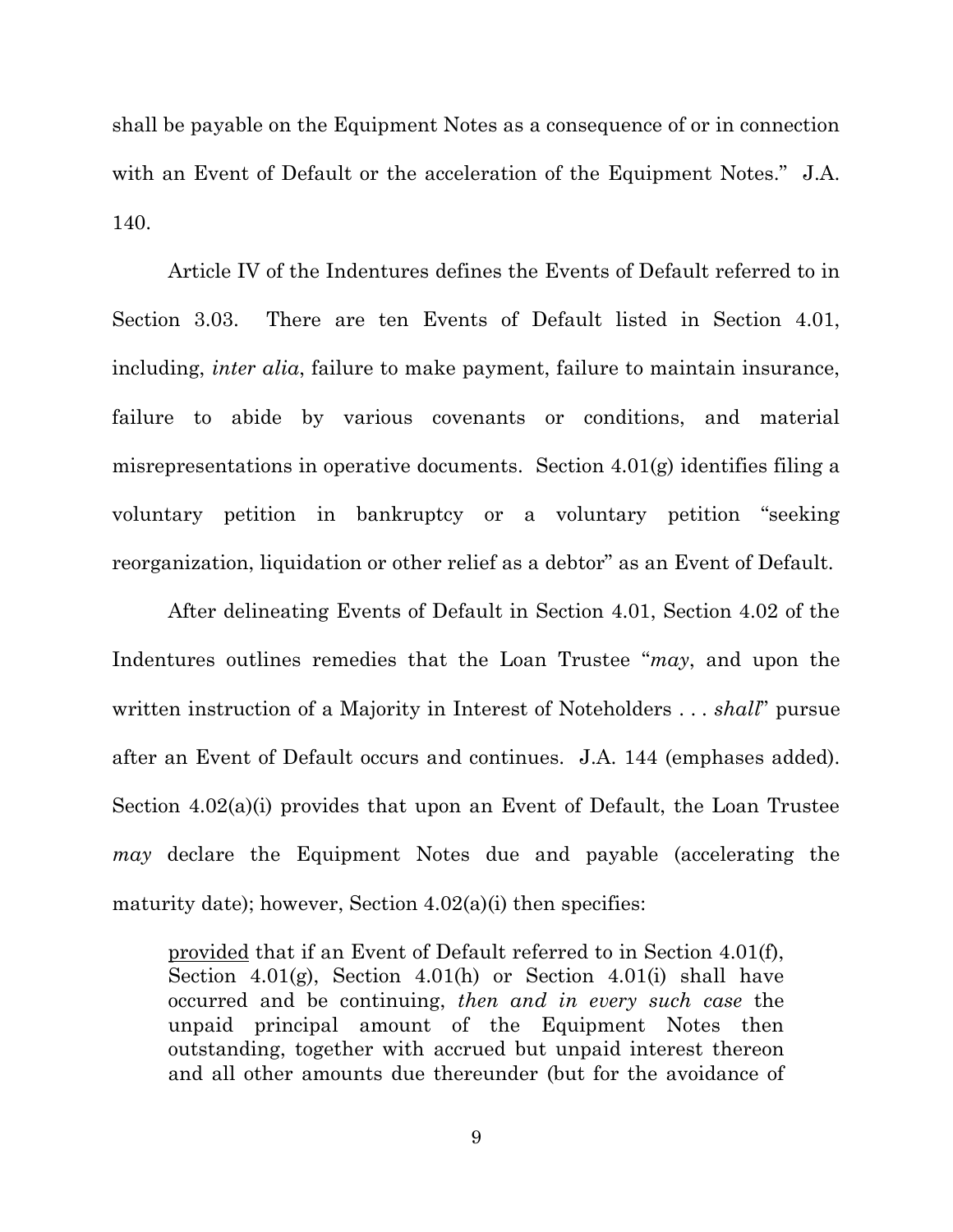doubt, without Make-Whole Amount), *shall immediately and without further act become due and payable* without presentment, demand, protest or notice, all of which are hereby waived.

J.A. 145 (emphases added). Section 4.02(a)(ii) elaborates the three remedies the Loan Trustee may pursue after the Loan Trustee declares the notes due and payable or after the debt is automatically accelerated by operation of Section 4.02(a)(i): (1) delivery of the equipment; (2) sale of the equipment; or (3) "any other remedy of a secured party under the Uniform Commercial Code of the State of New York." If American defaults, the default continues, and the debt is accelerated, "all payments received and amounts held or realized by the Loan Trustee" are to be distributed according to the order of priority specified in Section 3.03. *See* Section 3.03.

# *II.*

On November 29, 2011, American filed a voluntary petition for bankruptcy. On December 23, 2011, the bankruptcy court entered an order authorizing Debtors to (1) enter into agreements under 11 U.S.C. § 1110(a) of the Bankruptcy Code (hereinafter "§ 1110(a) elections" or "§ 1110(a) agreement"); (2) enter into stipulations to extend the time to comply with § 1110; and (3) file redacted § 1110 stipulations.<sup>10</sup> American thereafter

 $\overline{a}$ 

<sup>10</sup> Section 1110(a), to be further discussed *infra*, is a provision of the Bankruptcy Code granting secured parties with a security interest in aircraft or related equipment the power to possess the collateral "in compliance with a security agreement, lease, or conditional sale contract" and to enforce other rights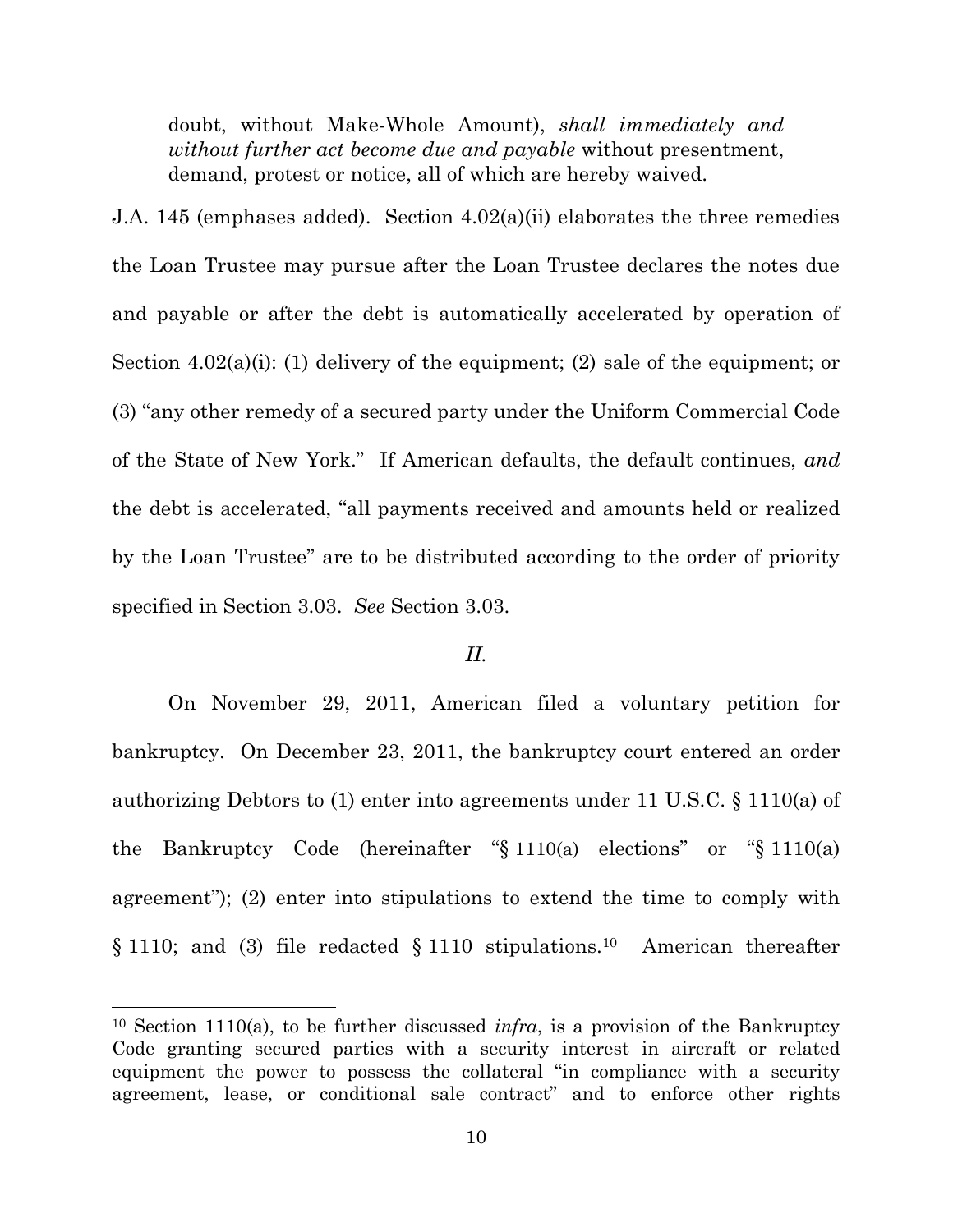committed in December 2011 and January 2012 § 1110(a) elections "to perform all obligations of the Debtors under the [Indentures] with respect to the Aircraft Equipment" and to cure any default "other than a default of a kind specified in section 365(b)(2) of the Bankruptcy Code." J.A. 68. Each election also confirmed that it did not constitute an assumption of the underlying financing agreements, and that it was freely revocable.

American thereafter made regularly scheduled payments of principal and interest on February 1, 2012 and August 1, 2012. U.S. Bank did not object in February or August 2012 that the amount paid by American was insufficient. As of September 30, 2012, American was indebted in the principal amounts of \$445,618,425 for the 2009-1 EETC, \$174,163,156 for the 2009-2 Note, and \$703,645,330 for the 2011-2 EETC.

On October 9, 2012, Debtors filed a motion for authorization under 11 U.S.C. § 364(c) to obtain postpetition financing in the amount of \$1.5 billion, citing low interest rates available in the market. Debtors also requested

notwithstanding application of the automatic stay under 11 U.S.C. § 362 or other Bankruptcy Code provisions. 11 U.S.C.  $\S$  1110(a)(1). In the event that the debtor satisfies the conditions of  $\S 1110(a)(2)$  – agreeing to perform obligations under its agreement with the secured creditor and curing any default not specified in 11 U.S.C.  $\S 365(b)(2)$  – within a designated timeframe, however, the debtor effectively makes a § 1110(a) "election" and thereby receives protection under the automatic stay so long as it continues to comply with its election. *See, e.g.*, *In re Trans World Airlines, Inc.*, 145 F.3d 124, 137 (3d Cir. 1998) ("If a § 1110 agreement is executed, which requires court approval but not the lessor's consent, the automatic stay remains in effect.").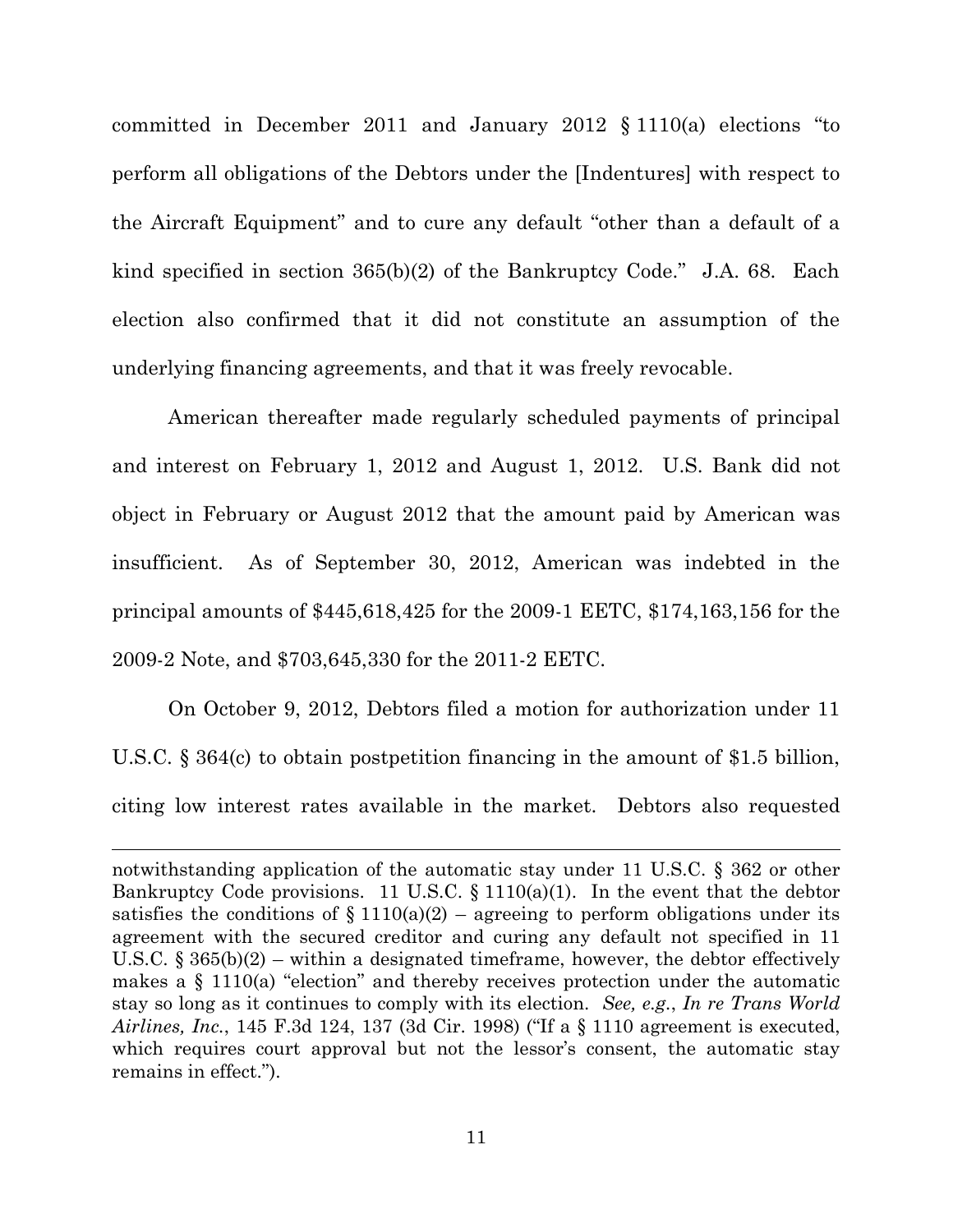authorization to use the new financing to "repay certain existing prepetition obligations secured by the Aircraft, including obligations under the Prepetition Notes ... without the payment of any Make-Whole Amount" pursuant to 11 U.S.C. § 363(b). *See* J.A. 79. U.S. Bank filed objections on October 23, 2012 as both Loan Trustee for the EETC Transactions and as Trustee and Security Agent for the 2009-2 Note,<sup>11</sup> arguing that: 1) American could only "voluntarily" redeem the notes by paying all secured obligations, including the Make-Whole Amount; (2) the Make-Whole provisions are enforceable under applicable law; (3) filing for bankruptcy did not automatically accelerate the debt and any clauses that so dictated were unenforceable *ipso facto* clauses; (4) if the debt was accelerated under a bankruptcy event of default, U.S. Bank should be allowed to waive the default and decelerate the debt; and  $(5)$  the  $\S$  1110(a) election and regular principal and interest payments made in February and August 2012 prevent Debtors from now attempting to repay a "default" without any Make-Whole Amount. U.S. Bank filed complaints for declaratory relief on November 7

<sup>11</sup> U.S. Bank made separate objections for the EETC Transactions and the 2009-2 Note throughout the proceedings below, yet the bankruptcy court consolidated these objections in its Memorandum Opinion and accompanying order and judgments. On appeal, U.S. Bank again filed two appellant briefs and replies. As U.S. Bank's arguments in these two sets of briefs are virtually the same, the legal issues are equivalent, and the relevant indenture language differs in only immaterial respects, we adopt the bankruptcy court's approach and refer to the separately briefed arguments as one U.S. Bank argument.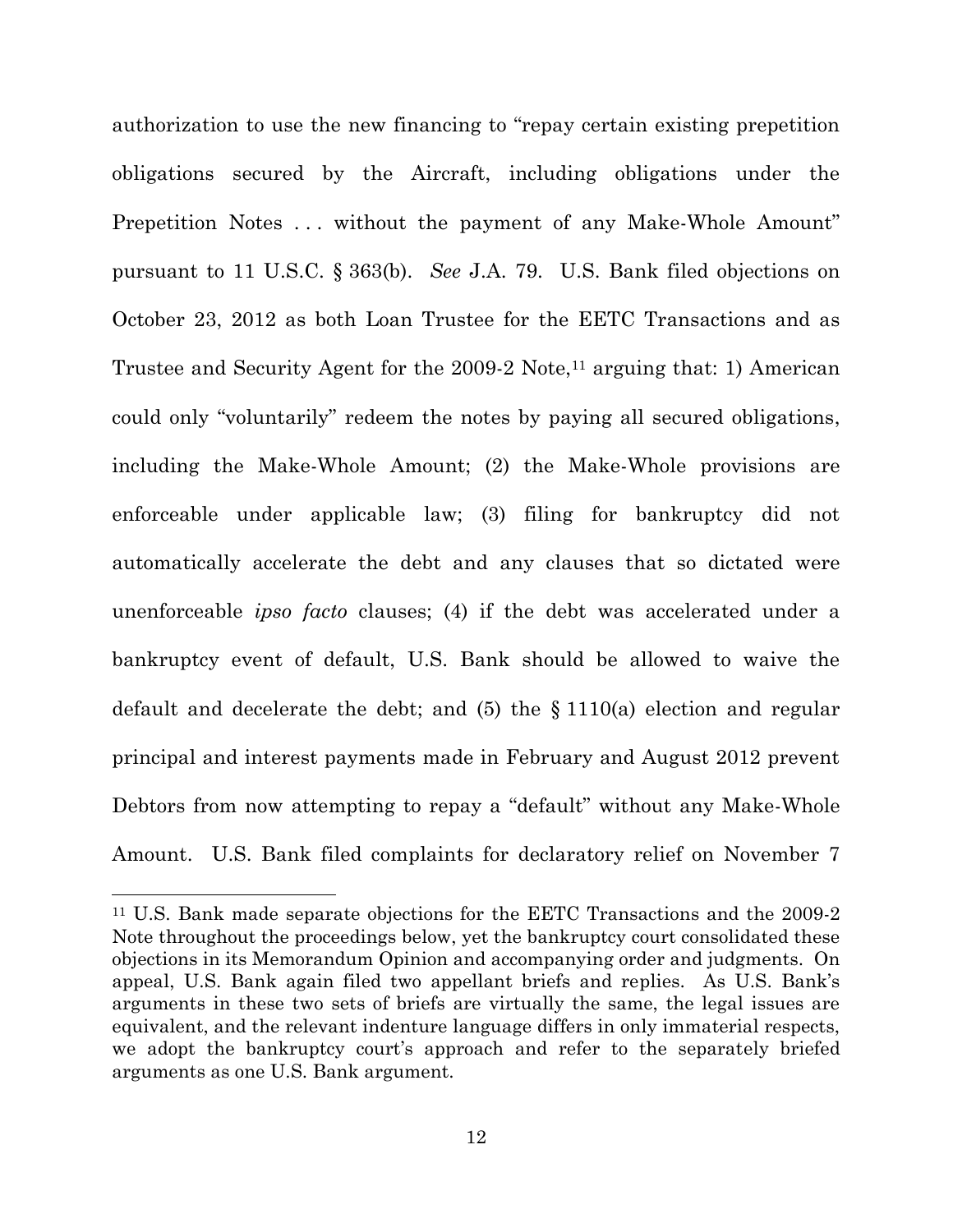and November 16, 2012, and argued, in addition, that assuming the debt was accelerated, American had not complied with its § 1110(a) elections by not paying the full accelerated amount. In its complaints for declaratory relief, U.S. Bank requested that the court declare that American must pay the Make-Whole Amount in accordance with the Indentures' voluntary redemption provisions to the extent American obtains new financing and attempts to repay the notes. U.S. Bank also requested that the bankruptcy court lift the automatic stay to the extent necessary for U.S. Bank to waive the alleged default and annul any acceleration.<sup>12</sup>

The bankruptcy court issued a decision on January 17, 2013, an order on February 1, 2013, and judgments on February 11, 2013, granting American's motion to secure financing and to repay its obligations, and denying U.S. Bank's request to lift the automatic stay. In its decision, the court principally addressed U.S. Bank's request that the court declare the legal rights of the parties under the Indentures pursuant to the Declaratory Judgment Act. *See In re AMR Corp.*, 485 B.R. 279 (Bankr. S.D.N.Y. 2013). The court concluded that the Indentures clearly state that American's bankruptcy filing was an Event of Default that automatically accelerated the

<sup>12</sup> U.S. Bank filed a motion before the Bankruptcy Court seeking limited relief from the automatic stay on December 6, 2012.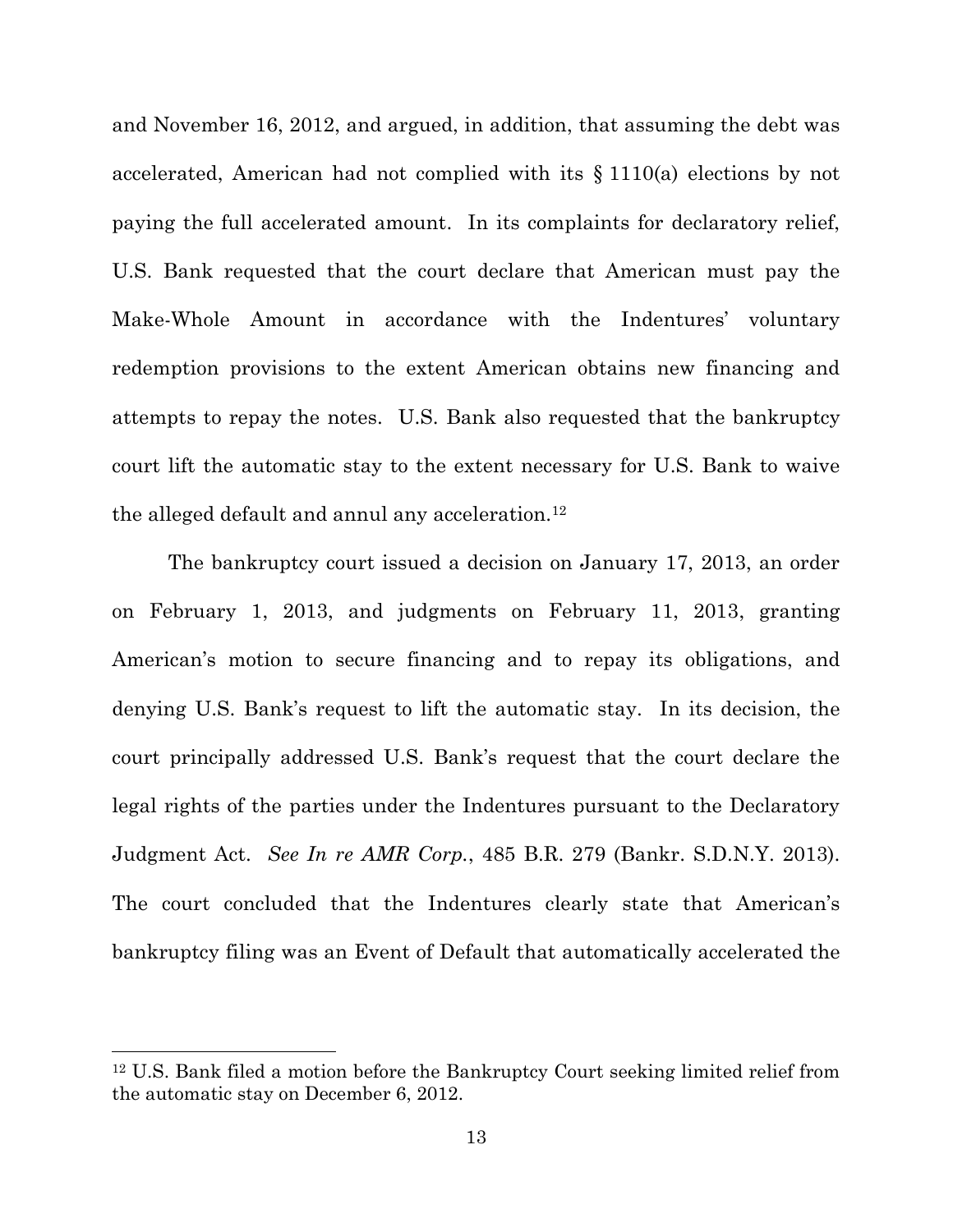debt and that in such circumstances American does not owe any Make-Whole Amount in connection with repayment of the accelerated debt still owed.

Addressing U.S. Bank's arguments, the court first disagreed with the contention that acceleration is a remedy to be invoked by the Loan Trustee and that, because the Loan Trustee here never elected such a remedy, the debt was not accelerated. The court concluded that the Indentures clearly and specifically provide for automatic acceleration upon a bankruptcy-related default and that this contractual provision is not in conflict with case law cited by U.S. Bank. *Id.* at 290-93. The court also concluded that the automatic stay bars U.S. Bank from waiving the Event of Default and decelerating the debt, and that lifting the stay in order to permit U.S. Bank to do so was not appropriate. *Id.* at 293-96. As to U.S. Bank's argument that Section 4.02(a)(i) is an *ipso facto* clause unenforceable under 11 U.S.C.  $\S 365(e)(1)$ , the bankruptcy court disagreed, concluding that  $\S 365(e)(1)$ pertains only to *ipso facto* clauses in executory contracts and unexpired leases. *Id.* at 296-98.

The bankruptcy court next addressed U.S. Bank's argument that American is attempting voluntarily to redeem the notes under Section 2.11(a) of the Indentures and that, in this circumstance, a Make-Whole Amount is due. In light of its conclusion that filing for bankruptcy automatically

14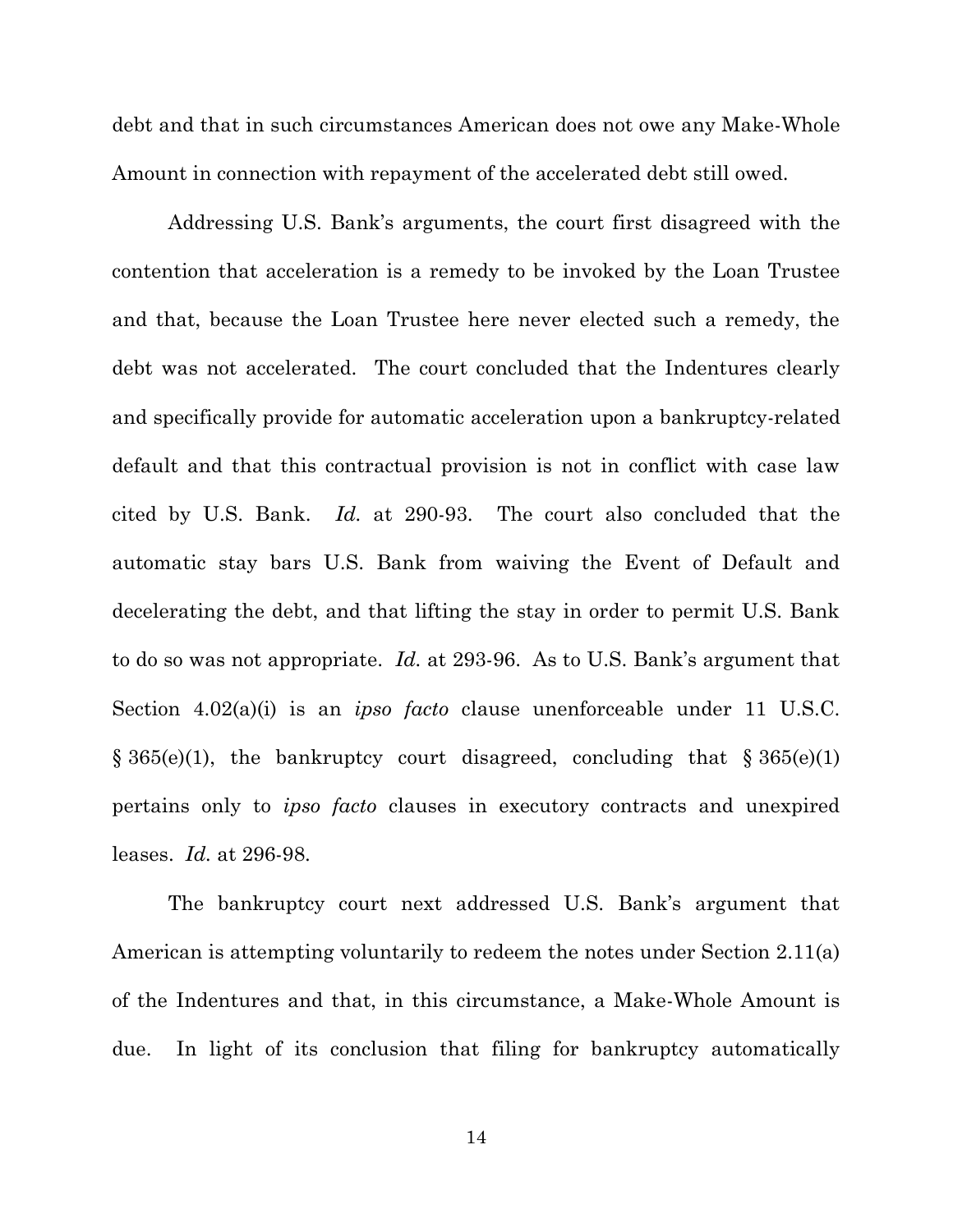accelerated the debt and that the Indentures distinguish between voluntary prepayment and payments due upon automatic acceleration, the court rejected U.S. Bank's argument. *Id.* at 298-99. The court noted that case law from the Southern District of New York and USBC-SDNY supports the conclusion that a payment of debt due upon acceleration is different from voluntary redemption, and the isolated parts of the Indentures cited by U.S. Bank – such as the "Make-Whole Amount" definition and phrases concerning voluntary redemption – neither undercut the relevance of these cases nor point to a contrary interpretation of these Indentures. *Id.* at 299-304 (citing *HSBC Bank USA, Nat'l Ass'n v. Calpine Corp.*, No. 07-cv-3088, 2010 WL 3835200 (S.D.N.Y. Sep. 15, 2010); *In re Solutia Inc.*, 379 B.R. 473 (Bankr. S.D.N.Y. 2007)).

Finally, the bankruptcy court examined 11 U.S.C. § 1110 and American's § 1110(a) elections and concluded that the default at issue is a bankruptcy default that American was not required to cure under  $§ 1110(a)(2)(B)$ . American therefore complied with the conditions of its § 1110(a) elections by performing its contractual obligations to make regularly scheduled principal and interest payments. *Id.* at 304-06. The court also concluded that American's performance in making regularly scheduled payments did not estop American from subsequently paying the

15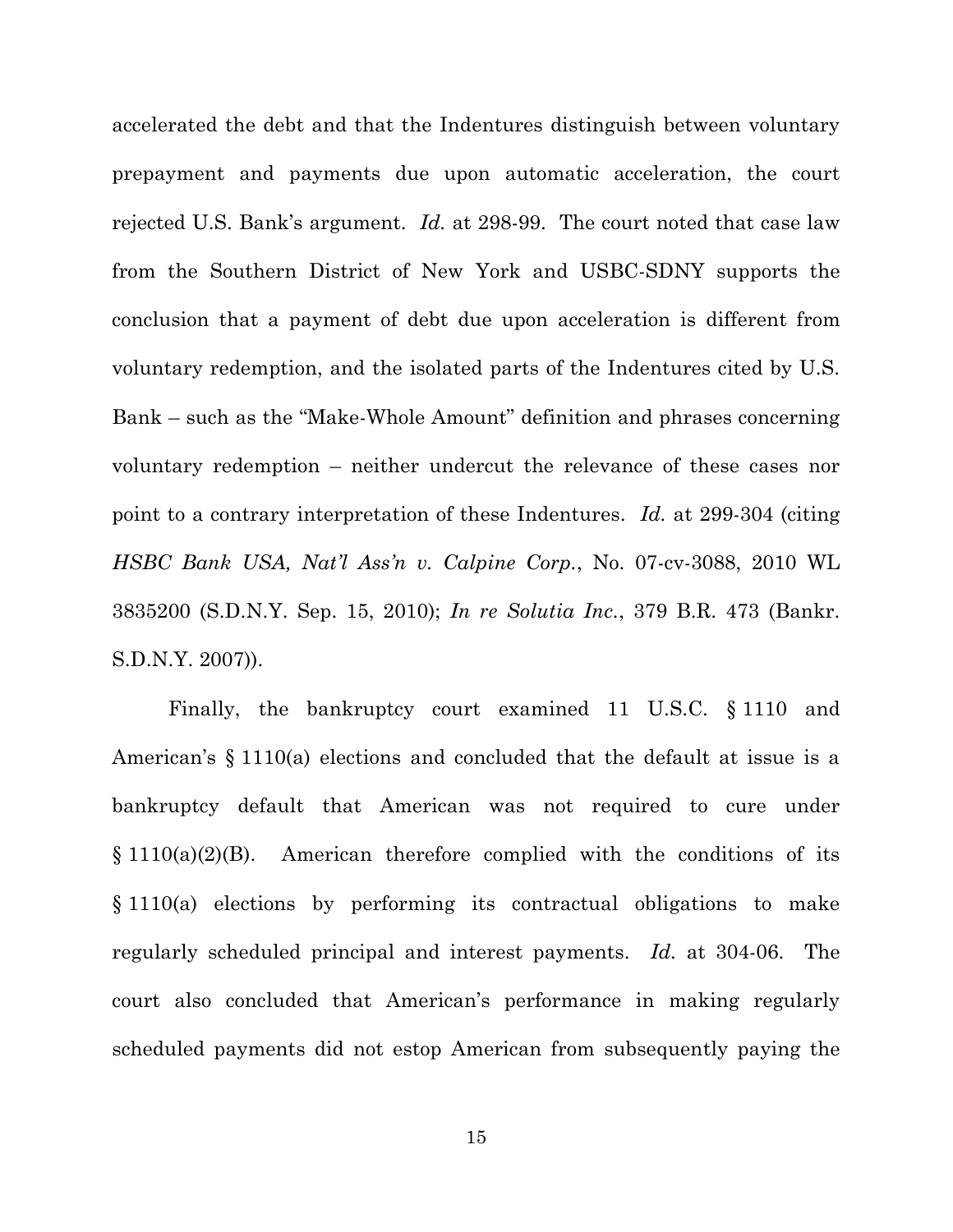accelerated debt due (but protected from collection by the automatic stay), and it observed that § 1110(a) elections do not constitute permanent commitments to bind the debtor to their terms. *Id.* at 306-07. As the court explained, the source of U.S. Bank's unhappiness lies in the language of 11 U.S.C. § 1110 and the terms of the Indentures, both of which permit American, in the circumstances here, to make principal and interest payments during bankruptcy proceedings and then subsequently to repay the accelerated debt without the Make-Whole Amount. *Id.* at 307-09.

Accordingly, the court approved American's motion for new financing under 11 U.S.C. § 364(c), concluding that the relief sought by American was an appropriate exercise of the Debtors' business judgment, and that the Debtors had sound business reasons for moving to repay obligations under 11 U.S.C. § 363(b). It authorized the postpetition financing and repayment of financing transactions in its February 1, 2013 orders. On February 28, 2013, the bankruptcy court granted U.S. Bank's motion for certification for direct appeal to this Court pursuant to 28 U.S.C. § 158(d)(2), stating that the appeals present questions of law for which there is no controlling decision of the Second Circuit and involve matters of public importance. U.S. Bank then petitioned this Court to allow direct appeal of the bankruptcy court's order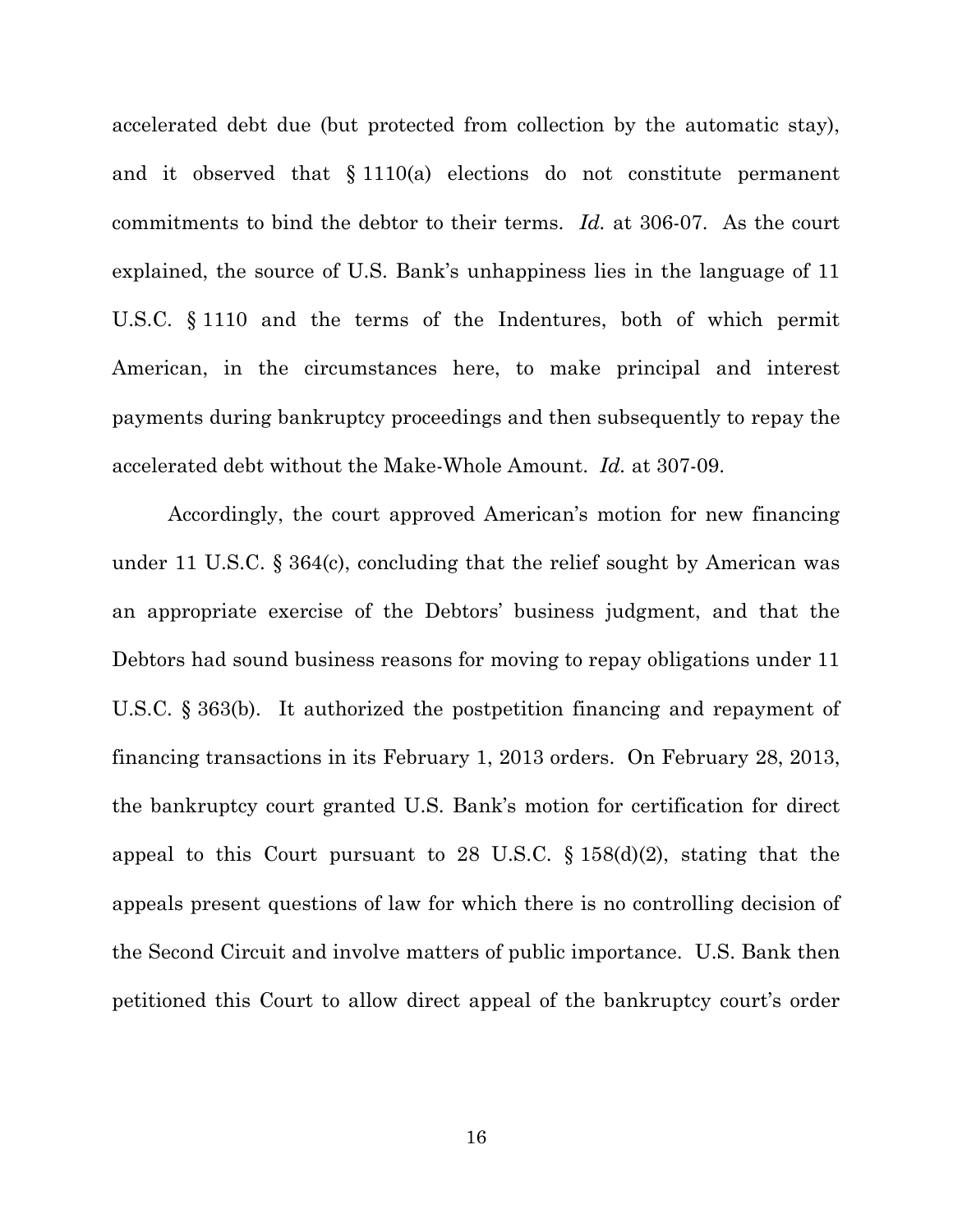and judgments, and a different Panel of this Court granted that motion on April 2, 2013. This appeal followed.

#### **DISCUSSION**

We have jurisdiction over this appeal certified from the bankruptcy court and accepted by this Court pursuant to 28 U.S.C.  $\S$  158(d)(2), and we "review the legal conclusions of the bankruptcy court . . . *de novo*." *In re Bernard L. Madoff Inv. Secs. LLC*, 654 F.3d 229, 234 (2d Cir. 2011).Our review of a bankruptcy court's denial of relief from the automatic stay is for abuse of discretion. *See In re Dairy Mart Convenience Stores, Inc.*, 351 F.3d 86, 91 (2d Cir. 2003).

On appeal, U.S. Bank reiterates the arguments advanced in the bankruptcy court. Principally, it asserts that American's proposed debt payment is properly construed as a voluntary prepayment under the Indentures and thus requires payment of the Make-Whole Amount. U.S. Bank contends that although an Event of Default occurred when American filed for bankruptcy in November 2011, U.S. Bank did not elect to accelerate the debt as a remedy, and therefore – in accordance with the Debtors' § 1110(a) elections and regularly scheduled payments of principal and interest – American is now trying to prepay without satisfying the contractual obligation of the Make-Whole Amount. U.S. Bank also maintains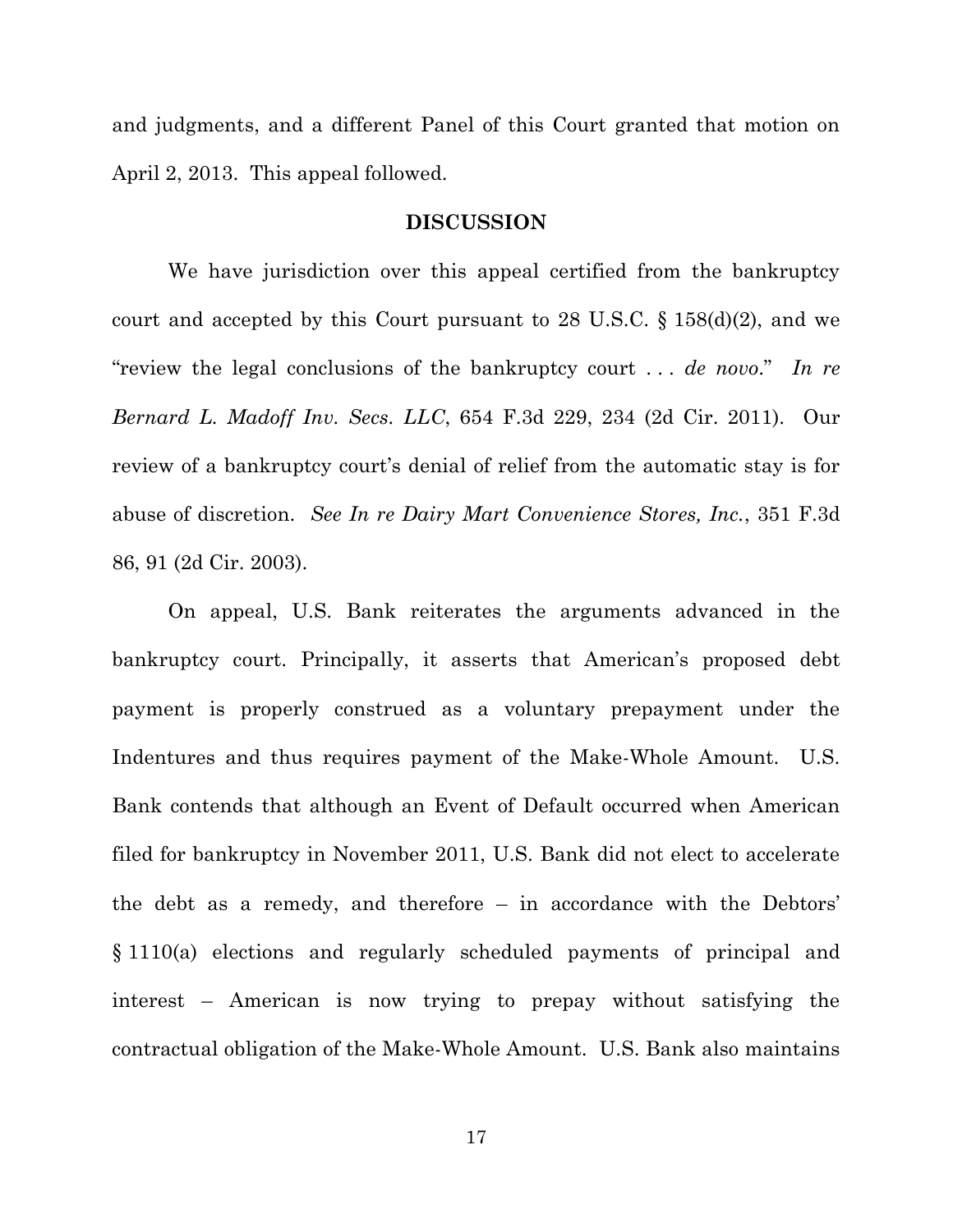that to the extent acceleration occurred automatically under Indenture provisions by virtue of American's bankruptcy filing, such provisions are unenforceable *ipso facto* clauses. Alternatively, U.S. Bank proposes that to the extent the Notes were accelerated, the § 1110(a) election decelerated them, as confirmed by American's payment of regularly scheduled principal and interest. Finally, U.S. Bank contends that it should be permitted to rescind any such acceleration or waive the Event of Default because such a rescission does not violate the automatic stay but merely enforces contractual rights and rights under § 1110.

# *I. Indentures*

We begin with the text of the Indentures, which we interpret applying basic contract law. *Jamie Secs. Co. v. The Ltd. Inc.*, 880 F.2d 1572, 1576 (2d Cir. 1989) ("It is a well-established rule in this Circuit that the '[i]nterpretation of [I]ndenture provisions is a matter of basic contract law.'" (quoting *Sharon Steel Corp. v. Chase Manhattan Bank, N.A.*, 691 F.2d 1039, 1049 (2d Cir. 1982)) (alterations in *Jamie*)).New York law governs the interpretation of these Indentures, and courts applying New York law construe a contract "so as to give full meaning and effect to all of its provisions." *PaineWebber Inc. v. Bybyk*, 81 F.3d 1193, 1199 (2d Cir. 1996) (quoting *Am. Express Bank Ltd. v. Uniroyal, Inc.*, 562 N.Y.S.2d 613, 614 (1st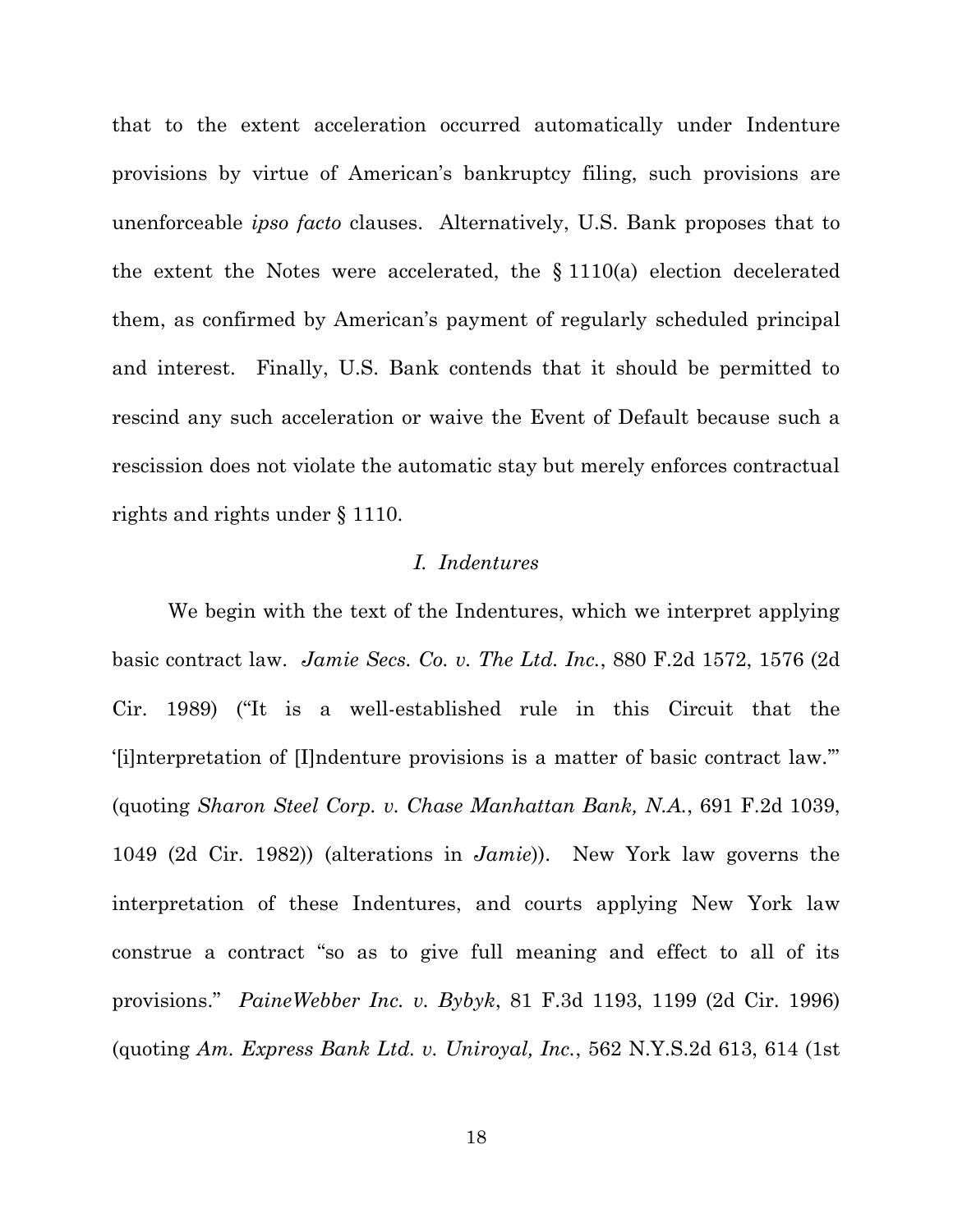Dep't 1990)); *see also Consedine v. Portville Cent. Sch. Dist.*, 907 N.E.2d 684, 689 (N.Y. 2009) (instructing courts to read contracts as a whole and not place "undue emphasis" upon particular words or phrases). "[W]hen parties set down their agreement in a clear, complete document," the New York Court of Appeals has said, "their writing should as a rule be enforced according to its terms. Evidence outside the four corners of the document as to what was really intended but unstated or misstated is generally inadmissible to add to or vary the writing." *W.W.W. Assocs., Inc. v. Giancontieri*, 566 N.E.2d 639, 642 (N.Y. 1990). Whether a contract is ambiguous is a question of law for the courts to resolve. *Id*.; *see also S. Rd. Assocs., LLC v. Int'l Bus. Machs. Corp*., 826 N.E.2d 806, 809 (N.Y. 2005) ("Whether a contract is ambiguous is a question of law and extrinsic evidence may not be considered unless the document itself is ambiguous.").

*A. American's Voluntary Petition Triggered a Default Under the Indentures that Accelerated the Debt but Excluded Make-Whole Amount*

Reading the Indentures *de novo*, we agree with the bankruptcy court that American's voluntary petition for bankruptcy was an Event of Default under Section 4.01(g) of the Indentures. Section 4.01(g) expressly defines filing a "voluntary petition in bankruptcy or a voluntary petition or an answer seeking reorganization, liquidation or other relief as a debtor in a case under any bankruptcy laws or insolvency laws" as an Event of Default.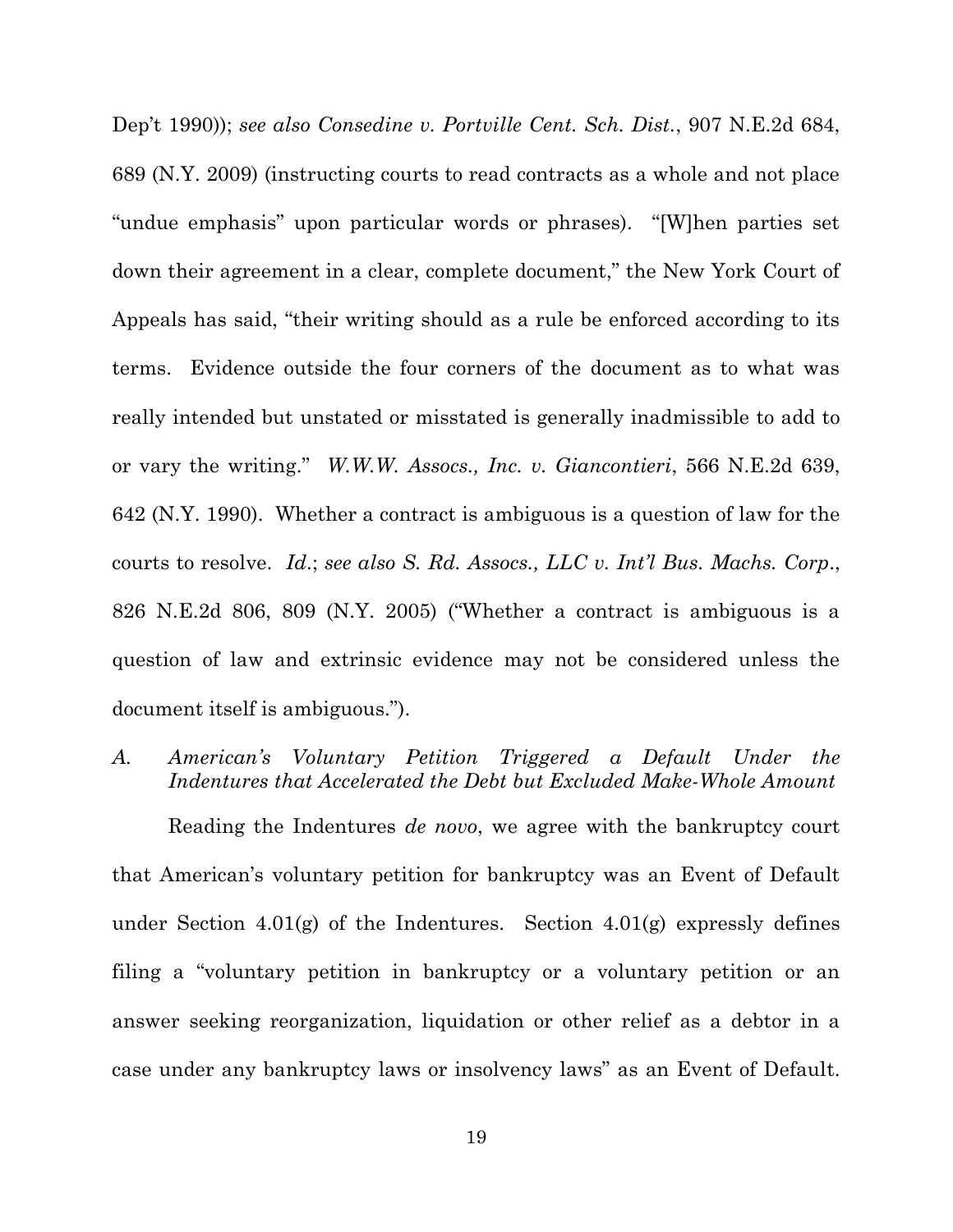J.A. 143. We also agree that American's bankruptcy filing triggered the automatic acceleration of its debt. For non-bankruptcy Events of Default under the Indentures, Section 4.02(a) states that the Trustee "*may*, and upon the written instructions of a Majority in Interest of Noteholders, . . . *shall*" "declare by written notice to [American] all the Equipment Notes to be due and payable  $\dots$ " J.A. 144-45 (emphases added).<sup>13</sup> Thus, as to nonbankruptcy Events of Default, the Trustee has the *option* to invoke acceleration as a remedy. This is not the case, however, with regard to the voluntary filing of a bankruptcy petition, defined as an Event of Default in Section 4.01(g). For after setting forth the general rule, Section  $4.02(a)(i)$ expressly states:

*provided* that if an Event of Default referred to in . . . Section 4.01(g) . . . shall have occurred and be continuing, *then and in every such case* the unpaid principal amount of the Equipment Notes then outstanding, together with accrued but unpaid interest thereon and all other amounts due thereunder (but for the avoidance of doubt, without Make-Whole Amount), *shall immediately and without further act become due and payable* without presentment, demand, protest or notice, all of which are hereby waived.

<sup>13</sup> Declaring a note due and payable is accelerating the debt. *See Black's Law Dictionary* 12 (9th ed. 2009) (defining acceleration as "the advancing of a loan agreement's maturity date so that payment of the entire debt is due immediately"). Acceleration "changes the date of maturity from some point in the future . . . to an earlier date based on the debtor's default under the contract." *Analytical Surveys, Inc. v. Tonga Partners, L.P.*, 684 F.3d 36, 44 (2d Cir. 2012) (quoting *NML Capital v. Republic of Argentina*, 952 N.E.2d 482, 491 (N.Y. 2011)).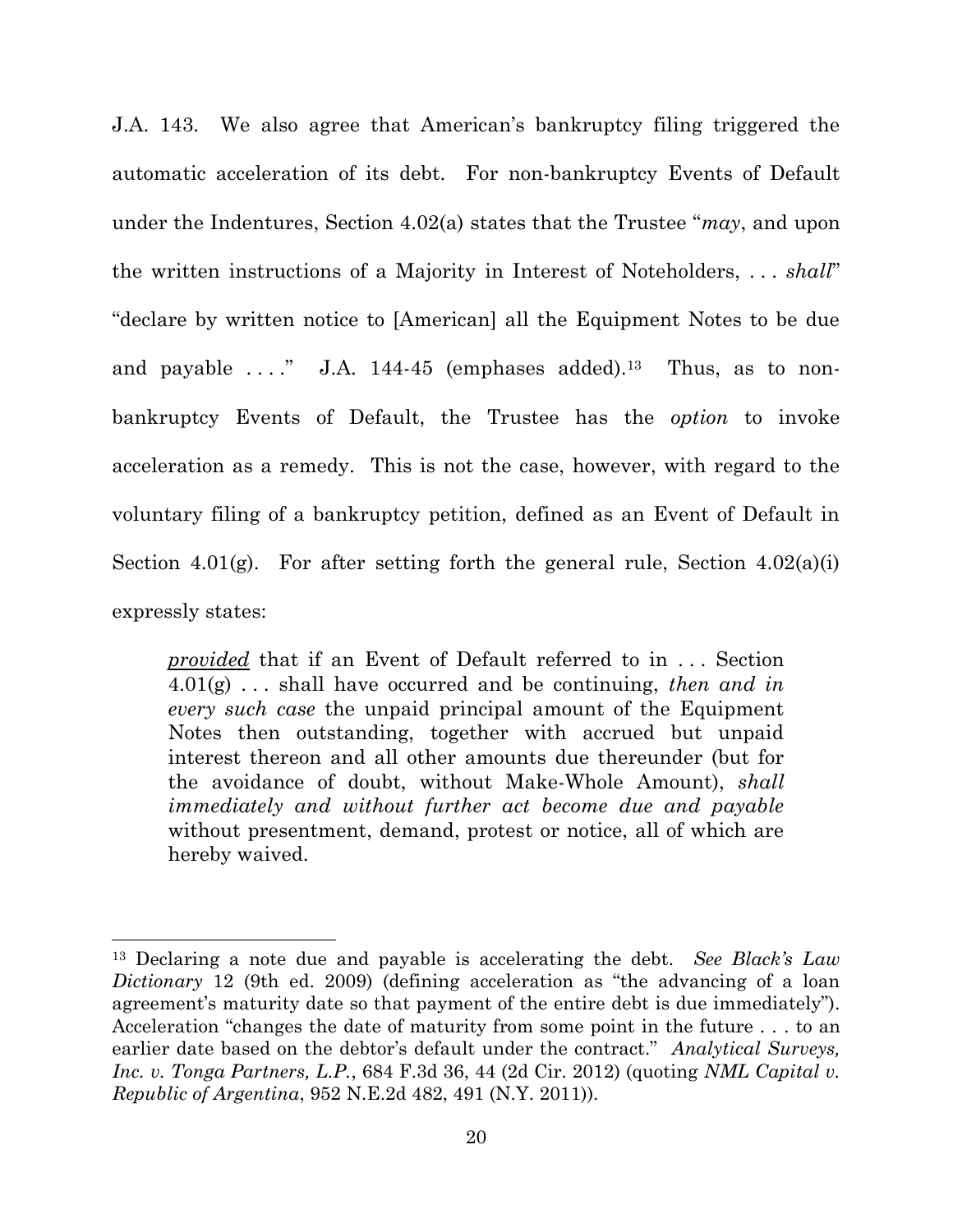J.A. 145 (emphases added). Under New York law, "a specific provision . . . governs the circumstance to which it is directed, even in the face of a more general provision." *Capital Ventures Int'l v. Republic of Argentina*, 652 F.3d 266, 271 (2d Cir. 2011) (citing *Muzak Corp. v. Hotel Taft Corp.*, 133 N.E.2d 688, 690 (N.Y. 1956)). Generally, when Events of Default occur, the Loan Trustee, acting for noteholders, can elect to declare debts due, pursue other remedies, or let a default go unremedied. But, as made plain in Section 4.02(a)(i), the debt was automatically accelerated by American's bankruptcy filing. $14$ 

We also agree with the bankruptcy court that in this circumstance – where a Section 4.01(g) Event of Default has occurred resulting in the automatic acceleration of the debt – the Indentures provide that no Make-Whole Amount is due. American's November 29, 2011 bankruptcy filing triggered an Event of Default (Section 4.01(g)), which automatically accelerated the debt under Section 4.02(a)(i). And Section 4.02(a)(i) expressly provides that this accelerated debt – "the unpaid principal amount of the Equipment Notes then outstanding, together with accrued but unpaid

<sup>14</sup> The bankruptcy court also posited that regardless of the language in the Indentures, the debt is automatically accelerated by operation of law when the debtor files a voluntary bankruptcy petition. *See In re AMR Corp.*, 485 B.R. at 290 n.7. We agree with the bankruptcy court's subsequent statement that we "doll not need to look beyond the controlling language of the operative contract," *id.*, and so we do not reach this ground for the bankruptcy court's conclusion.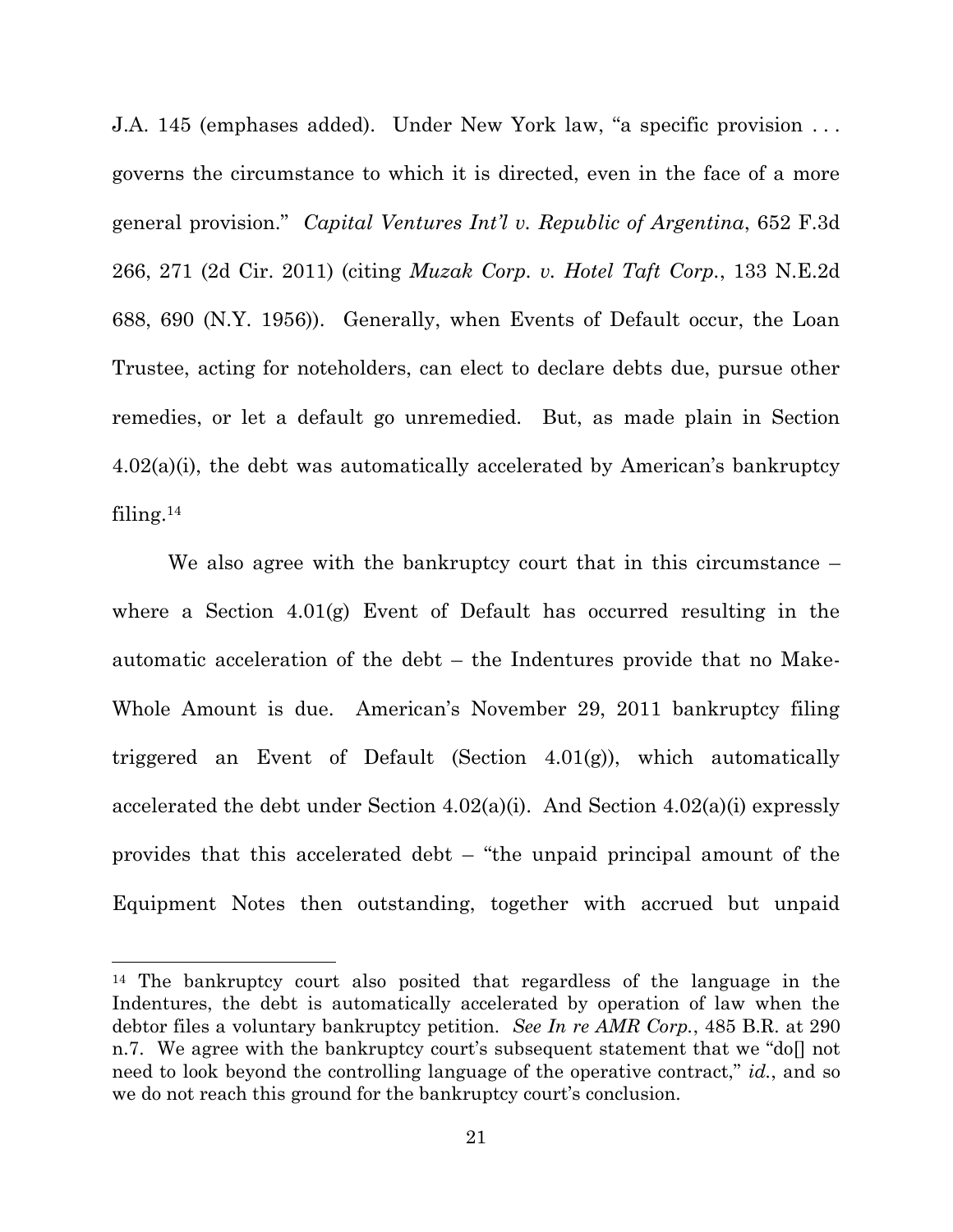interest thereon and all other amounts due" – is "*without Make-Whole Amount*" (emphasis added). Section 3.03, governing payments to be made by American after an Event of Default "shall have occurred and be continuing and the Equipment Notes shall have become due and payable pursuant to Section 4.02(a)," confirms this, explicitly providing that "[n]o Make-Whole Amount shall be payable . . . as a consequence of or in connection with an Event of Default or the acceleration of the Equipment Notes." J.A. 140. Prior to October 2012 (and consistent with American's position that it properly made and abided by  $\S 1110(a)$  elections, entitling it to the benefit of the automatic stay) American made no attempt to pay the outstanding accelerated debt. But this delay in no way changes the status of the parties vis-à-vis the Indentures as of November 29, 2011: American owed and continues to owe the outstanding principal and any unpaid interest on the accelerated debt, but no Make-Whole Amount.

# *B. U.S. Bank's Arguments Fail to Refute this Plain Language Interpretation of the Indentures*

U.S. Bank makes three arguments in an effort to refute the plain language of the Indentures. First, U.S. Bank argues that the Trustee never elected to accelerate the debt, and that such action by the Trustee is required under New York law. Second, U.S. Bank asserts that even if acceleration took place, U.S. Bank can rescind this acceleration, obliging American to pay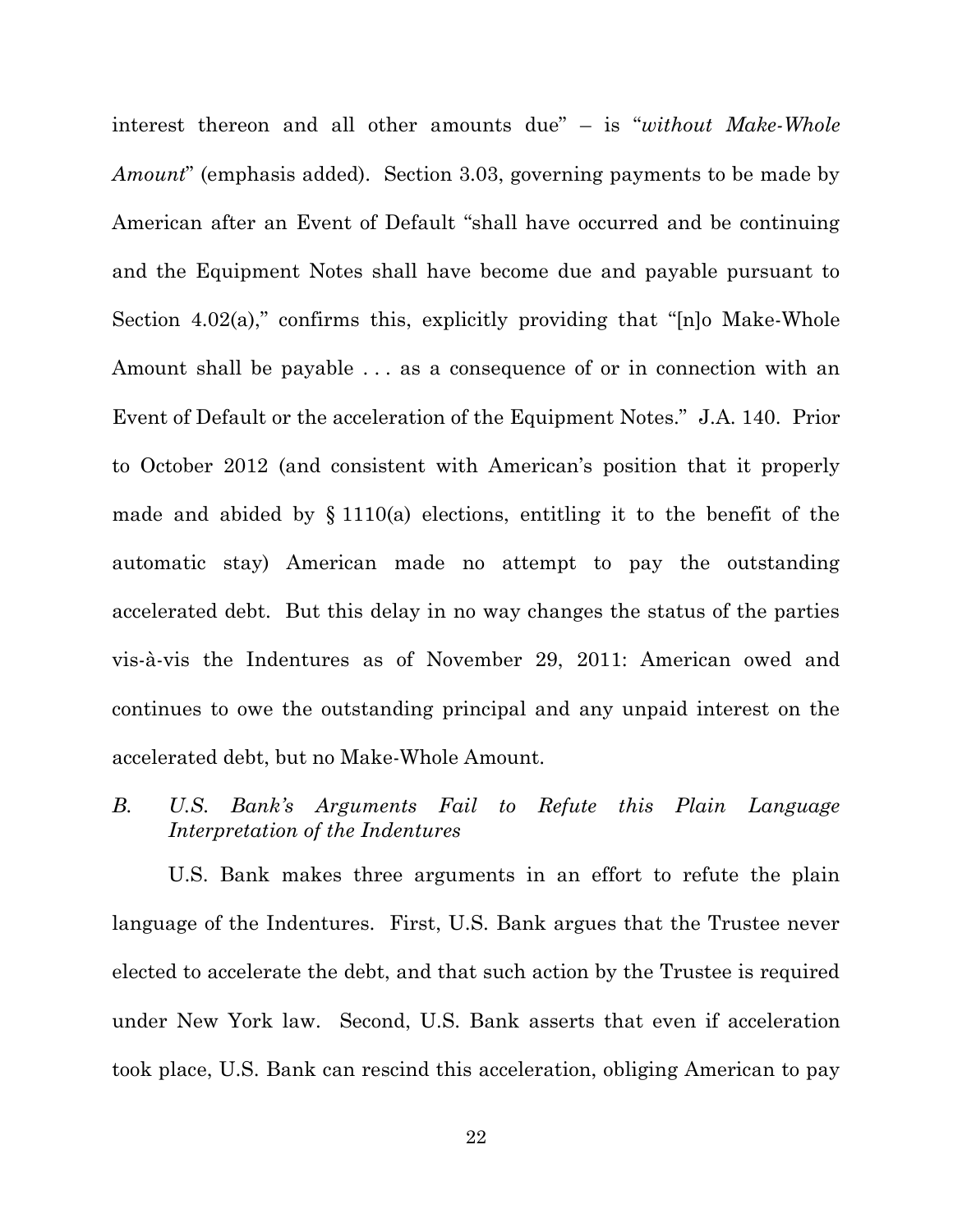a Make-Whole Amount in connection with its refinancing, and that the bankruptcy court erred in concluding that such rescission is barred by the automatic stay. Finally, U.S. Bank argues that regardless whether American's debt was accelerated at the time it filed for bankruptcy, American's attempt to capitalize on favorable market conditions by paying off the debt nearly one year later, properly understood, is a voluntary redemption pursuant to Section 2.11, requiring payment of a Make-Whole Amount. We discuss each argument in turn.

#### *1. Automatic Acceleration Versus Trustee Election*

U.S. Bank first argues that despite the plain language of the Indentures, "[u]nder New York law, acceleration is a remedy that affirmatively must be chosen by lenders and cannot be invoked by borrowers." U.S. Bank relies principally on two cases: *Wurzler v. Clifford*, 36 N.Y.S.2d 516 (N.Y. Sup. Ct. 1942), and *Tymon v. Wolitzer*, 240 N.Y.S.2d 888 (N.Y. Sup. Ct. 1963). Like the bankruptcy court, we are unpersuaded.

As the bankruptcy court noted, both *Wurzler* and *Tymon* deal with "bare bones acceleration clauses," which provide that any default operates so as to make obligations due and payable without specification as to whether any action or notice on the part of the non-defaulting creditor is required. *In re AMR Corp.*, 485 B.R. at 291. The *Wurzler* and *Tymon* courts interpreted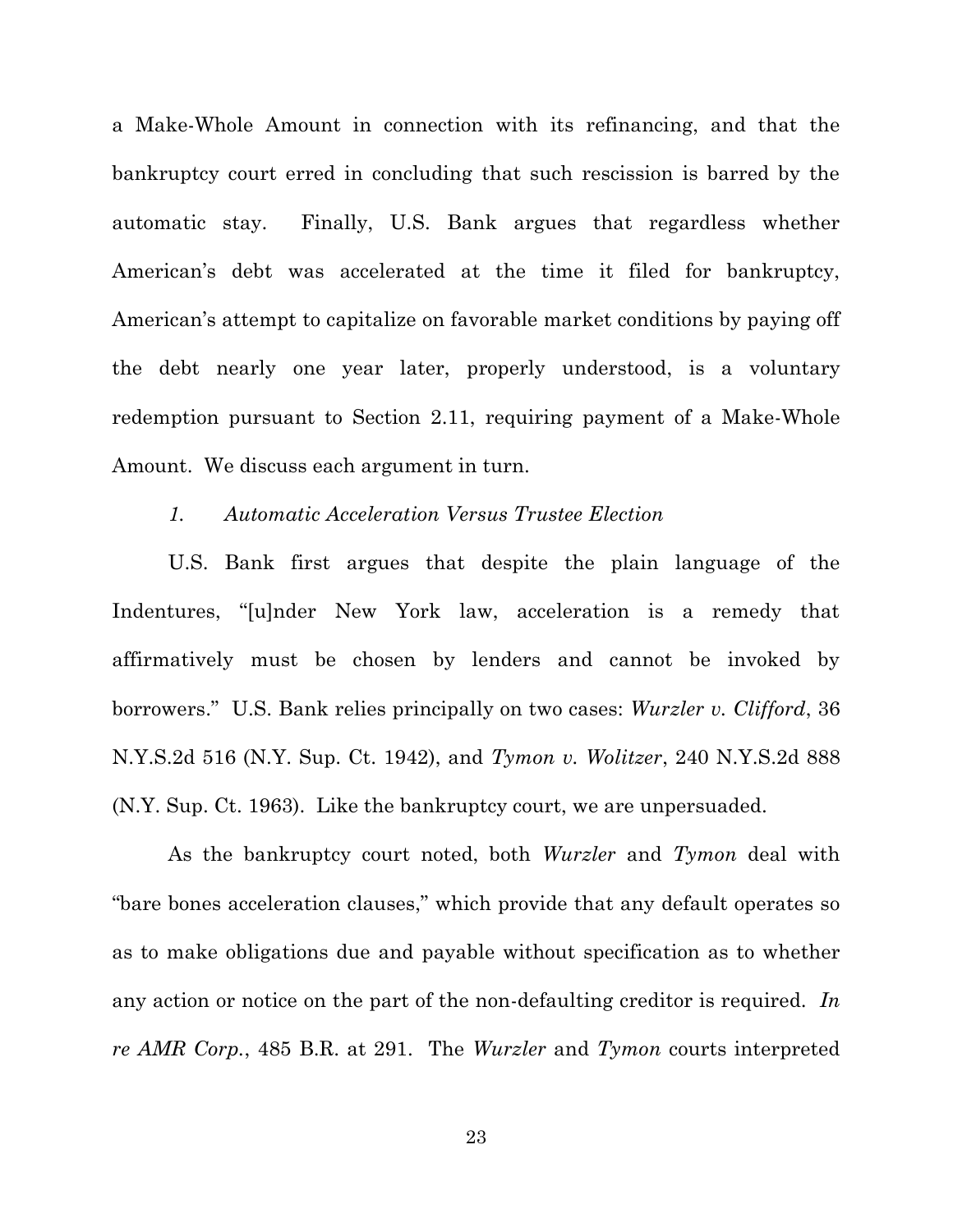the clauses at issue in those cases as "not self-operative," intended simply to give the creditor "the right to treat the entire debt as matured." *Wurzler*, 36 N.Y.S.2d at 517. But as subsequent courts have recognized, these cases "did not foreclose the ability of parties to draft acceleration provisions that would be self-operative." *See In re Premier Entm't Biloxi LLC*, 445 B.R. 582, 627 (Bankr. S.D. Miss. 2010) (distinguishing *Tymon* as establishing a rule for similar acceleration clauses but not foreclosing the availability of selfexecuting acceleration clauses). Indeed, no court applying New York law since *Tymon* has cited the holdings of *Wurzler* or *Tymon* as a basis for declining to enforce an automatic acceleration provision, and certainly not one of the sort here: contained in an agreement that specifically differentiates between those Events of Default pursuant to which the Loan Trustee *may* declare the Equipment Notes due and payable and those Events of Default pursuant to which the Notes "shall immediately and without further act become due and payable without presentment, demand, protest or notice." J.A. 145.

To the contrary, as we recognized in *Analytical Surveys, Inc. v. Tonga Partners, L.P.*, 684 F.3d 36, 44 (2d Cir. 2012), "under New York law, '[t]he parties to a loan agreement are free to include provisions directing what will happen in the event of default ... of the debt, supplying specific terms that

24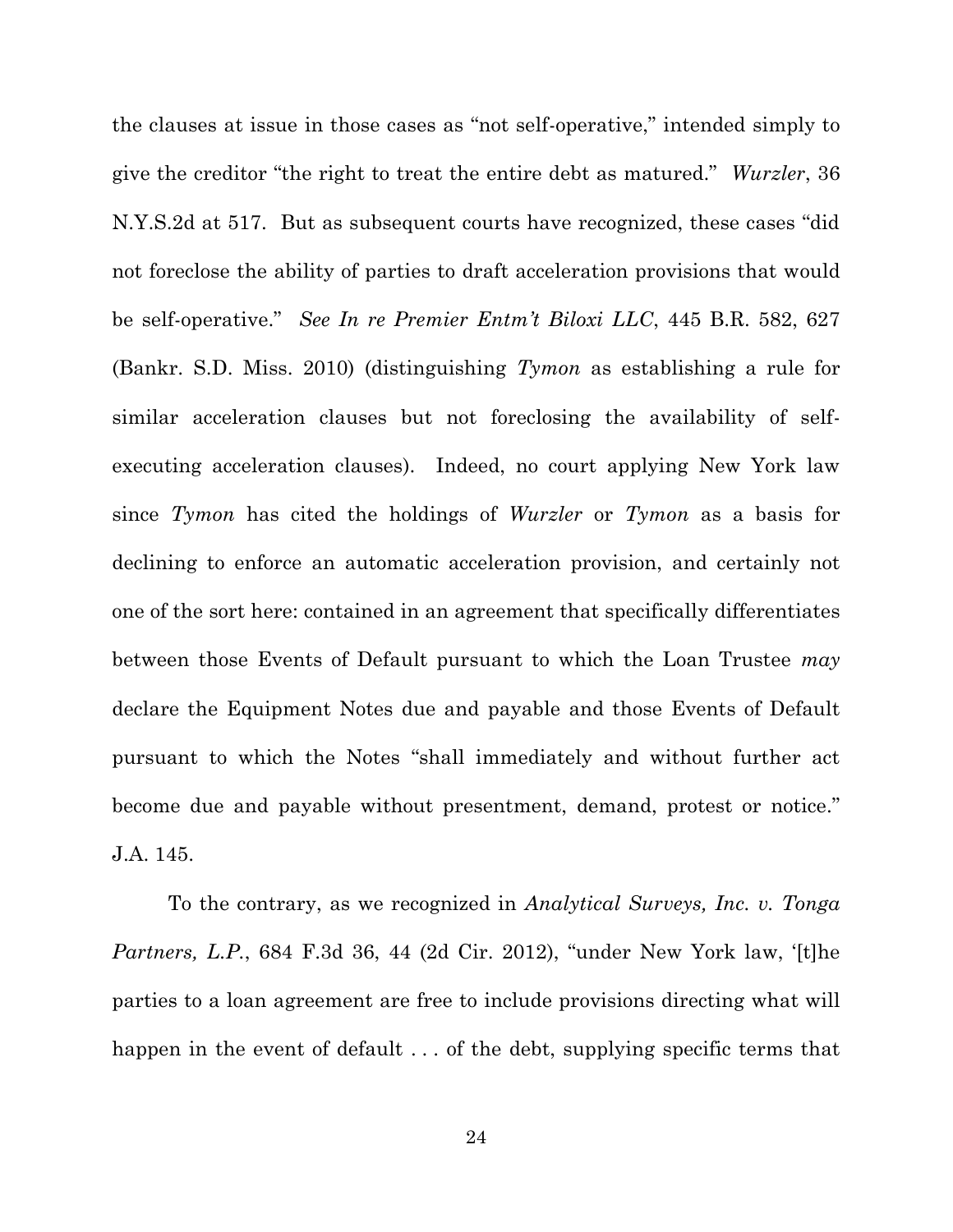super[s]ede other provisions in the contract if those events occur." (quoting *NML Capital v. Republic of Argentina*, 952 N.E.2d 482, 491 (N.Y. 2011) (alterations in *Analytical Surveys*)). And numerous courts applying New York law have enforced automatic acceleration provisions. *See Calpine Corp.*, 2010 WL 3835200, at \*3 (enforcing a clause automatically accelerating debt upon a voluntary bankruptcy filing); *In re Solutia Inc.*, 379 B.R. at 484 (noting that "[i]t was entirely appropriate to provide for automatic acceleration in the Original Indenture since the giving of a notice of acceleration post-petition would violate the automatic stay"). As the New York Court of Appeals has stated, "[i]n rare cases, agreements providing for the acceleration of the entire debt upon the default of the obligor may be circumscribed or denied enforcement by utilization of equitable principles. In the vast majority of instances, however, these clauses have been enforced at law in accordance with their terms." *Fifty States Mgmt. Corp. v. Pioneer Auto Parks, Inc.*, 389 N.E.2d 113, 116 (N.Y. 1979); *see also Key Int'l Mfg. Inc. v. Stillman*, 480 N.Y.S.2d 528, 530 (2d Dep't 1984) ("Acceleration clauses are quite common and are generally enforced according to their terms. It is only in rare cases that clauses will be denied enforcement under equitable principles." (internal quotation marks and citations omitted)).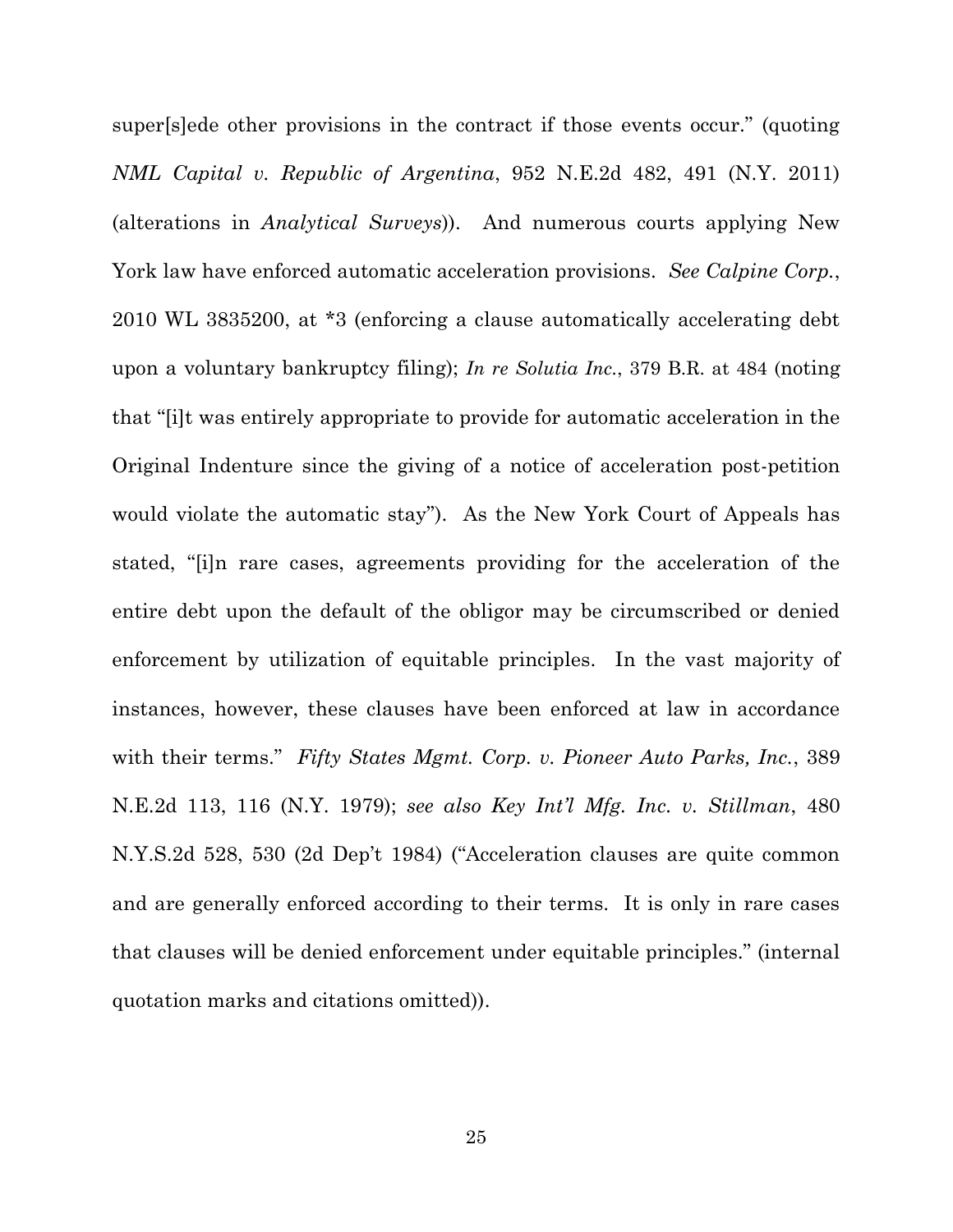U.S. Bank suggests that automatic acceleration provisions of the sort here benefit lenders and that permitting American "to use Section 4.02 as a sword" is inequitable, presenting the sort of "rare circumstance" in which New York courts hold enforcement is properly refused. We disagree. Even were we (unwisely) to disregard the "sensible proposition of law" that contracts are to be enforced pursuant to their clear and unambiguous terms, *see Wallace v. 600 Partners Co*., 658 N.E.2d 715, 717 (N.Y. 1995) (internal quotation marks omitted), the automatic acceleration provision here is not solely for the benefit of one party, but simultaneously affords potential benefits to both: it accelerates the amount presently due for the purpose of the noteholders' claims against American in bankruptcy and it excludes any Make-Whole Amount from American's obligations, to American's benefit. U.S. Bank is due the outstanding principal and any applicable interest payments when American repays its debts, but "there is no warrant, either in law or equity, for a court to refuse enforcement of the agreement of the parties" in the circumstances here. *Fifty States Mgmt. Corp*., 389 N.E.2d at 116; *see also In re Solutia Inc.*, 379 B.R. at 484 (noting that the automatic acceleration provision in a note indenture was "the result that [noteholders] bargained for").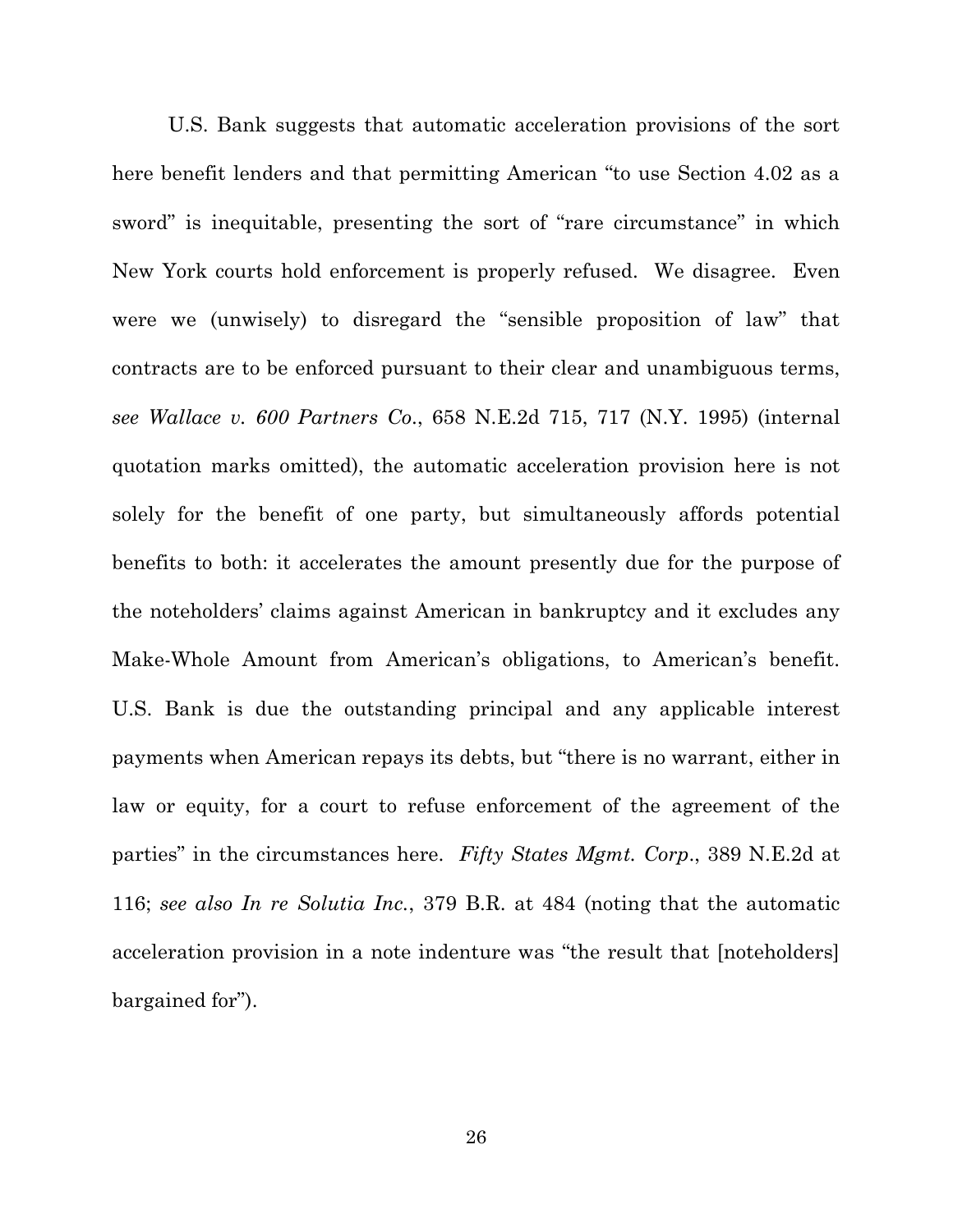#### *2. Rescinding the Event of Default*

U.S. Bank next argues that even assuming an automatic acceleration occurred, it is entitled to rescind this acceleration and decelerate the debt under Section  $4.02(d)$  of the Indentures.<sup>15</sup> U.S. Bank urges, as it did before the bankruptcy court, that Section 4.02(d) permits it to rescind the automatic acceleration so long as American is current on the principal and interest payments under the Notes (as well as other amounts owed otherwise than by virtue of the acceleration) and all other Events of Default have been waived.

 $\overline{\phantom{a}}$ 

J.A. 148. U.S. Bank also relies on Section 4.05, which provides that the Loan Trustee may waive past defaults upon written instructions from a majority in interest of the noteholders, after which "such default[s] shall cease to exist and any Event of Default arising therefrom shall be deemed to have been cured for every purpose of this Indenture." J.A. 149.

<sup>15</sup> Section 4.02(d) of the Indentures provides:

At any time after the Loan Trustee has declared the unpaid principal amount of all Equipment Notes then outstanding to be due and payable, or all Equipment Notes shall have become due and payable as provided in the proviso to Section  $4.02(a)(i)$ , and, in either case, prior to the sale of any part of the Collateral pursuant to this Article IV, a Majority in Interest of Noteholders, by written notice to the Company and the Loan Trustee, may rescind and annul such declaration . . . if: (i) there has been paid to or deposited with the Loan Trustee an amount sufficient to pay all overdue installments of principal amount of, and interest on, the Equipment Notes, and all other amounts owing under the Operative Documents, that have become due otherwise than by such declaration of acceleration and (ii) all other Events of Default, other than nonpayment of principal amount or interest on the Equipment Notes that have become due solely because of such acceleration, have been either cured or waived; provided that no such rescission or annulment shall extend to or affect any subsequent default or Event of Default or impair any right consequent thereon.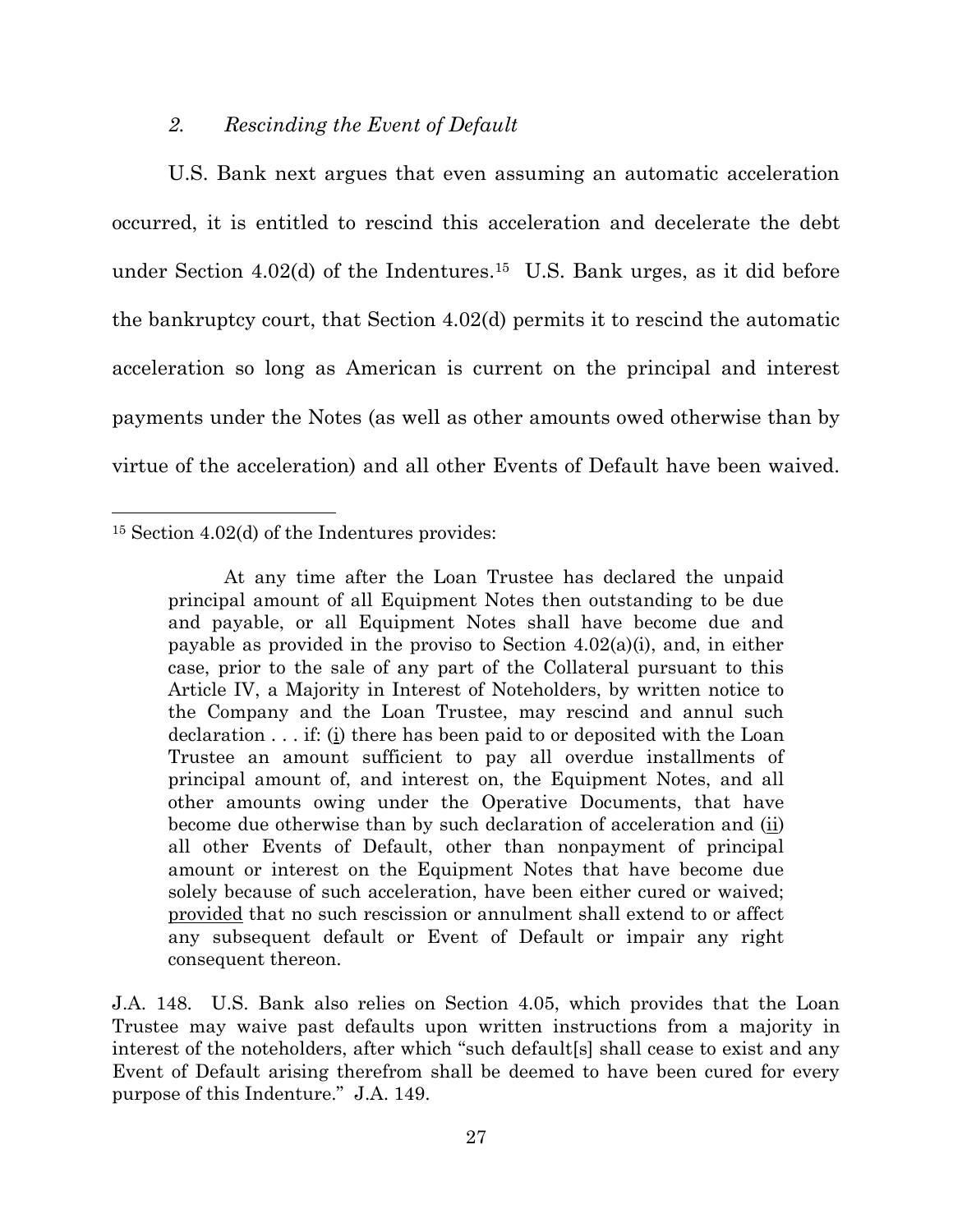Because American has remained current on its payments pursuant to its § 1110(a) elections, U.S. Bank argues that this option is contractually available and that by exercising it, U.S. Bank can require American to proceed in its refinancing pursuant to Section 2.11, which provides for the payment of a Make-Whole Amount.

To the extent this argument concerns U.S. Bank's contention that the bankruptcy court abused its discretion by declining to lift the automatic stay so that U.S. Bank may rescind acceleration or waive it, we more fully address that argument *infra.* As relevant here, suffice it to say that regardless whether U.S. Bank may theoretically rescind the acceleration pursuant to Section 4.02(d) of the Indentures (or waive Events of Default pursuant to Section 4.05) the bankruptcy court did not err in concluding that any attempt to do so would be an attempt to modify contract rights and would therefore be subject to the automatic stay that went into effect when American made its § 1110(a) elections. *In re AMR Corp.*, 485 B.R. at 294; *see In re Enron Corp*., 300 B.R. 201, 212 (Bankr. S.D.N.Y. 2003) (noting that "contract rights are property of the estate . . . protected by the automatic stay" (internal quotation marks omitted)); *accord In re 48th St. Steakhouse, Inc.*, 835 F.2d 427, 431 (2d Cir. 1987) (holding that landlord's effort to terminate a prime tenant's lease violated automatic stay with respect to debtor's sublease).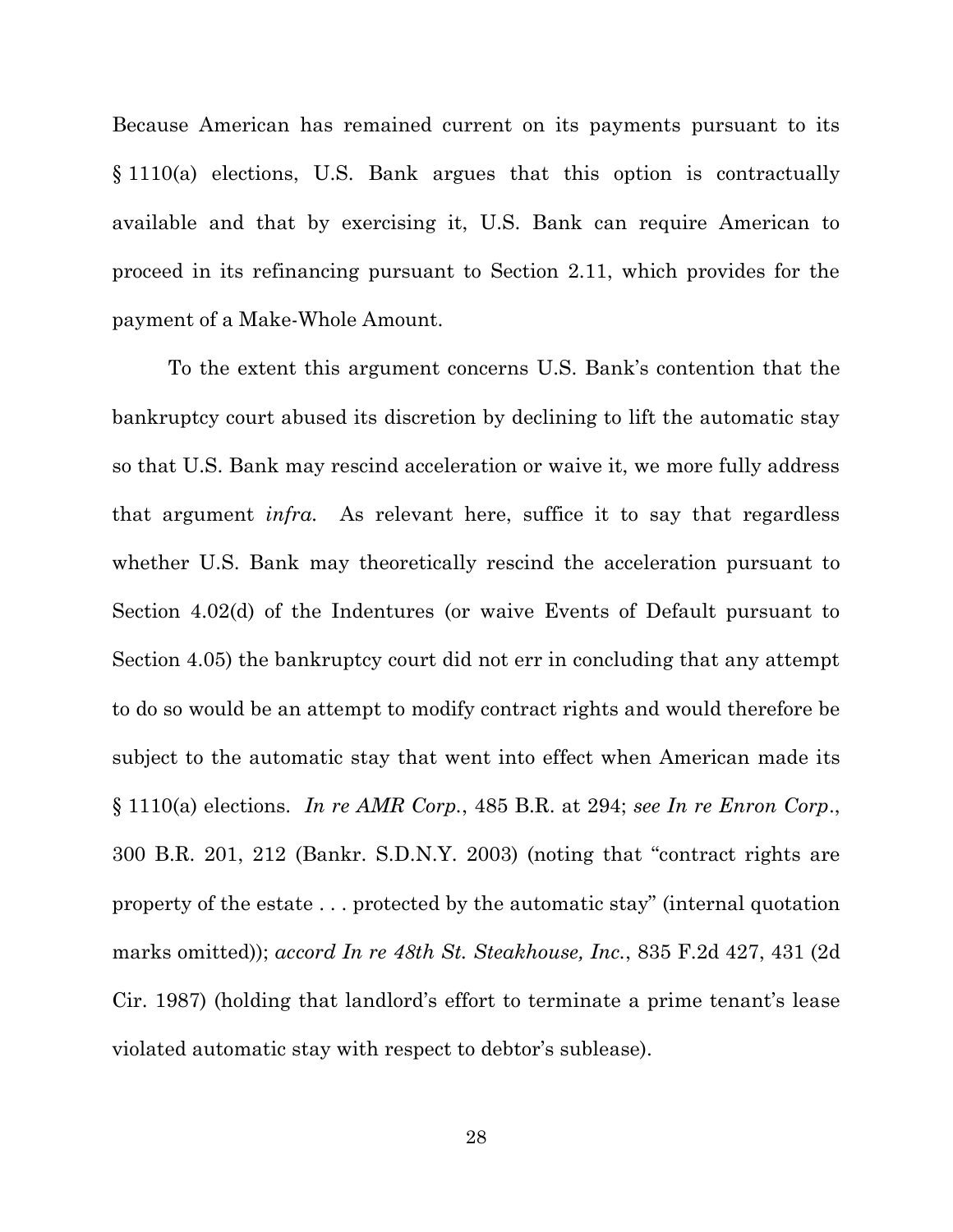As of the filing of its bankruptcy petition on November 29, 2011, American had the contractual right, pursuant to the Indentures, to repay its accelerated debt without Make-Whole Amount. We therefore agree with the bankruptcy court that any attempt by U.S. Bank to rescind acceleration now – after the automatic stay has taken effect – is an effort to affect American's contract rights, and thus the property of the estate. *See* 11 U.S.C. § 541(a)(1) (the bankruptcy estate is comprised of "all legal or equitable interests of the debtor in property as of the commencement of the case"); *see also In re Albion Disposal, Inc.*, 217 B.R. 394, 407-08 (W.D.N.Y. 1997) ("[I]t is well-established . . . that a debtor's contractual rights – including rights arising under postpetition contracts – are included in the property of his estate."). As in *In re Solutia*, in which the bankruptcy court voided a notice from noteholders attempting to waive another automatic acceleration provision triggered by a bankruptcy filing in order to secure contractual payments not due in the event of acceleration, *see* 379 B.R. at 476-79, U.S. Bank's efforts here represent "a direct attempt to get more property from the debtor and the estate, either through a simple increase in the amount of a pro-rata plan distribution or through recovery of a greater amount of the collateral which secures the claim." *Id*. at 485; *see also In re Manville Forest Prods. Corp.*, 43 B.R. 293, 298 (Bankr. S.D.N.Y. 1984) ("Therefore . . . it . . . would have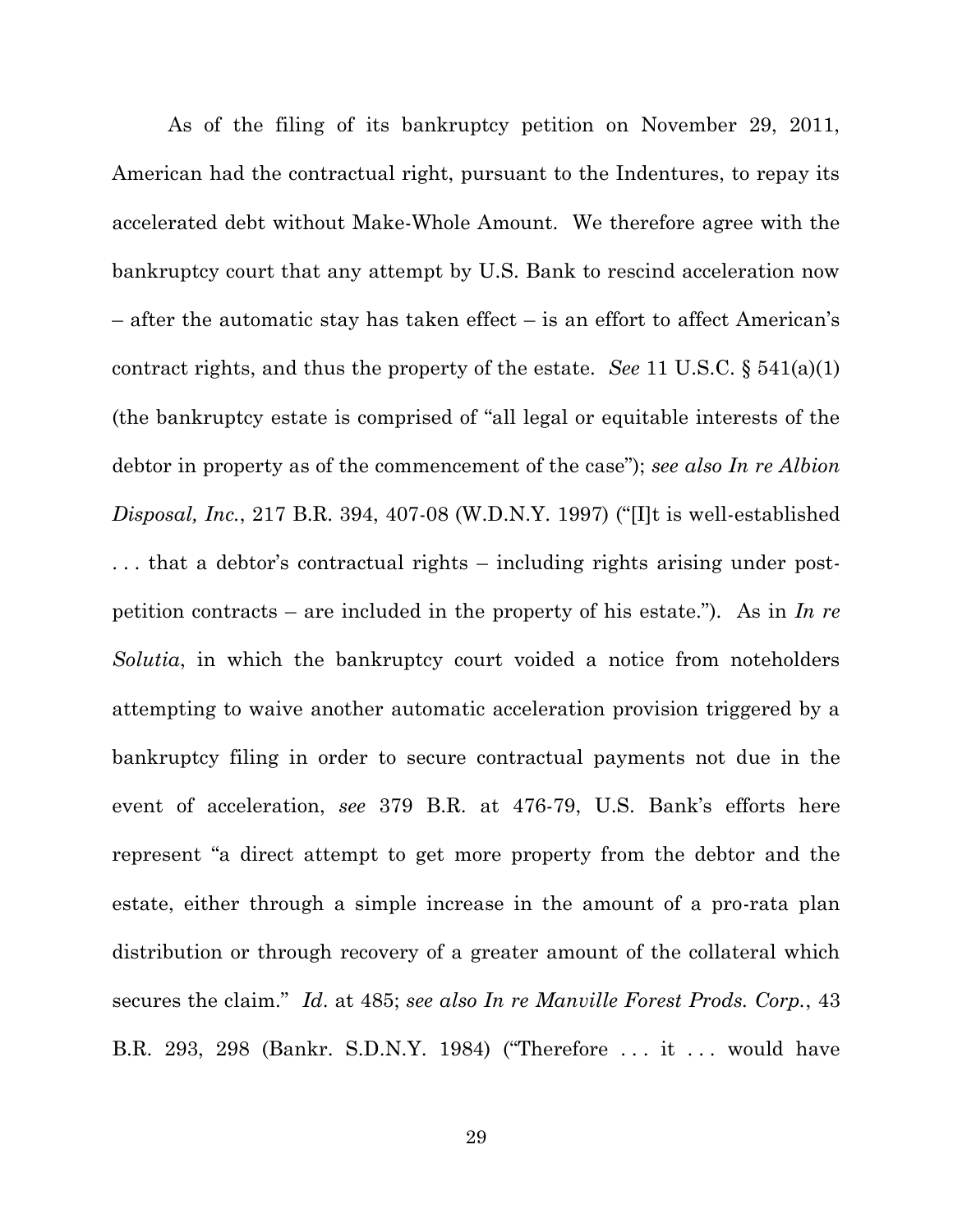violated the stay, for the long-term lenders to take overt steps to accelerate the debt without first seeking a modification of the stay from this Court."), *rev'd on other grounds by* 60 B.R. 403 (S.D.N.Y. 1986). In such circumstances, the bankruptcy court did not err in concluding that the automatic stay applies, preventing any such action by U.S. Bank without judicial intervention.

#### *3. Post-Maturity Payment Not a Voluntary Redemption*

U.S. Bank argues, finally, that regardless whether American's November 2011 bankruptcy petition was an Event of Default triggering debt acceleration, American's effort in October 2012 to pay off its debt constitutes a Section 2.11 voluntary redemption for which Section 3.02 provides for payment of a Make-Whole Amount. The bankruptcy court rejected this argument, holding that the Debtors' proposed payment is a "post-maturity date repayment, not a prepayment," and that in such circumstances, Section 3.03's payment provisions, describing the order of priority for "all payments received . . . after both an Event of Default shall have occurred and be continuing and the Equipment Notes shall have become due and payable pursuant to Section 4.02(a)" is applicable. *In re AMR Corp.*, 485 B.R. at 298 (internal quotation marks and citation omitted). We agree.

30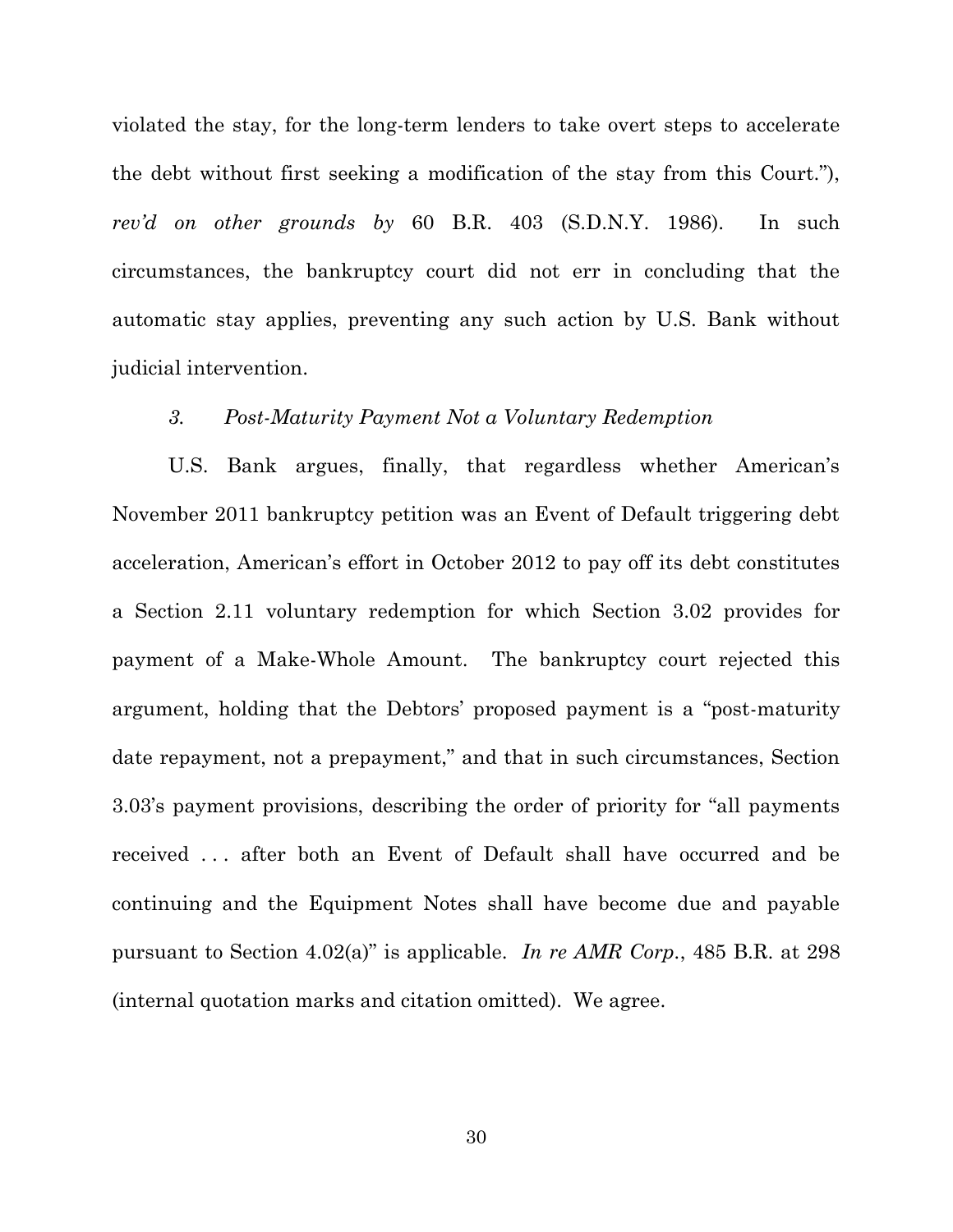As is already clear, American's bankruptcy petition triggered a default, and this default automatically accelerated the debt. That acceleration "change[d] the date of maturity from some point in the future . . . to an earlier date based on the debtor's default under the contract." *Analytical Surveys*, 684 F.3d at 44 (quoting *NML Capital*, 952 N.E.2d at 491). When the event of default occurred and the debt accelerated, the new maturity date for the debt was November 29, 2011. Consequently, American's attempt to repay the debt in October 2012 was not a voluntary prepayment because "[p]repayment can only occur *prior* to the maturity date." *In re Solutia*, 379 B.R. at 488. The soundness of this conclusion, moreover, is reinforced by the plain text of Section 3.02, the voluntary redemption payment schedule, which provides for potential payment of a Make-Whole Amount but itself states that it operates "*[e]xcept as otherwise provided in Section 3.03*" (emphasis added). Section 3.03 is the payment provision dealing specifically with payments in the context of a continuing Event of Default and debt acceleration.<sup>16</sup>

<sup>16</sup> U.S. Bank accords significance to the text of Section 2.11, which states that Equipment Notes "may be redeemed by the Company at *any time* upon at least 15 days' revocable prior written notice." J.A. 126 (emphasis added). But this general language carries less weight than the more specific terms contained in Sections 3.02 and 3.03. *See County of Suffolk v. Alcorn*, 266 F.3d 131, 139 (2d Cir. 2001). The voluntary redemption schedule in Section 3.02 is subordinate to Section 3.03, which undermines U.S. Bank's argument that American's attempt to repay its debt after filing a bankruptcy petition can be deemed a voluntary prepayment under Section 3.02.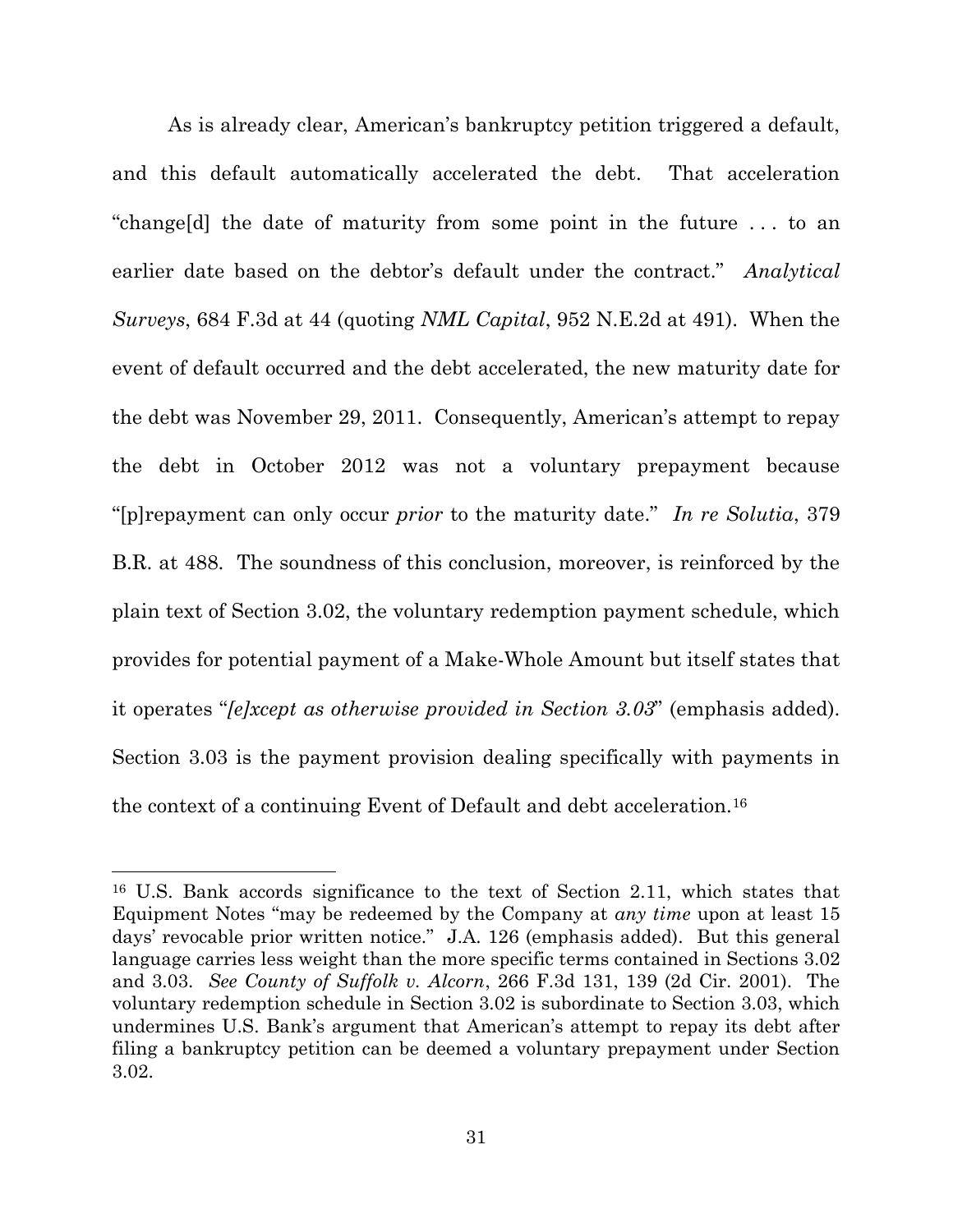The case law dealing with similar automatic-acceleration-uponbankruptcy clauses in indenture agreements supports this reading.<sup>17</sup> *In re Solutia Inc.* involved notes held by the Bank of New York and governed by an indenture agreement. 379 B.R. at 476. The agreement provided that filing for bankruptcy was an event of default under which the notes "shall become immediately due and payable without any declaration or other act on the part of the Trustee or any Holder." *Id.* at 478 (quoting the Indentures). One of the noteholders' claims was for interest through the notes' stated maturity date despite the maturity date adjustment that occurred with automatic acceleration. The court rejected the noteholders' claim for interest: "By incorporating a provision for automatic acceleration, the 2009 Noteholders made a decision to give up their future income stream in favor of having an immediate right to collect their entire debt. Because the 2009 Notes were automatically accelerated, any payment at this time would not be a prepayment." 379 B.R. at 488. The court also noted the possibility of "postacceleration 'yield maintenance'" but found the indenture provisions did not

<sup>17</sup> We are not persuaded by U.S. Bank's attempts to distinguish these cases as involving "no call" provisions. Both "[m]ake-whole and no-call provisions in bond indentures protect lenders' right to the yield that was expected at the time that they made their loans." *In re Chemtura Corp.*, 439 B.R. 561, 596 (Bankr. S.D.N.Y. 2010). Regardless which provision is employed, when the contract explicitly excludes their applicability upon automatic debt acceleration, the lender has no claim under either the no-call or the make-whole when the debtor attempts to pay off the accelerated debt.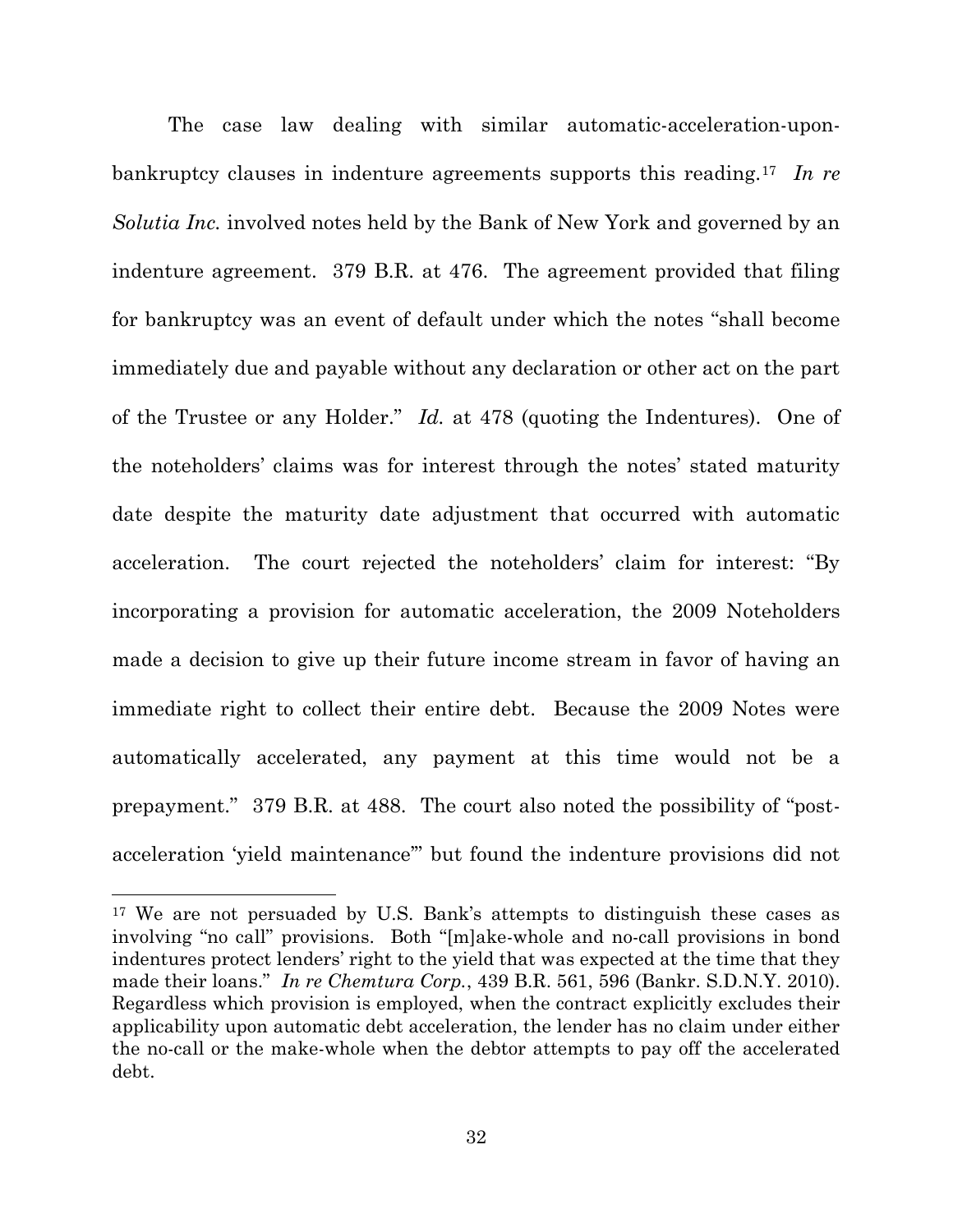provide for it. *Id.* U.S. Bank faces a similar dilemma. *See also Calpine Corp*., 2010 WL 3835200, at \*4 (noting that although parties "could have provided for the payment of premiums in the event of payment pursuant to acceleration . . . [w]ithout such a provision . . . no damages are recoverable after acceleration").

Notwithstanding the clear language of the Indentures and applicable case law, U.S. Bank attempts to imbue ambiguity into the Indentures by highlighting isolated Indenture provisions, most notably the definition of "Make-Whole Amount" in the Indentures' Annex A. This definition begins by stating:

"Make-Whole Amount" means . . . the amount (as determined by an independent investment banker selected by the Company (and, following the occurrence and during the continuance of an Event of Default, reasonably acceptable to the Loan Trustee)) . . . .

J.A. 222. U.S. Bank argues that the parenthetical's reference to a Make-Whole Amount to be determined "following the occurrence and during the continuance of an Event of Default" establishes that such an amount may be payable following an Event of Default and that this is inconsistent with American's claim that it owes no Make-Whole Amount pursuant to the plain language of both Sections 3.03 and 4.02(a)(i). We are not persuaded.

33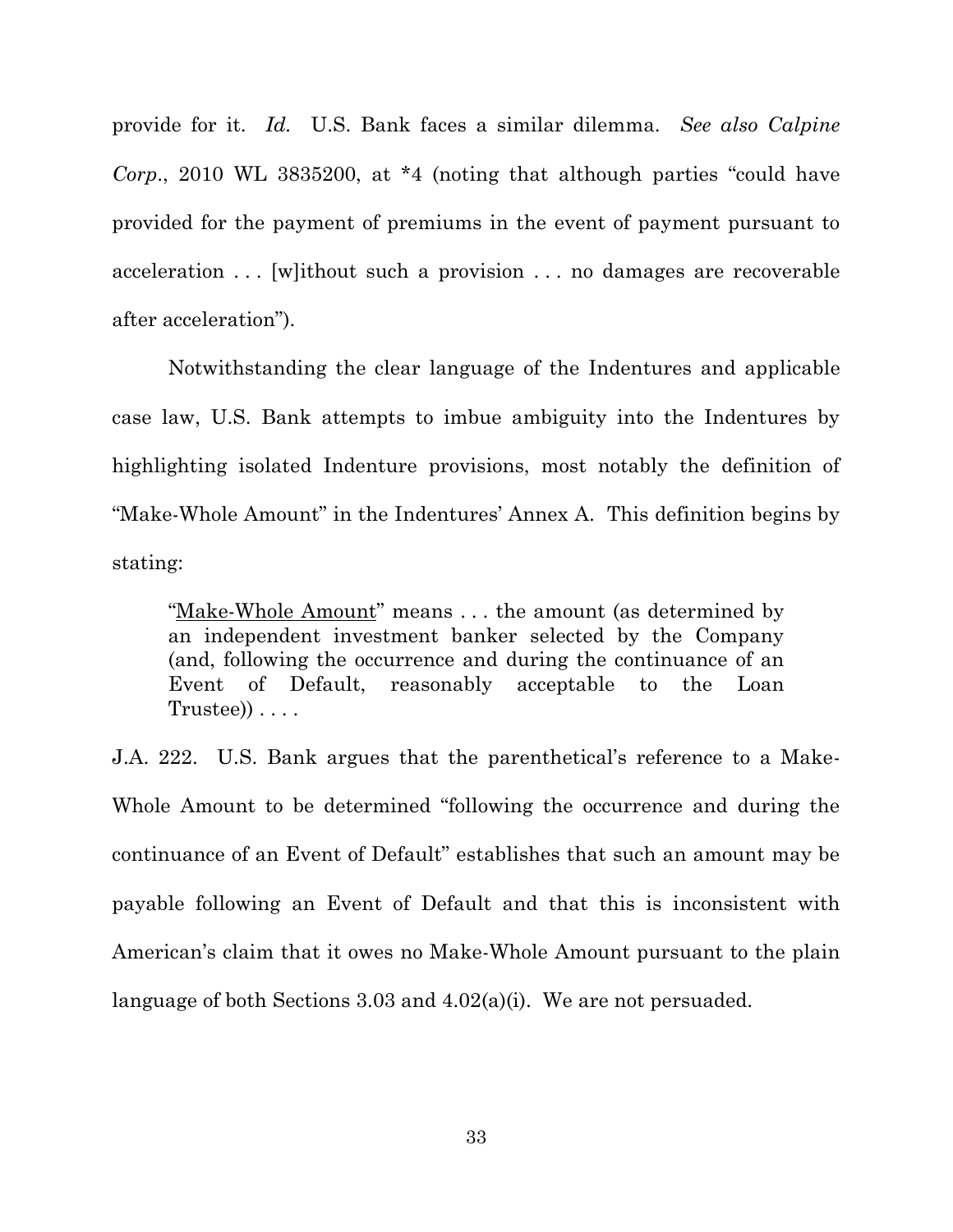Section 3.03, as previously noted, governs payments made by American after an Event of Default "shall have occurred and be continuing and the Equipment Notes shall have become due and payable pursuant to Section 4.02(a)" (providing for debt acceleration either at the option of the Loan Trustee upon the occurrence of some Events of Default or, in the context of a bankruptcy-related default such as the one specified in Section 4.01(g), automatically). J.A. 135. Section 3.03 expressly provides that "[n]o Make-Whole Amount shall be payable on [such] Equipment Notes as a consequence of or in connection with an Event of Default or the acceleration of the Equipment Notes." J.A. 140.

U.S. Bank is correct that there are scenarios pursuant to the plain terms of the Indentures in which an Event of Default could occur and continue and a Make-Whole Amount would be due. Thus, one can postulate an Event of Default under Section 4.01(c) (such as failure to carry insurance), after which the Loan Trustee does not elect to remedy the default, the failure to carry insurance continues, and then six months later, the Debtor attempts to pay off all outstanding – and nonaccelerated – principal. Such an attempt would likely qualify as a voluntary redemption and a Make-Whole Amount would be owed pursuant to Section 3.02. (Section 3.03 would not be triggered, because it applies only when an Event of Default occurs, continues,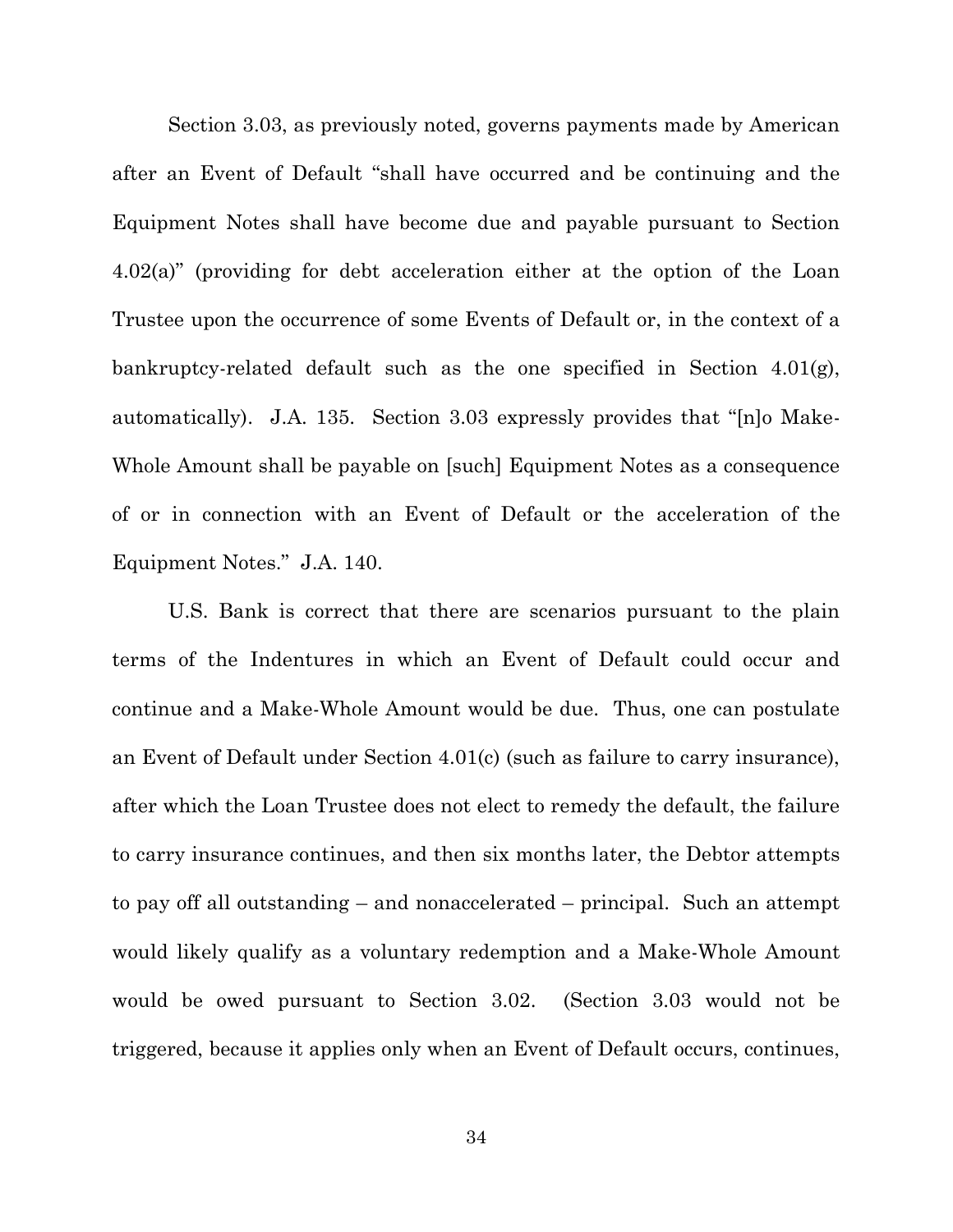*and the debt is accelerated*.) Thus, contrary to U.S. Bank's assertions, the Make-Whole Amount definition's parenthetical is not rendered "meaningless" by affording Section 3.03 its plain meaning. For while in some scenarios American might owe a Make-Whole Amount in connection with a voluntary redemption during the persistence of an Event of Default, this is simply not true regarding the scenario here.

U.S Bank argues, next, that Section 3.03, by its terms, only excludes payment of a Make-Whole Amount "as a consequence of or in connection with an Event of Default or the acceleration of the Equipment Notes," and that the post-maturity repayment that American now attempts is not, in fact, "a consequence of or in connection with" either its bankruptcy filing or debt acceleration but is, instead, an attempt to take advantage of low interest rates. We need not parse the meanings of "consequence" or "connection" to reject U.S. Bank's interpretation. U.S. Bank again focuses on isolated phrases in the Indentures. Given Section  $4.02(a)(i)$ 's directive that debt acceleration upon a voluntary bankruptcy filing is automatic and that in this circumstance the debt owed is "for the avoidance of doubt, *without Make-Whole Amount*" (emphasis added), Section 3.03 must clearly be read to exclude the payment of any Make-Whole Amount where an Event of Default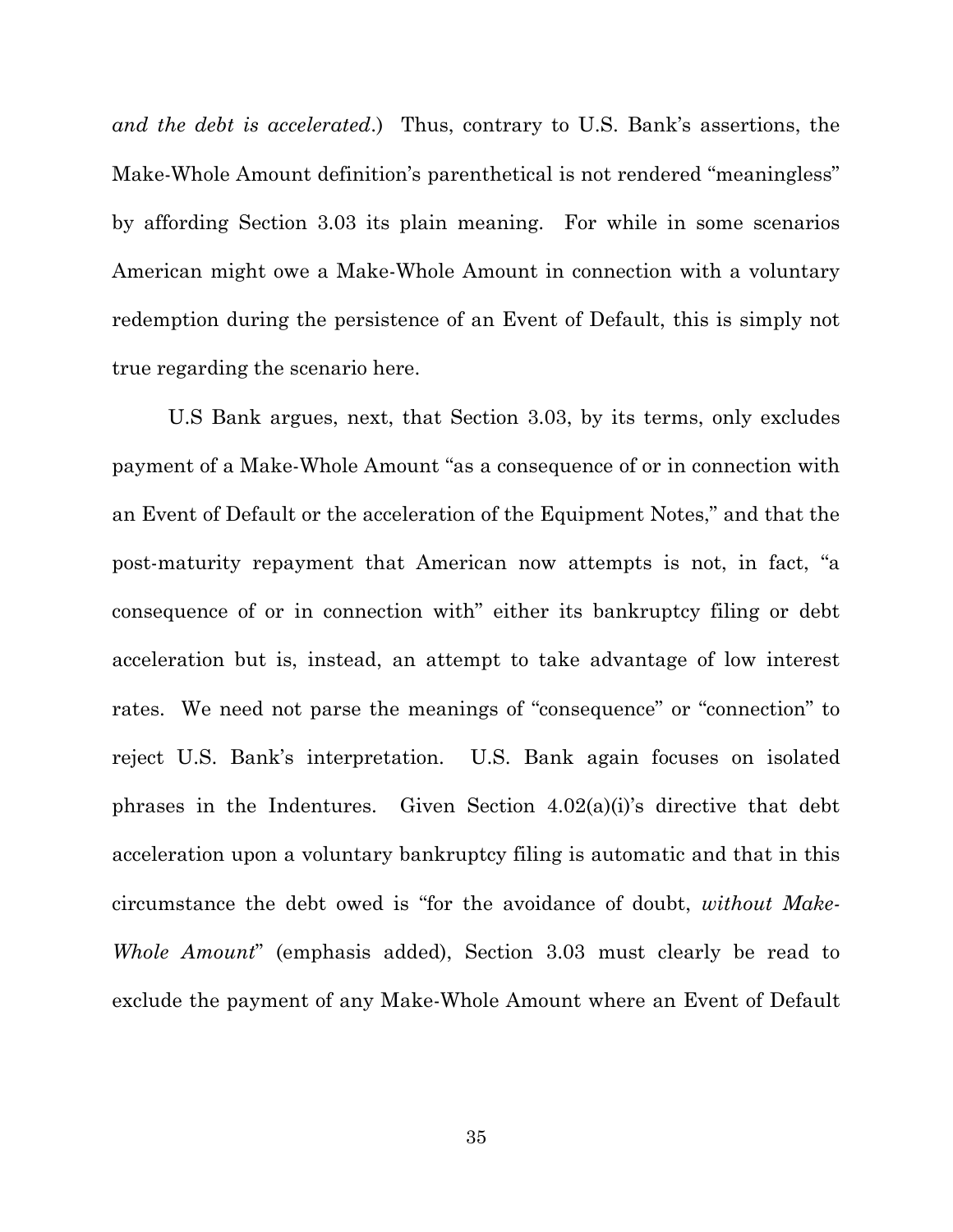has occurred, is continuing, and debt acceleration has taken place – precisely the circumstance here.

In conclusion, as of November 29, 2011 and as a matter of contract, American owed the entire accelerated debt of principal and interest but no Make-Whole Amount. Because we find the relevant language of the Indentures to be unambiguous, moreover, we reject U.S. Bank's alternative argument to the effect that discovery should have been undertaken as to the proper interpretation of the disputed provisions.

### *II.* Ipso Facto *Clauses and 11 U.S.C. § 365(e)(1)*

U.S. Bank next argues that even assuming the preceding interpretation of the Indentures is correct (that American's bankruptcy filing was an Event of Default pursuant to Section 4.01(g) that automatically triggered debt acceleration in accord with Section  $4.02(a)(i)$ , default and automatic acceleration provisions of this sort – *ipso facto* provisions "modify[ing] the relationships of contracting parties due to the filing of a bankruptcy petition," *In re Chateaugay Corp.*, 1993 U.S. Dist. LEXIS 6130, at \*14 (S.D.N.Y. May 10, 1993) – are "broadly unenforceable" under the Bankruptcy Code. U.S. Bank is correct that Sections 4.01(g) and 4.02(a)(i) are indeed *ipso facto*  clauses. *See In re Lehman Bros. Holdings Inc.*, 422 B.R. 407, 414 (Bankr. S.D.N.Y. 2010) (defining *ipso facto* clauses as clauses within a contract that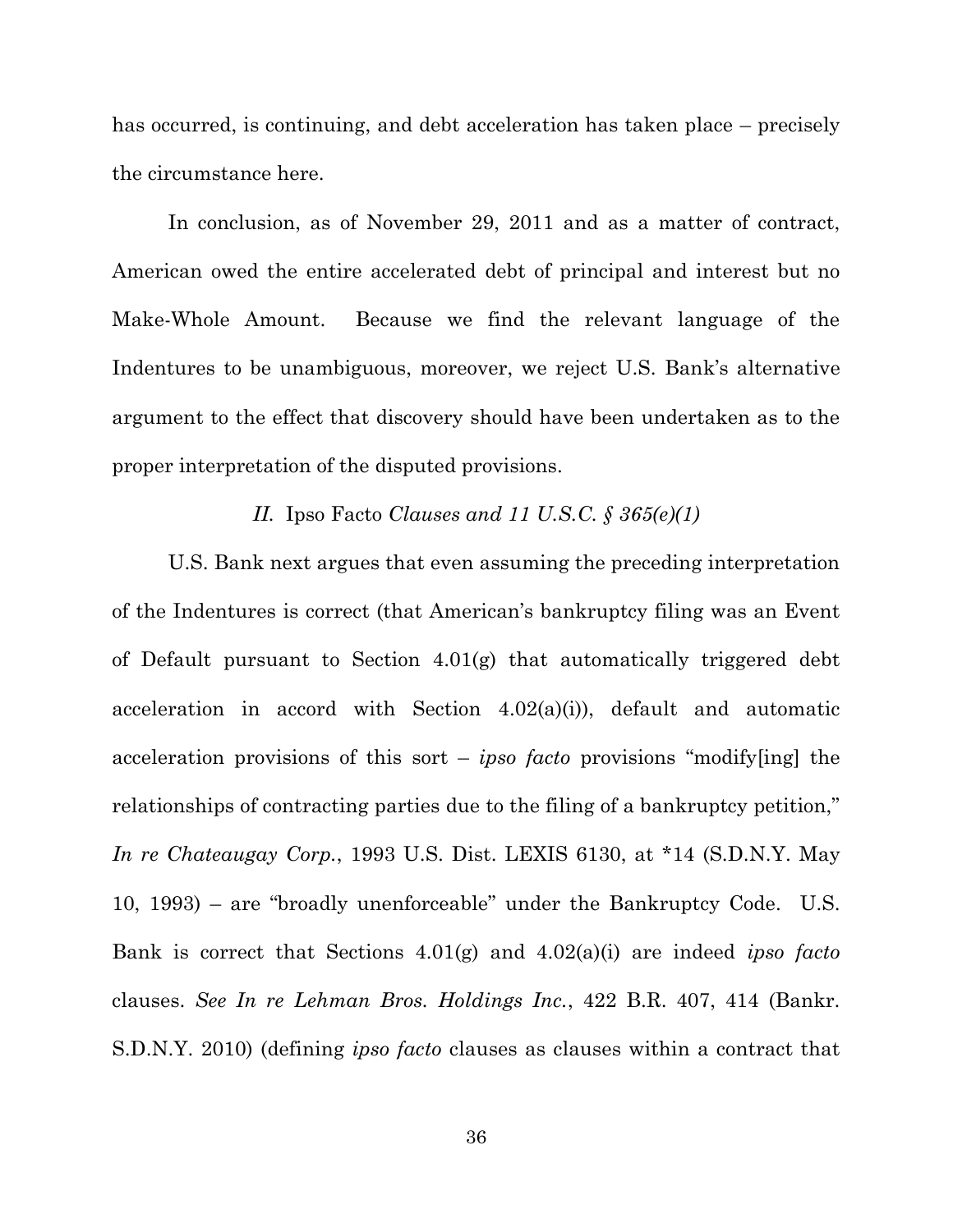"seek to modify the relationships of contracting parties due to the filing of a bankruptcy petition"). But its argument that the Code categorically prohibits enforcement of such clauses – and that these clauses, in particular, are unenforceable – is without merit.

U.S. Bank relies on three provisions in the Bankruptcy Code that decline enforcement of *ipso facto* clauses in specified circumstances. First is § 365(e)(1) of the Code, which provides in relevant part as follows:

Notwithstanding a provision in an executory contract or unexpired lease . . . an executory contract or unexpired lease of the debtor may not be terminated or modified, and any right or obligation under such contract or lease may not be terminated or modified, at any time after the commencement of the case solely because of a provision in such contract or lease that is conditioned on—

(A) the insolvency or financial condition of the debtor at any time before the closing of the case;

(B) the commencement of a case under this title; or

(C) the appointment of or taking possession by a trustee in a case under this title or a custodian before such commencement.

11 U.S.C. § 365(e)(1). By its terms, § 365(e)(1) is inapplicable here. Both parties agree that the Indentures are not executory contracts – contracts "on which performance remains due to some extent on both sides," In re Penn *Traffic Co.*, 524 F.3d 373, 379 (2d Cir. 2008) (quoting *N.L.R.B. v. Bildisco & Bildisco*, 465 U.S. 513, 522 n.6 (1984)); *see also* Vernon Countryman, *Executory Contracts in Bankruptcy: Part I*, 57 Minn. L. Rev. 439, 460 (1973)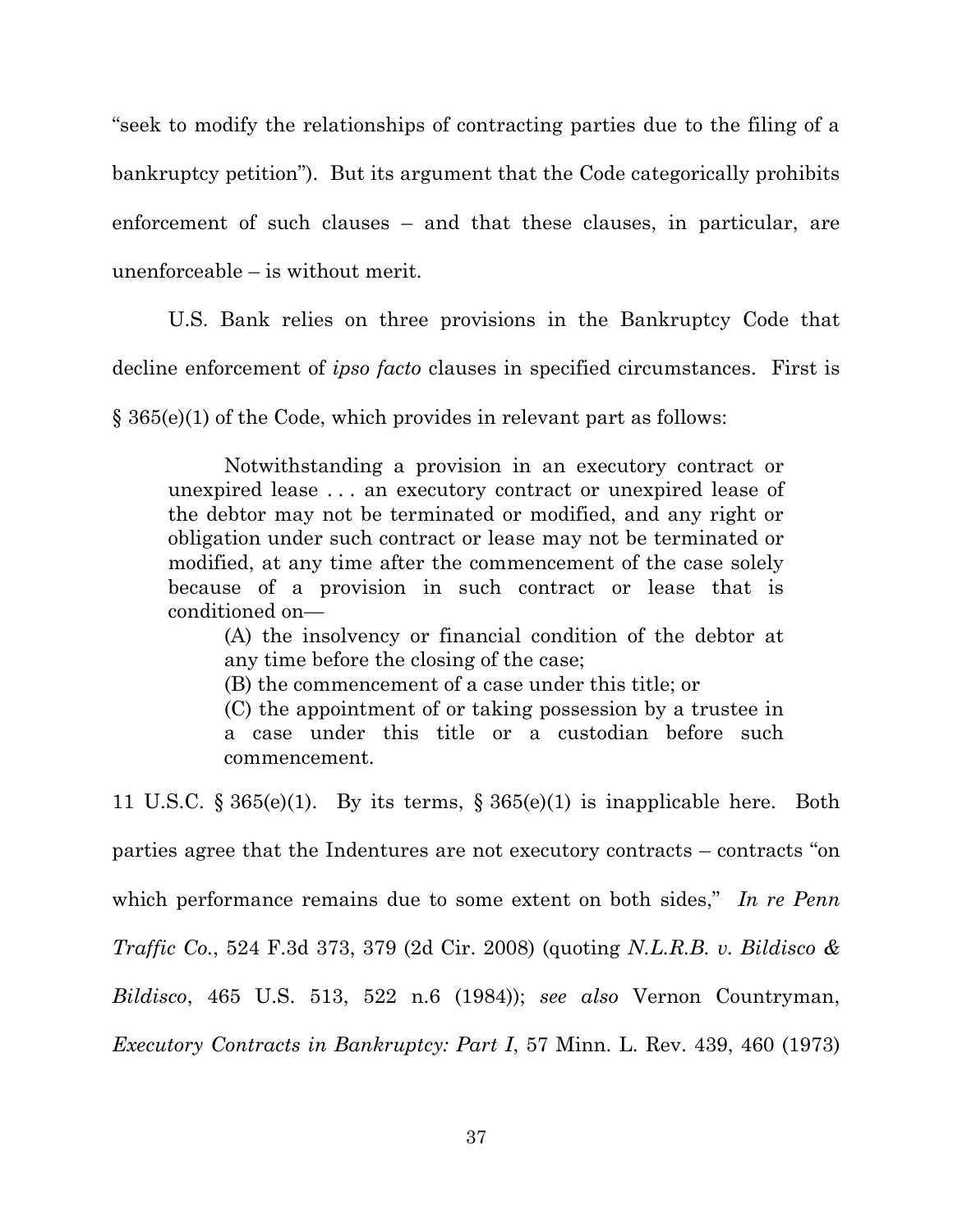(defining executory contract as one "under which the obligation of both the bankrupt and the other party to the contract are so far unperformed that the failure of either to complete performance would constitute a material breach excusing performance of the other"), and neither argues that this case involves an unexpired lease. The bankruptcy court therefore did not err in concluding that "Section 4.02(a)(i) is not an invalid *ipso facto* clause" pursuant to this provision. *In re AMR Corp.*, 485 B.R. at 297.

The two remaining provisions, § 541(c)(1)(B) and § 363(*l*), are similarly inapposite. Section  $541(c)(1)(B)$  provides that once a bankruptcy case is commenced, any property interests of the debtor become property of the bankruptcy estate, notwithstanding any *ipso facto* clause that "effects or gives an option to effect a forfeiture, modification, or termination of the debtor's interest in property." *See id*. ("[A]n interest of the debtor in property becomes property of the estate . . . notwithstanding any provision in an agreement" that is "conditioned on the insolvency or financial condition of the debtor" or on the commencement of a bankruptcy case "and that effects or gives an option to effect a forfeiture, modification, or termination of the debtor's interest in property"). But Sections  $4.01(g)$  and  $4.02(a)(i)$  do not prevent property of American from becoming property of the estate. Finally, § 363 of the Code gives the bankruptcy trustee general powers to use, sell, or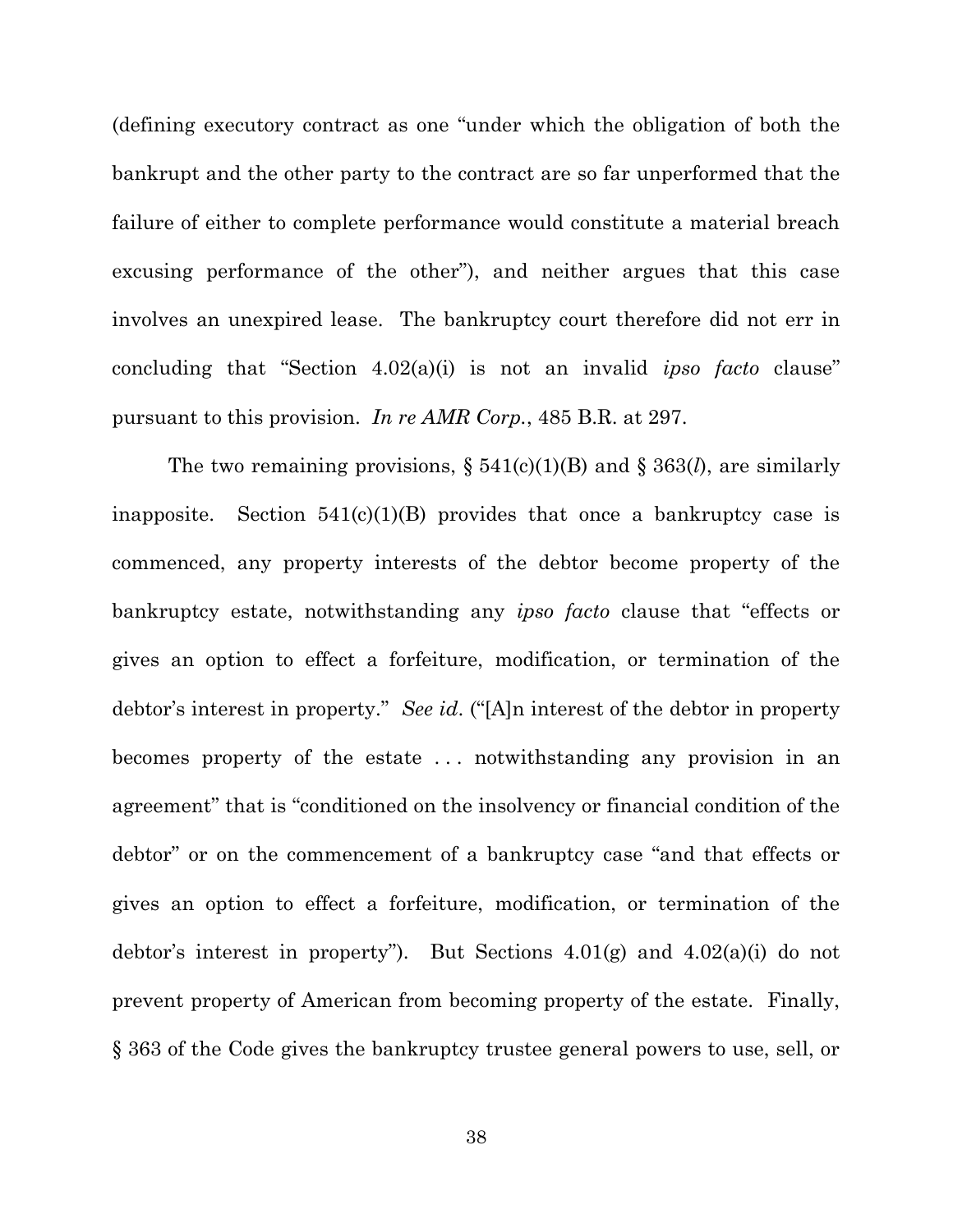lease property of the estate, *see id*. § 363(b), (c), and § 363(*l*) makes clear that the trustee has such powers, notwithstanding any *ipso facto* clause, *see id*. § 363(*l*) ("Subject to the provisions of section 365, the trustee may use, sell, or lease property under subsection (b) or (c) of this section . . . notwithstanding any provision in a contract, a lease, or applicable law that is conditioned on the insolvency or financial condition of the debtor" or the commencement of a bankruptcy case "and that effects, or gives an option to effect, a forfeiture, modification, or termination of the debtor's interest in such property"). The Indenture clauses at issue here, however, do not prevent the bankruptcy trustee from using, selling, or leasing estate property, and so do not fall within § 363(*l*)'s terms.

U.S. Bank argues that these statutory provisions "broadly prohibit the enforcement" of *ipso facto* clauses, and apparently regardless whether they by their terms apply. The Appellant cannot identify any provision of the Bankruptcy Code, however, that provides support for such a *per se* prohibition. Moreover, the specificity of the provisions on which U.S. Bank *does* rely – which demonstrate that Congress clearly knows how to limit or negate the effect of *ipso facto* clauses when it wants to – counsels against the position that U.S. Bank urges here. As in *Travelers Casualty & Surety Co. of America v. Pacific Gas & Electric Co*., 549 U.S. 443, 452 (2007), "[t]he absence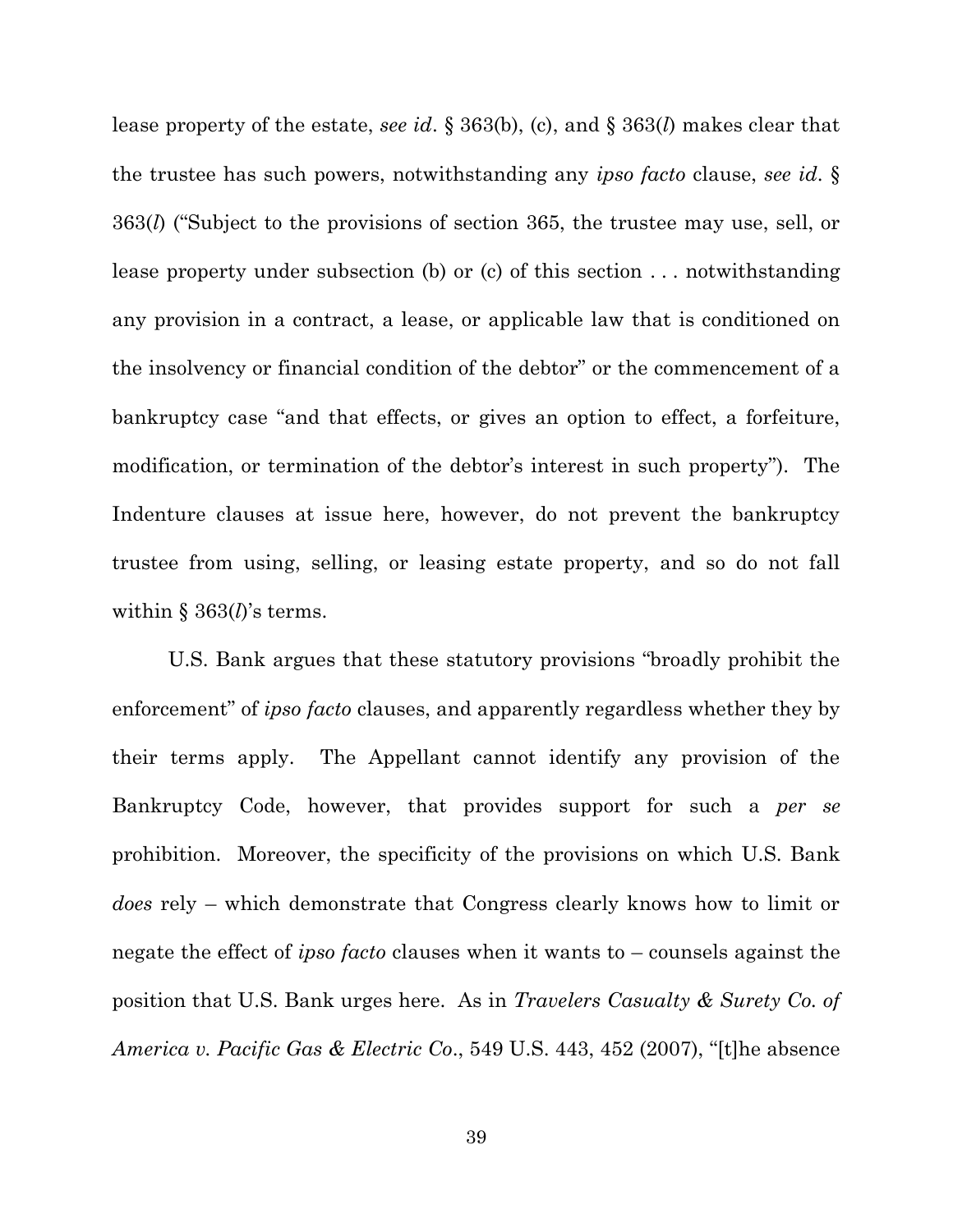of textual support is fatal" to U.S. Bank's position that *ipso facto* provisions are broadly or categorically denied enforcement by the Code. The bankruptcy court did not err in rejecting this argument.

# *III. 11 U.S.C. § 1110(a) Elections*

U.S. Bank's penultimate arguments on appeal concern 11 U.S.C. § 1110(a) and American's December 2011 and January 2012 elections committing the Debtors "to perform all obligations . . . under the [Indentures] with respect to the Aircraft Equipment" and to cure any default (other than a default "of a kind specified in section 365(b)(2) of the Bankruptcy Code"). Section 1110(a)(1) provides generally that creditors with a secured interest in aircraft or related equipment may repossess their collateral or enforce other rights under a "security agreement, lease, or conditional sales contract" with the debtor notwithstanding, *inter alia*, § 362's automatic stay.18 As we have

<sup>18</sup> 11 U.S.C. § 1110(a)(1) provides as follows:

Except as provided in paragraph (2) and subject to subsection (b), the right of a secured party with a security interest in equipment described in paragraph (3), or of a lessor or conditional vendor of such equipment, to take possession of such equipment in compliance with a security agreement, lease, or conditional sale contract, and to enforce any of its other rights or remedies, under such security agreement, lease, or conditional sale contract, to sell, lease, or otherwise retain or dispose of such equipment, is not limited or otherwise affected by any other provision of this title or by any power of the court.

As set forth *infra*, paragraph (2) of  $\S$  1110(a), referenced in  $\S$  1110(a)(1), provides a means by which a debtor may secure the protection of the automatic stay notwithstanding  $\S 1110(a)(1)$ . Section 1110(b) specifies circumstances in which the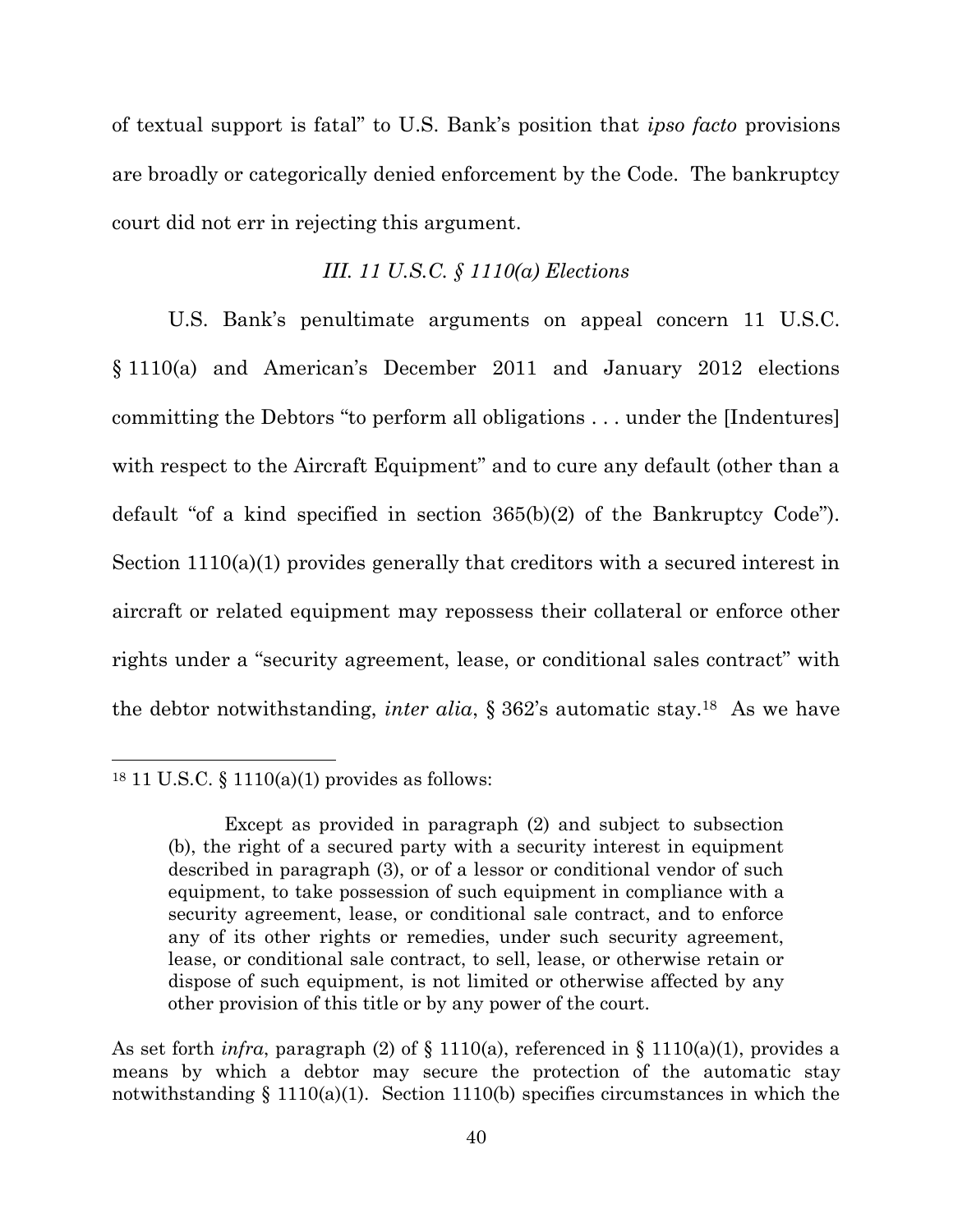said, Congress in § 1110(a) "intend[ed] to extend extraordinary protection to financiers of aircraft," providing them heightened ability to protect their collateral in bankruptcy proceedings, "in order to encourage investment in new equipment for air carriers." *In re Air Vt., Inc*., 761 F.2d 130, 132 (2d Cir. 1985); *see also In re Trans World Airlines,* 145 F.3d 124, 137 (3d Cir. 1998) ("Section 1110 was designed in part to increase availability of low-interest capital to the transportation industry."). At the same time, pursuant to  $§ 1110(a)(2)$ , a debtor like American may secure the protection of the automatic stay (preventing, *inter alia*, repossession of its equipment) if within 60 days of a bankruptcy filing it: (1) agrees to perform "all obligations" of the debtor" pursuant to its agreement with the secured creditor; and (2) it cures any default not "of a kind specified in section 365(b)(2)" within a defined period.19 Section 1110(a) elections of the sort American made here

l

The right to take possession and to enforce the other rights and remedies described in paragraph (1) shall be subject to section 362 if—

(A) before the date that is 60 days after the date of the order for relief under this chapter, the trustee, subject to the approval of the court, agrees to perform all obligations of the debtor under such security agreement, lease, or conditional sale contract; and

time period in which the debtor must act pursuant to  $\S 1110(a)(2)$  may be extended, and is not relevant to this appeal.

<sup>&</sup>lt;sup>19</sup> As the bankruptcy court noted,  $\S$  1110(a)(2) refers to the trustee, not the debtor, but the trustee in this case, as in most cases under Chapter 11, is the debtor-inpossession. *In re AMR*, 485 B.R. at 305 n.26. Section 1110(a)(2) provides as follows: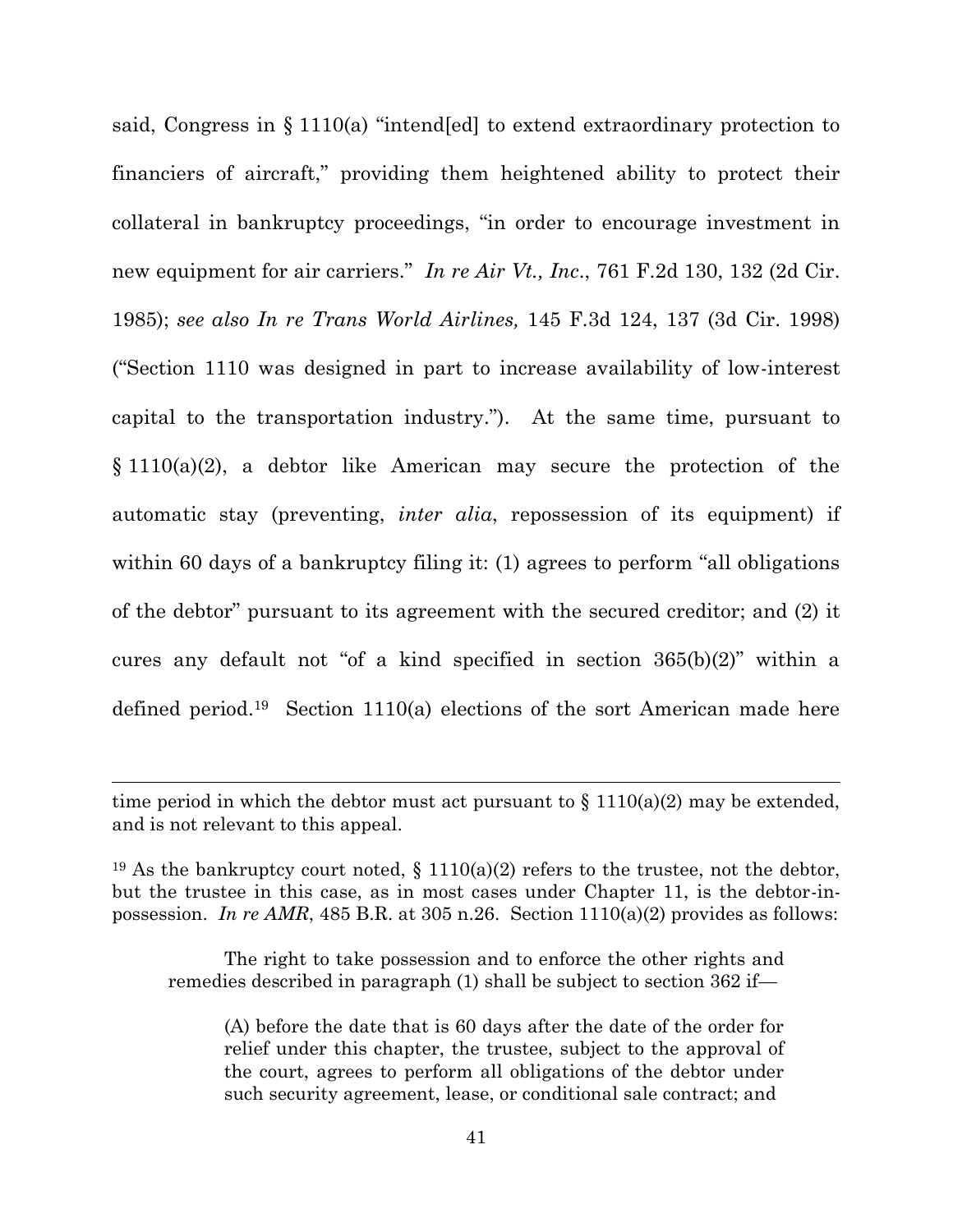"require[ ] court approval but not the [secured creditor's] consent." *In re Trans World Airlines*, 145 F.3d at 137.

U.S. Bank makes three arguments regarding § 1110. First, U.S. Bank argues that the Debtors' election to "perform all obligations" under the Indentures pursuant to § 1110(a)(2) requires the Debtors to abide by *all* the terms of the Indentures, including the requirement to pay the Make-Whole Amount. Second, U.S. Bank argues that assuming the Notes were accelerated pursuant to Section 4.02(a)(i) of the Indentures upon American's bankruptcy filing (so that no Make-Whole Amount need be paid upon their post-maturity repayment) American's § 1110(a) elections and regular payments of principal and interest pursuant to these elections had the effect of decelerating the Notes. Finally, U.S. Bank argues that if the Notes were accelerated and American's § 1110(a) elections did *not* decelerate them, then

> (B) any default, other than a default of a kind specified in section 365(b)(2), under such security agreement, lease, or conditional sale contract—

l

- (i) that occurs before the date of the order is cured before the expiration of such 60-day period;
- (ii) that occurs after the date of the order and before the expiration of such 60-day period is cured before the later of—
	- (I) the date that is 30 days after the date of the default; or
	- (II) the expiration of such 60-day period; and
- (iii) that occurs on or after the expiration of such 60-day period is cured in compliance with the terms of such security agreement, lease, or conditional sale contract, if a cure is permitted under that agreement, lease, or contract.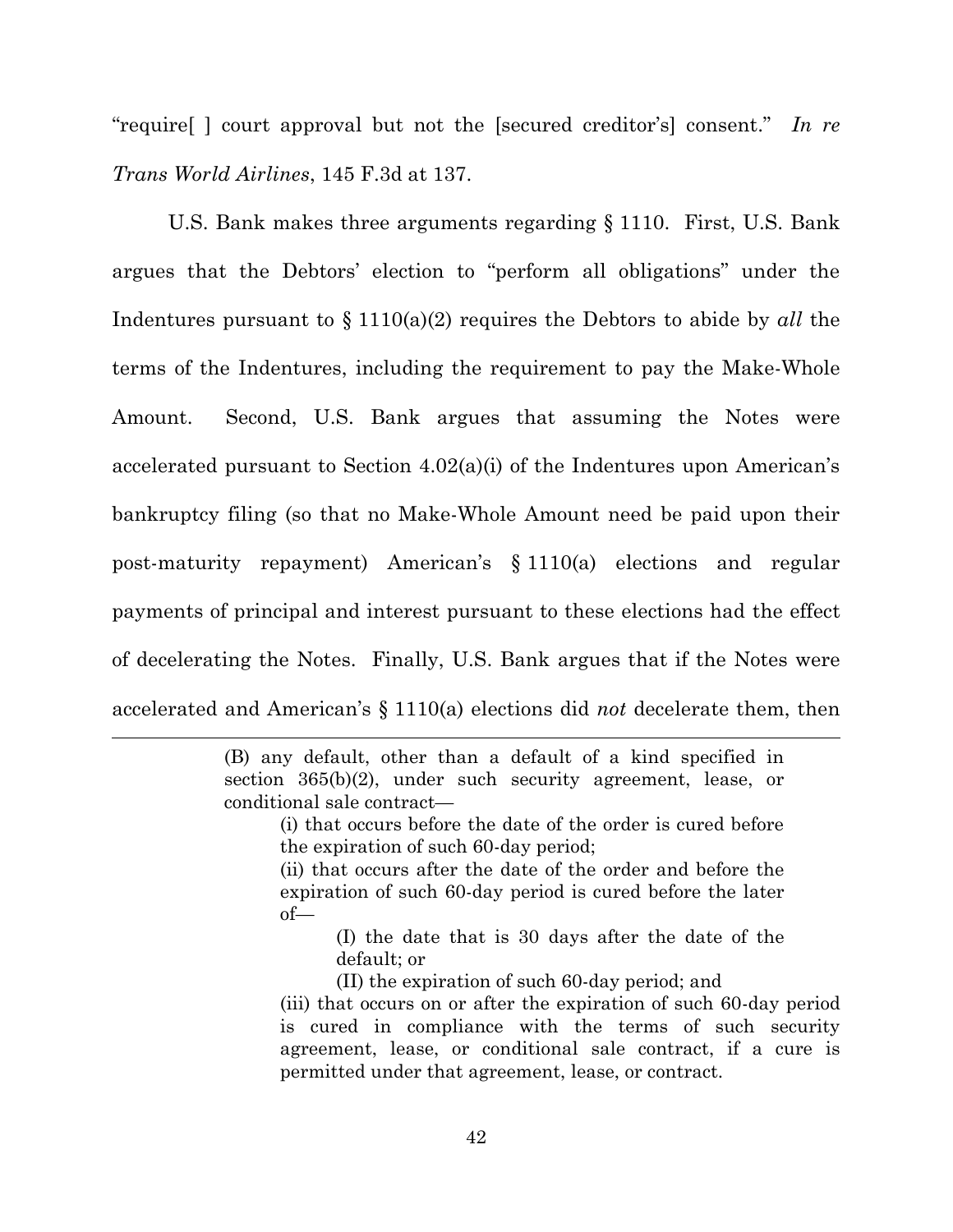American has not cured its defaults as required by  $\S 1110(a)(2)$  because since it entered into its elections, American has remitted only principal and interest payments but not the accelerated amount. Accordingly, says U.S. Bank, American is not (and never was) entitled to the protection of the automatic stay. For the following reasons, we are not persuaded.

#### *1. Section 1110(a)(2) Does Not Require Assumption of the Indentures*

U.S. Bank's first argument – that American's commitment in its § 1110(a)(2) elections to "perform all obligations" under the Indentures requires it to pay a Make-Whole Amount – is but a reprise of its arguments pursuant to the Indentures themselves, and it fails for the same reason. U.S. Bank is correct that in order to maintain the protection of the automatic stay, American is required pursuant to  $\S 1110(a)(2)(A)$  to perform its obligations under the Indentures, with the exception that it need not cure defaults "of a kind specified in section  $365(b)(2)$ ." 11 U.S.C. § 1110(a)(2). But contrary to U.S. Bank's claim, American's commitment "to perform all obligations" under the Indentures while the automatic stay remains in effect does not obligate it to pay a Make-Whole Amount pursuant to Section 3.02. American's debt was accelerated pursuant to Section 4.02(a)(i) upon its bankruptcy filing and American is not now voluntarily redeeming the notes, but attempting to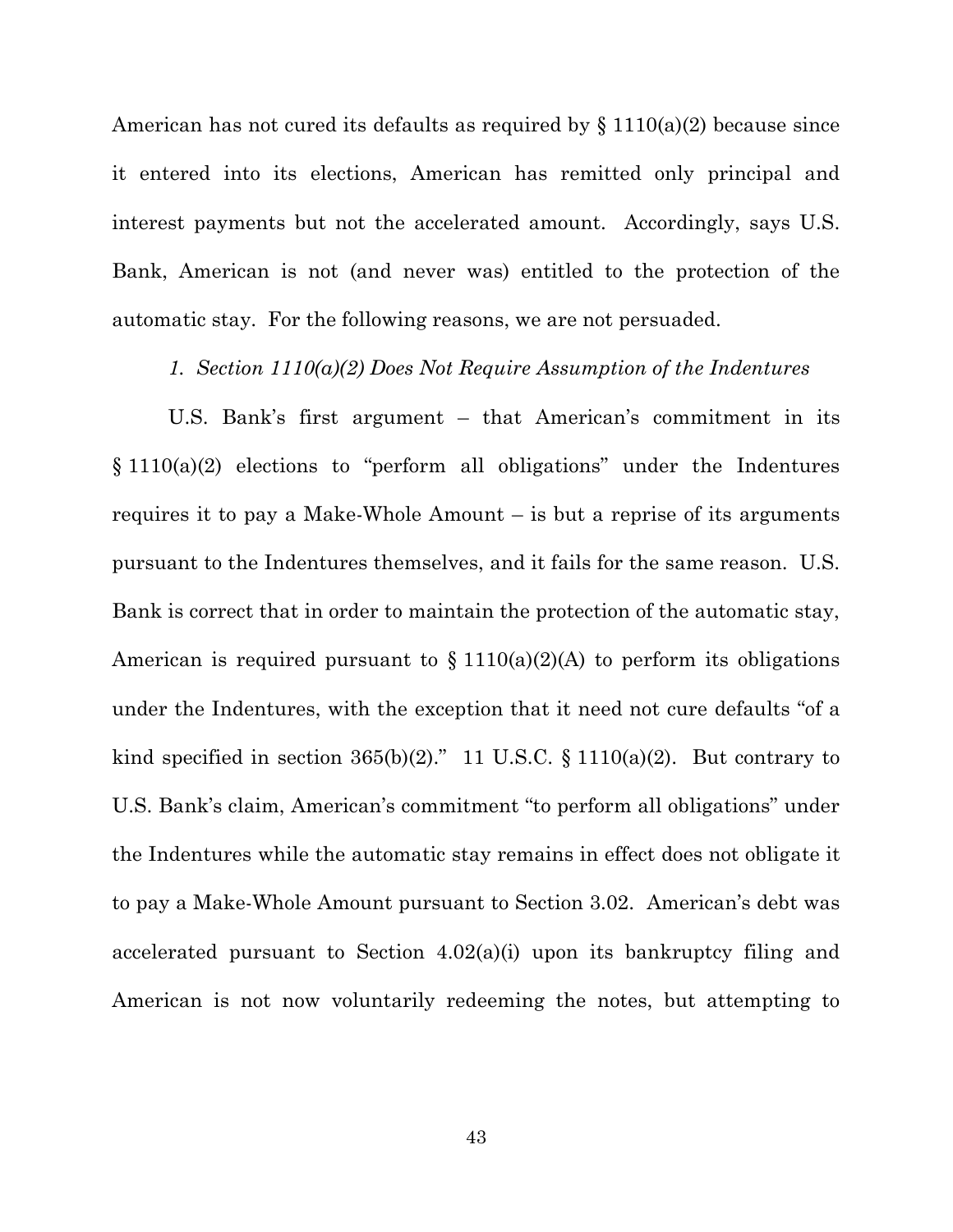effect a post-maturity date repayment. No Make-Whole Amount is now or has ever been due pursuant to the Indentures.

U.S. Bank's second argument is, in effect, a response to the preceding point: U.S. Bank argues that American *is* attempting a voluntary redemption (and so owes a Make-Whole Amount) because American's § 1110(a) elections themselves decelerated its debt, returning it to its pre-bankruptcy filing position. U.S. Bank cites no pertinent authority for this proposition, however, and for a simple reason: there isn't any. Section  $1110(a)(2)$  does not modify the parties' contractual relationship or commit the debtor to an assumption of any such modified relationship, but simply provides a mechanism by which an airline can gain the protection of the automatic stay notwithstanding § 1110(a)(1).<sup>20</sup> Thus, American's elections, for the period it complies with them, merely establish an interim arrangement in bankruptcy pursuant to which it is entitled to the benefit of the automatic stay. The

 $\overline{a}$ 

<sup>&</sup>lt;sup>20</sup> The text of Section 1110(a) makes this clear enough, but it is also confirmed in relevant case law. *See, e.g.*, *In re Trans World Airlines*, 145 F.3d at 137 ("A § 1110 agreement . . . operates neither as an assumption nor as a rejection of the entire lease . . . [and] after the § 1110 agreement is made, the debtor remains free to make a formal assumption or rejection of the lease and, until that time or such time as the  $\S 1110$  agreement is breached or terminated, the automatic stay of  $\S 362$ remains in effect."); *In re Airlift Int'l, Inc.*, 761 F.2d 1503, 1508 (11th Cir. 1985) (noting that "the debtor upon entering into a section 1110 stipulation does not assume and is not ultimately liable for performance of the contract"); *In re Enron Corp.*, 300 B.R. 201, 213 (Bankr. S.D.N.Y. 2003) ("A debtor's decision to elect to receive benefits under a contract post-petition does not translate into an obligation to assume the contract, because a debtor cannot assume a contract by implication.").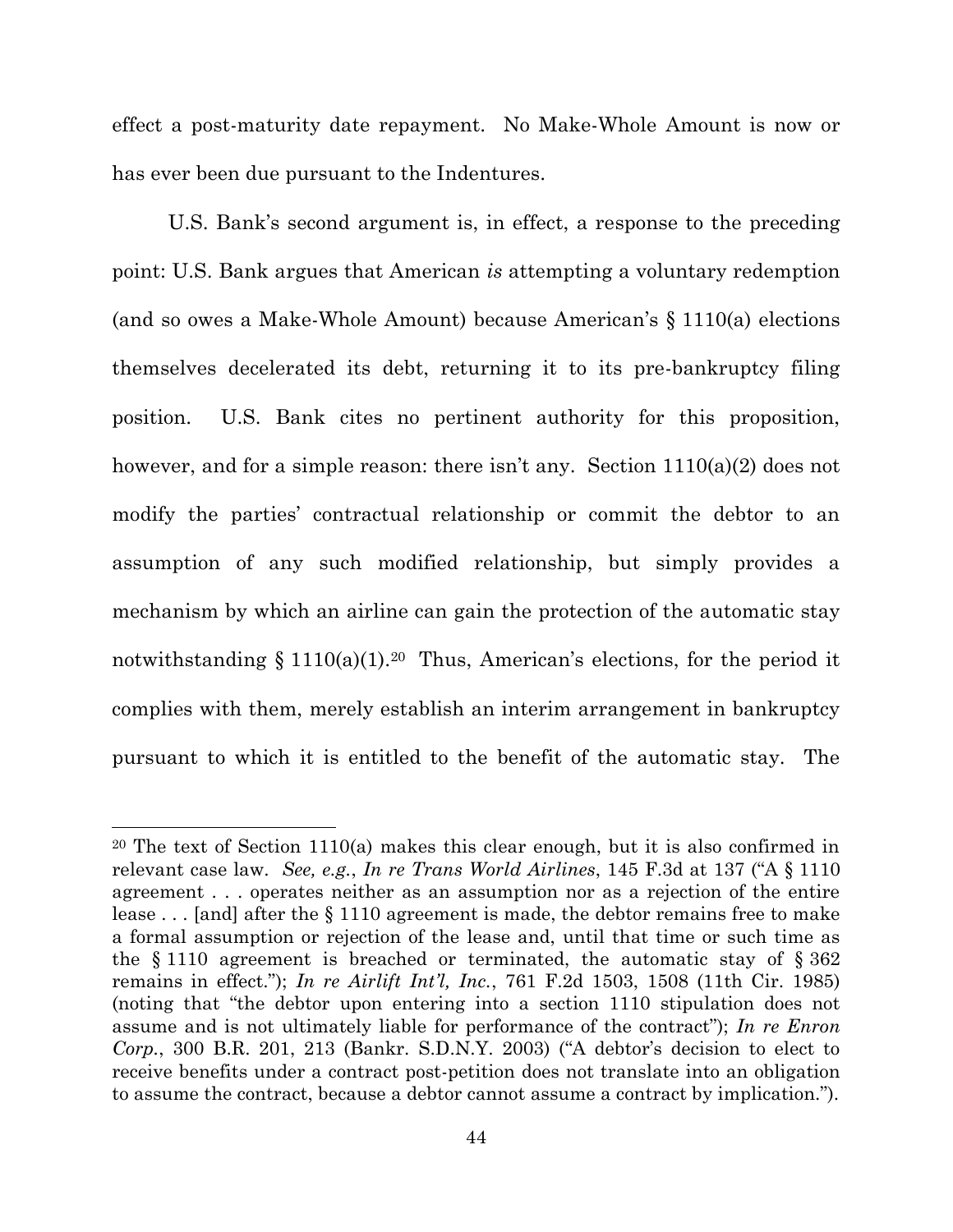bankruptcy court therefore correctly determined that American's § 1110(a) elections and its payments pursuant to these elections did not alter American's ability to repay the accelerated debt pursuant to the terms of the Indentures. *In re AMR Corp.*, 485 B.R. at 307.

# *2. Section 1110(a)(2) Does Not Require Cure of a Bankruptcy Default*

That brings us to U.S. Bank's third and final argument pursuant to  $\S$  1110(a): that if the debt was accelerated under Section 4.02(a)(i) and if American's § 1110(a)(2) elections did not decelerate this debt, returning the parties to their pre-bankruptcy position, then American has failed to cure its default as to this accelerated debt by paying it off and thus is not (and never was) entitled to the protection of the automatic stay. According to U.S. Bank, when American made its § 1110(a) elections in December 2011 and January 2012, it promised, as the statute requires, to perform all obligations under the Indentures and to cure any default other than a default of a kind specified in § 365(b)(2). But assuming American's entire debt was due and payable at that time, U.S. Bank asserts that American did not and has not subsequently cured this default by paying it off. Accordingly, American was never entitled to the protection of the automatic stay. Its secured creditors should therefore be declared free to exercise whatever rights and remedies the Indentures afford to them (including, presumably, the right to rescind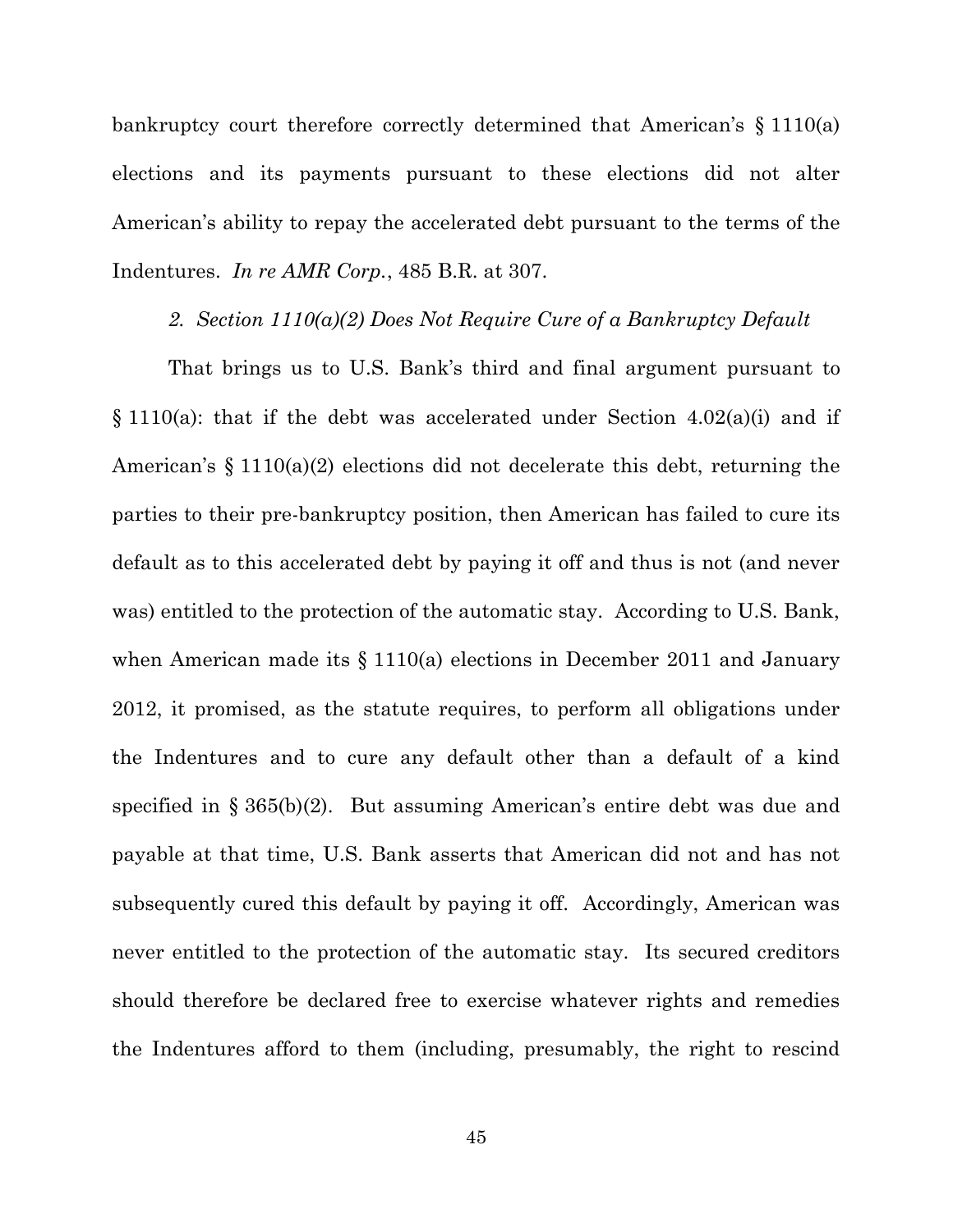acceleration pursuant to Section 4.02(d) or to waive default as to acceleration and thus to require payment of a Make-Whole Amount in connection with American's refinancing).

We note that U.S. Bank did not object to American's § 1110 notices in December 2011 and January 2012 on the ground that American had not and was not intending to pay the full accelerated debt, even though each such notice makes clear that American proposed to pay only regularly scheduled principal and interest payments in availing itself of  $\S 1110(a)(2)$ . In October 2012, when American moved before the bankruptcy court to effect its postpetition refinancing, moreover, U.S. Bank did not argue that the  $\S 1110(a)(2)$ elections were invalid from the start by virtue of American's failure to pay back the full accelerated amount, but instead acknowledged that "Section 1110 permitted the Debtors to make the 1110(a) Agreement and to perform under the Aircraft Agreements, *including by making regularly scheduled payments of principal and interest*, as if the bankruptcy Event of Default under Section  $4.01(g)$  of the Indenture had never occurred." (emphasis added).21 The instant argument was eventually made before the bankruptcy

<sup>21</sup> The objection filed in connection with the EETC Indentures similarly noted that "[t]he only existing default under the Prepetition Notes Indentures is the '*ipso facto*' default arising under Section  $4.01(g)$  thereof as a result of the commencement of these chapter 11 cases, and that default is rendered unenforceable by section  $1110(a)(2)(B)$ ."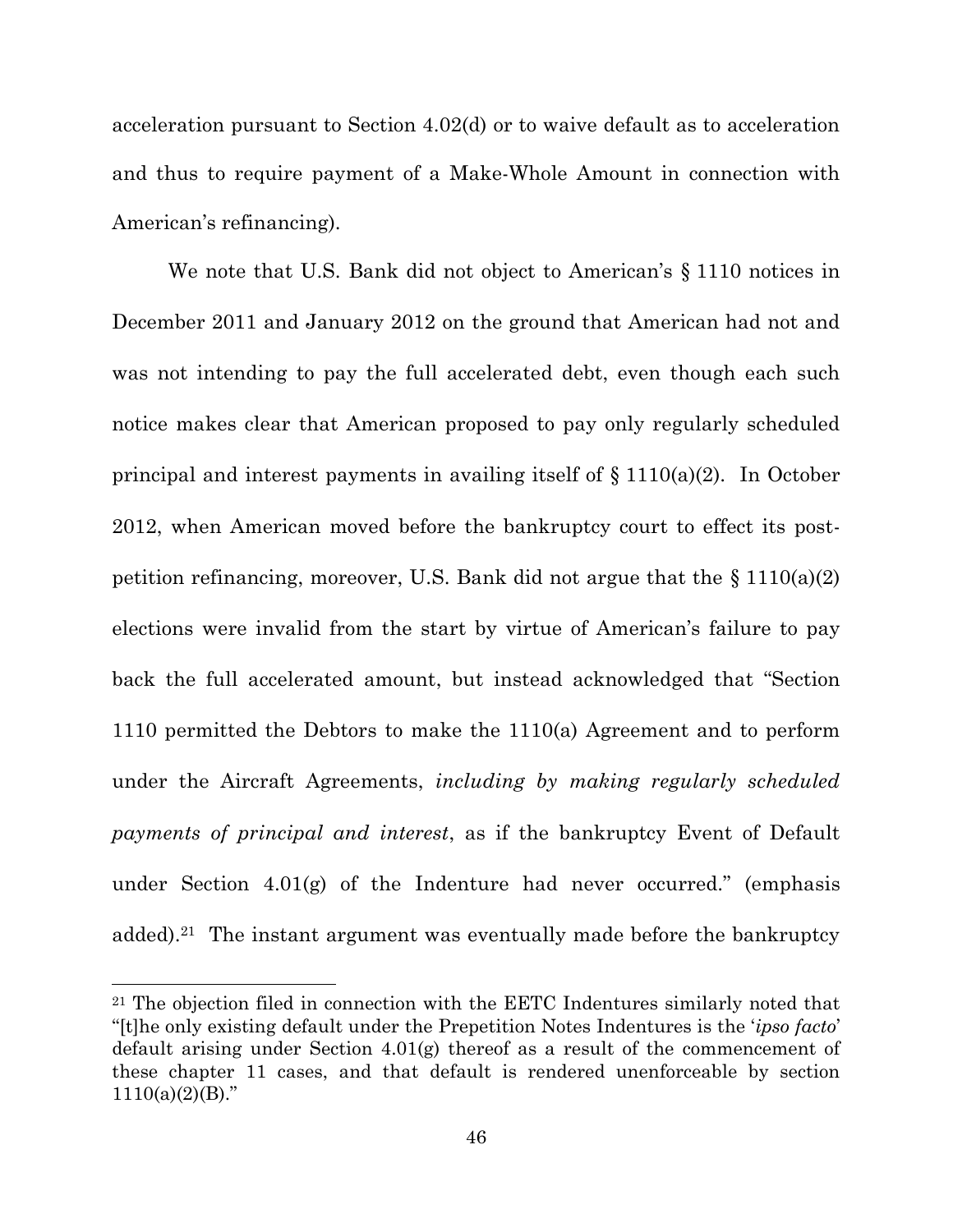court in November 2012. But this was after U.S. Bank had already accepted payments of principal and interest from American in February and August 2012.

At any rate (and however U.S. Bank's position may have shifted below) we conclude that U.S. Bank's argument fails on the merits. Turning again to the text of  $\S 1110(a)(2)(A)$ , a debtor need not cure a default "of a kind" specified in 11 U.S.C.  $\S 365(b)(2)$ " in order to obtain the benefit of the automatic stay. A  $\S$  365(b)(2) default in turn is:

[A] default that is a breach of a provision relating to–

(A) the insolvency or financial condition of the debtor at any time before the closing of the case;

(B) the commencement of a case under this title;

(C) the appointment of or taking possession by a trustee in a case under this title or a custodian before such commencement; or

(D) the satisfaction of any penalty rate or penalty provision relating to a default arising from any failure by the debtor to perform nonmonetary obligations under the executory contract or unexpired lease.

11 U.S.C.  $\S 365(b)(2).^{22}$  Thus, American was not required to pay off its

accelerated debt to obtain the benefit of the automatic stay pursuant to

<sup>22</sup> Section 365(b)(2) is part of a Code provision dealing with executory contracts and unexpired leases. Paragraph (1) of  $\S$  365(b) sets forth conditions (such as cure of outstanding defaults) that the bankruptcy trustee must satisfy before assuming an executory contract or unexpired lease pursuant to which there has been a default, while  $\S$  365(b)(2), set forth in relevant part here, describes defaults to which Paragraph (1) is inapplicable.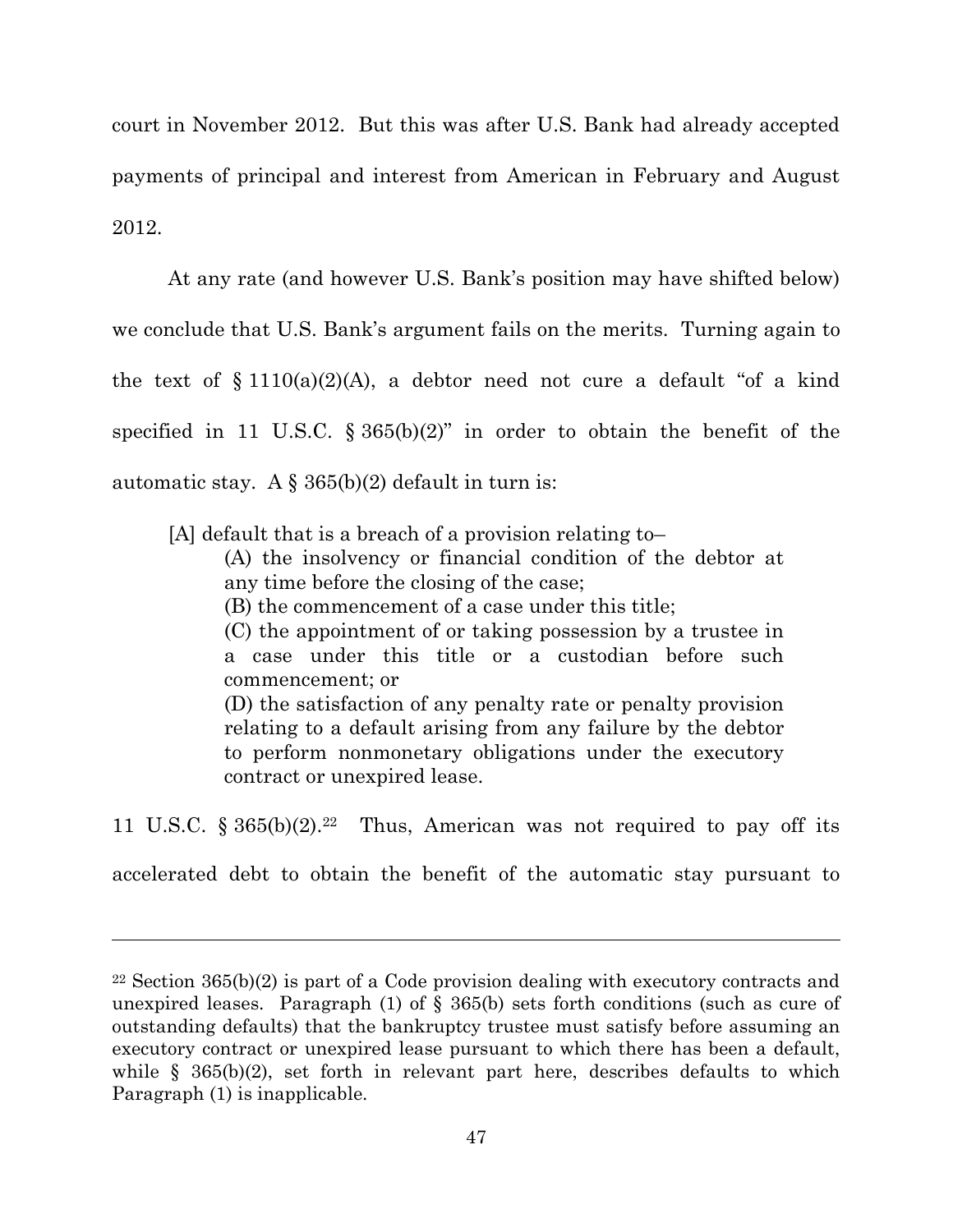$\S 1110(a)(2)$  if the failure to do so is a default "of a kind specified in"  $\S 365(b)(2)$ . We conclude that it is.

Section 365(b)(2) concerns itself, broadly, with "contract provisions that force debtors into default merely for becoming insolvent or seeking bankruptcy protection" or that impose penalties for defaults which are "often a product of the debtor's very financial distress." *In re BankVest Capital Corp*., 360 F.3d 291, 301 (1st Cir. 2004); *see also In re Rickel Home Ctrs., Inc.*, 209 F.3d 291, 298 (3d Cir. 2000). It explicitly lists among the defaults with which it is concerned "a default that is a breach of a provision relating to ... the commencement of a [bankruptcy] case." 11 U.S.C.  $\S 365(b)(2)(B)$ . As is by now clear, the default that triggered the acceleration of American's debt was its breach of Section 4.01(g) of the Indentures, which defines an "Event of Default" as occurring when "the Company shall file a voluntary petition in bankruptcy or a voluntary petition . . . seeking reorganization, liquidation or other relief as a debtor." And debt acceleration, pursuant to Section 4.02(a)(i), followed automatically from this bankruptcy default.

We conclude that American was not required to pay off the accelerated debt to gain the protection of the automatic stay. The default of this obligation was "of a kind specified in section  $365(b)(2)$ " – namely, the breach of a provision relating to the commencement of a bankruptcy case. 11 U.S.C.

48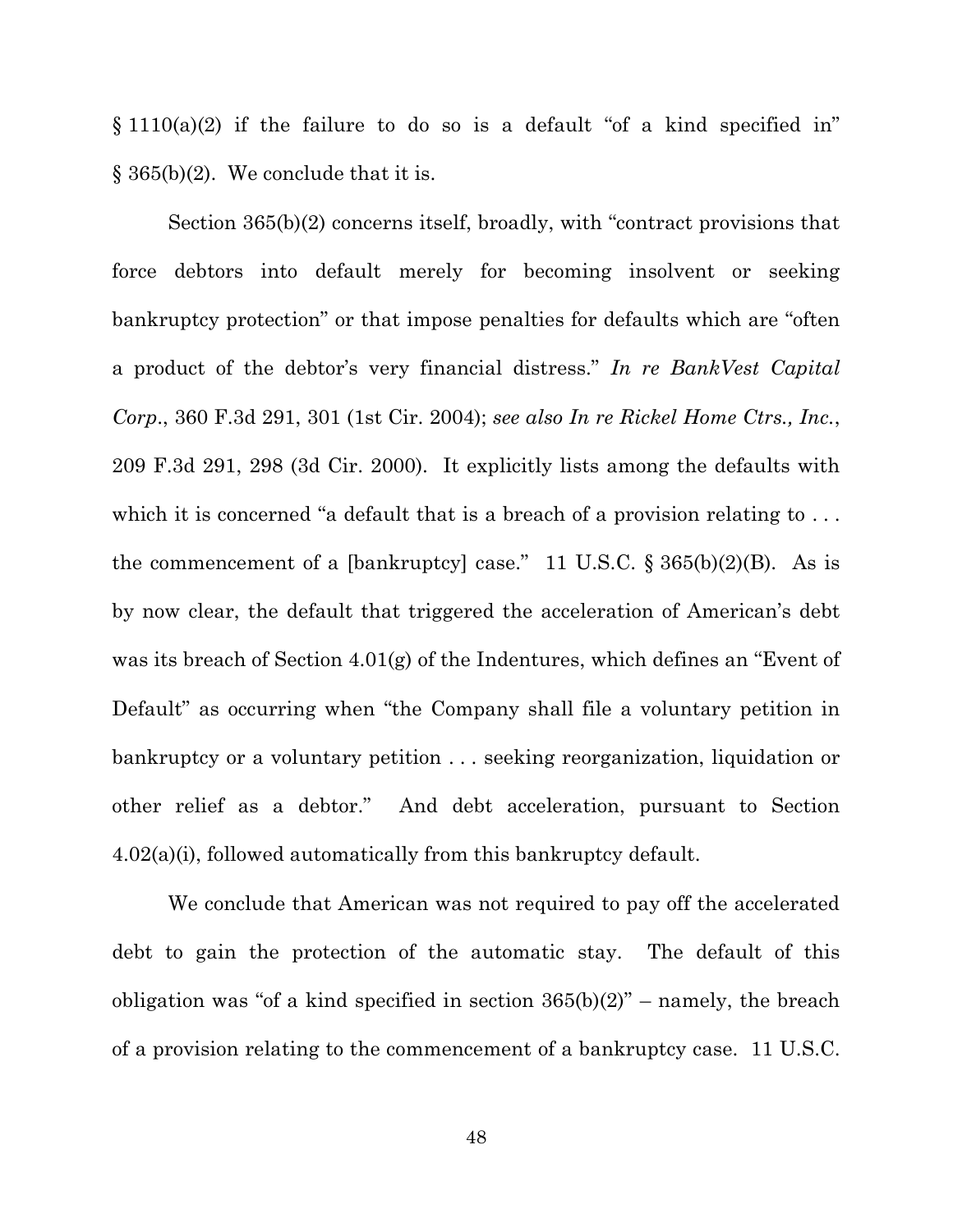$\S 1110(a)(2)(B)$ . Section  $1110(a)(2)(B)$  does not negate such defaults, but it does permit the debtor to postpone their consequences – as U.S. Bank noted in one of its October 2012 filings: "to make the 1110(a) Agreement and to perform under the Aircraft Agreements, including by making regularly scheduled payments of principal and interest, as if the bankruptcy Event of Default under Section 4.01(g) of the Indenture *had never occurred*." For the period in which American sought protection of the automatic stay, it was obligated to make its scheduled principal and interest payments in order to obtain the benefit of the automatic stay, but not to pay off the accelerated debt, due only as a result of its bankruptcy filing. *See In re Trans World Airlines,* 145 F.3d at 138 (noting that under 11 U.S.C. § 1110(a), a debtor must perform "according to pre-bankruptcy terms" (emphasis omitted)); *In re Airlift Int'l*, 761 F.2d at 1513 (noting that "Congress defined the adequate protection necessary [for creditors] to be the guarantee of installment payments under the note or lease for as long as the debtor retains possession of the aircraft").

Accordingly, we hold that under the terms of  $\S 1110(a)(2)$  and American's § 1110(a) elections, American did not have to cure its Section 4.01(g) default or pay off the automatically accelerated debt triggered by its bankruptcy filing to obtain the protection of the automatic stay. American's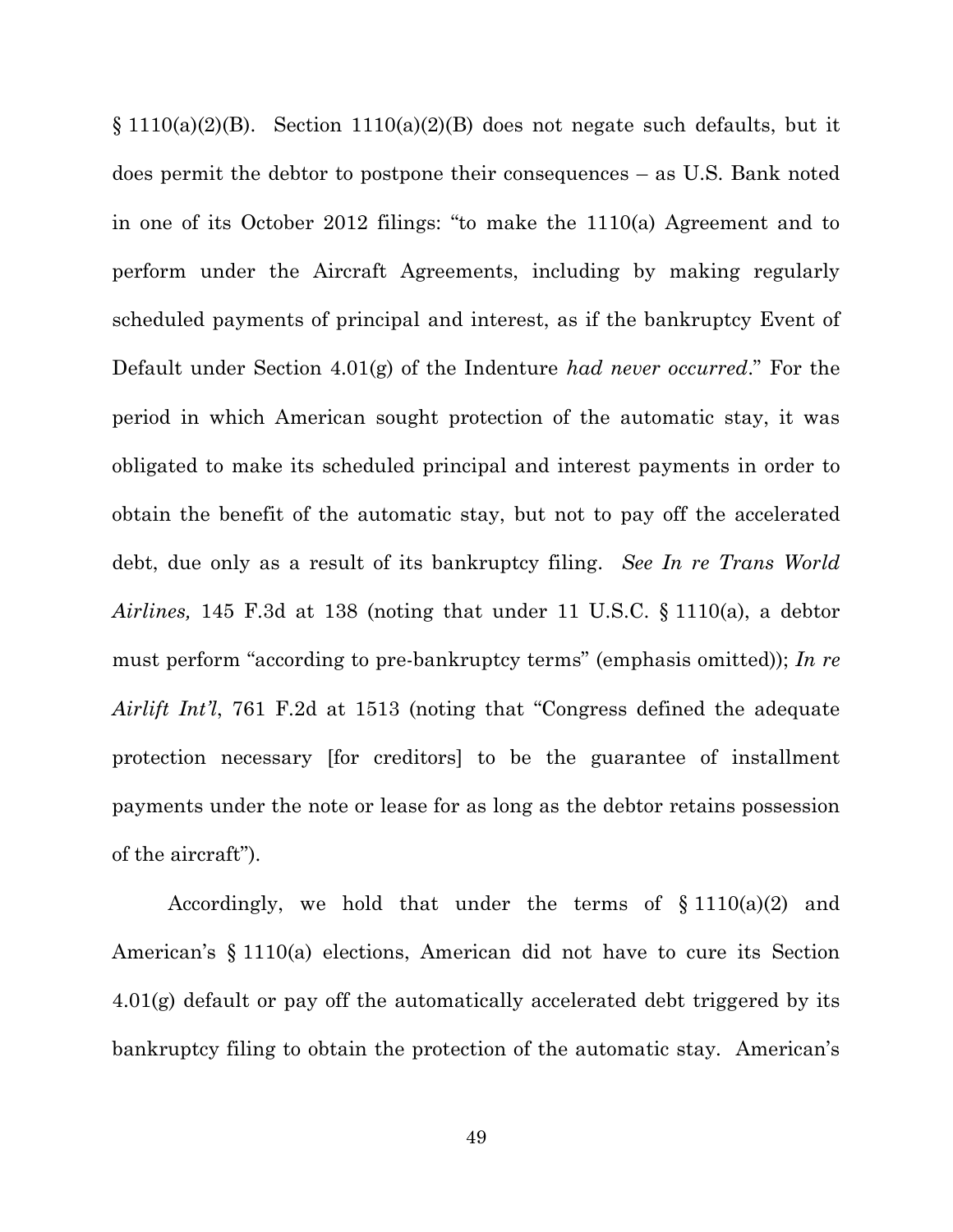payments of principal and interest to U.S. Bank in February and August 2012 were thus in compliance with its  $\S 1110(a)(2)$  obligations. And because a § 1110(a)(2) election does not modify the parties' contract or constitute the debtor's assumption of the contract, but merely sets forth conditions pursuant to which the debtor may obtain the benefit of the automatic stay, American's subsequent application in October 2012 to repay its still-accelerated debt (and thus end the period in which the automatic stay would apply) did not in any way contravene § 1110(a). U.S. Bank's arguments to the contrary are without merit.

#### *IV.*

Finally, U.S. Bank argues that the bankruptcy court erred in denying its motion to lift the automatic stay. U.S. Bank argues that if American's debt is accelerated and if its § 1110(a) elections are proper but did not have the effect of themselves decelerating the debt, the automatic stay should be lifted so that U.S. Bank may waive American's Section 4.01(g) default and decelerate the debt. The court's decision denying U.S. Bank's motion is reviewable only for an abuse of discretion. *In re Mazzeo*, 167 F.3d 139, 142 (2d Cir. 1999).

Our Court has referenced twelve factors in considering the propriety of lifting the automatic stay, recognizing that not all of these factors will be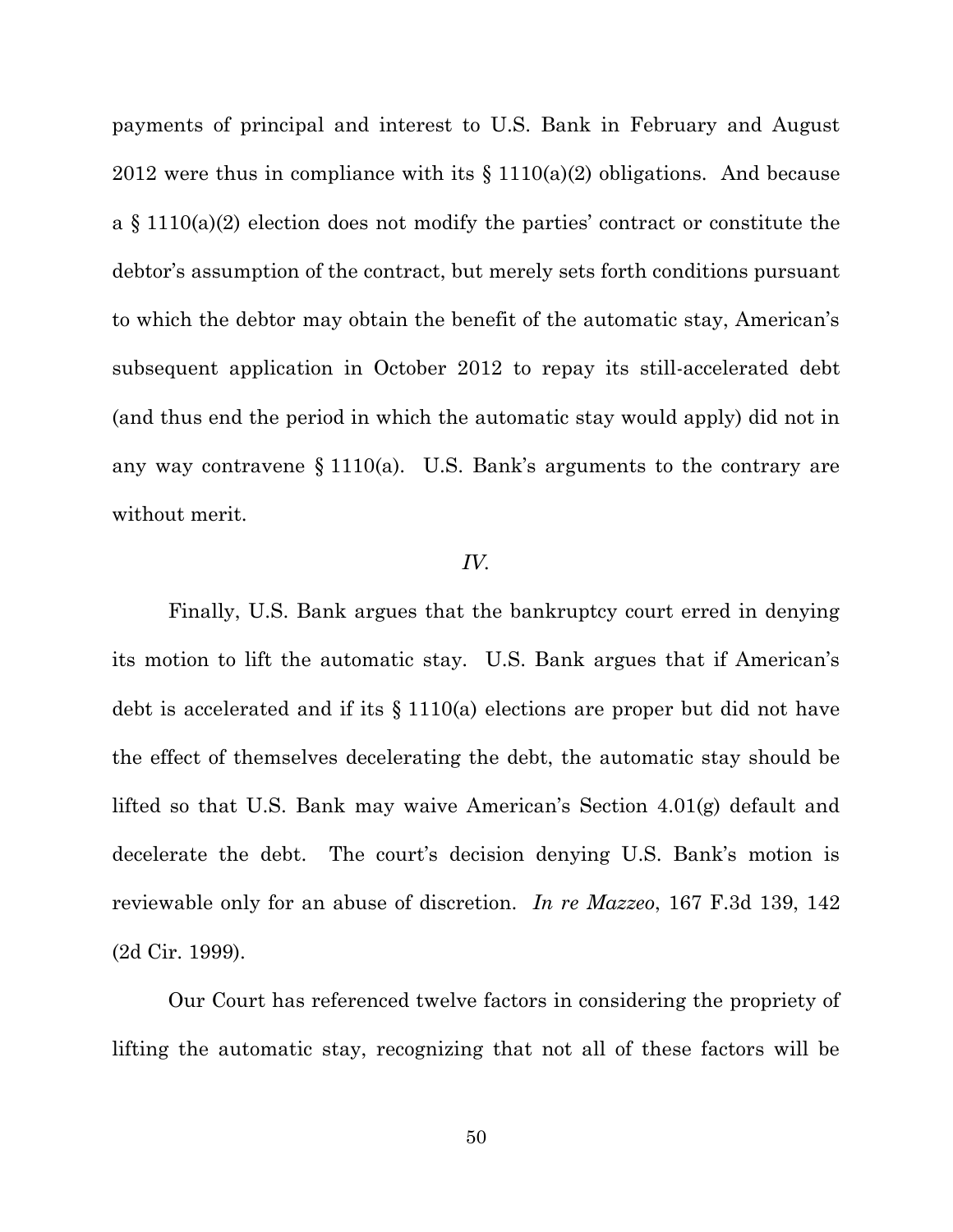relevant in all cases. *See In re Bogdanovich*, 292 F.3d 104, 110 (2d Cir. 2002) (citing *In re Sonnax Indus.*, 907 F.2d 1280, 1285-86 (2d Cir. 1990)). The bankruptcy court generally found relevant factor two, relating to the impact of lifting the stay on the bankruptcy case, and factor twelve, concerning the impact of the stay on the parties and the balance of harms. *In re AMR Corp.*, 485 B.R. at 295.

We find no abuse of discretion in the bankruptcy court's conclusion that lifting the automatic stay would serve only to increase the size of U.S. Bank's claim (to an amount greater than that to which it is entitled pursuant to the Indentures), harming the estate and American's other creditors.<sup>23</sup> "One of the principal purposes of the automatic stay is to preserve the property of the debtor's estate for the benefit of all the creditors." *In re Prudential Lines Inc.*, 928 F.2d 565, 573 (2d Cir. 1991). We conclude that the bankruptcy court did not abuse its discretion in denying U.S. Bank's motion to lift the automatic stay.

<sup>23</sup> We do not reach the bankruptcy court's brief discussion of U.S. Bank's bringing its motion for the first time over a year after American declared bankruptcy. *See In re AMR Corp.*, 485 B.R. at 295.